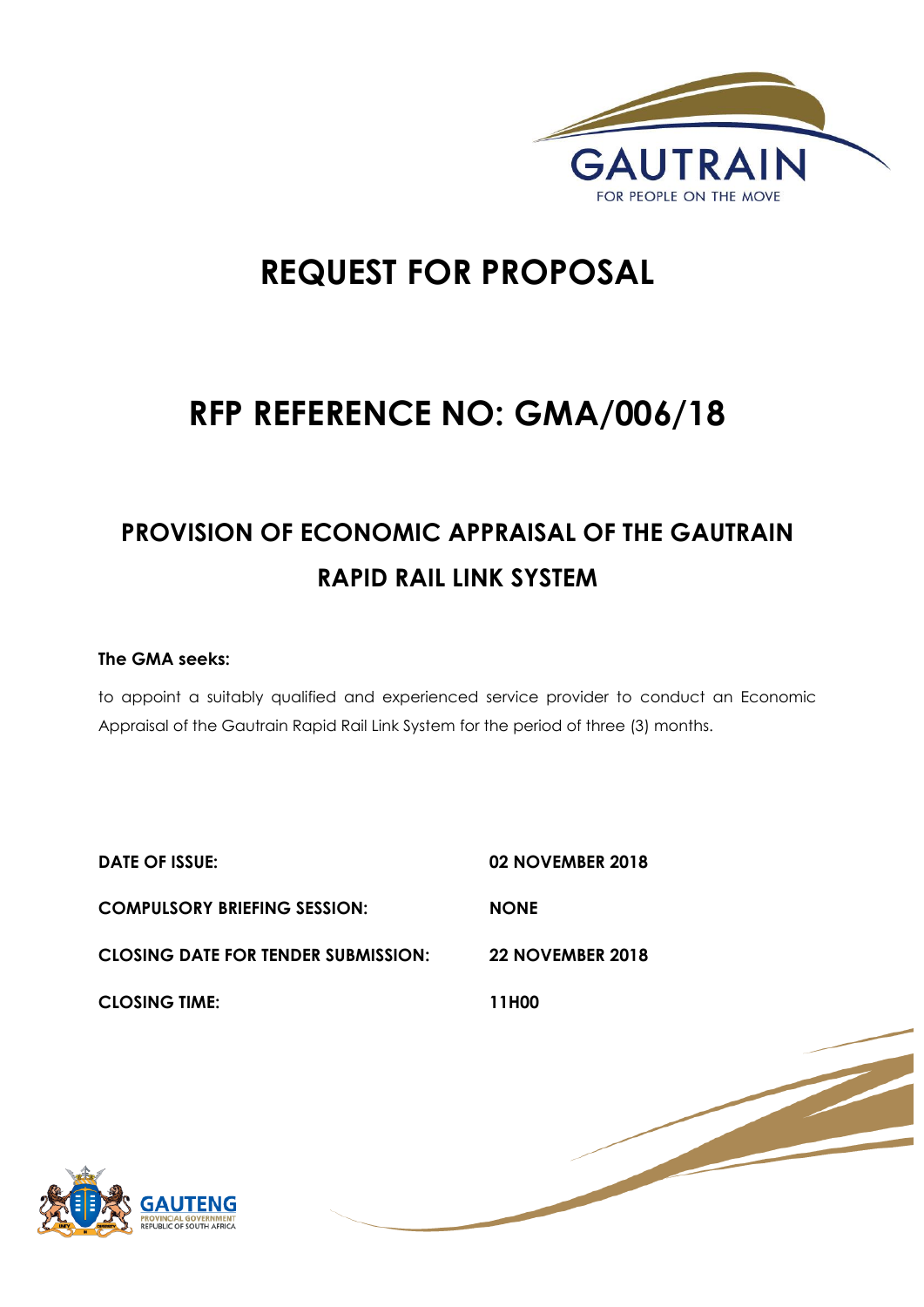# **CONTENTS**

# **GAUTRAIN MANAGEMENT AGENCY – REQUEST FOR PROPOSAL**

|                                                    | Page |
|----------------------------------------------------|------|
|                                                    | 5    |
|                                                    | 6    |
| <b>RFP PART A</b>                                  |      |
|                                                    | 7    |
|                                                    | 8    |
|                                                    | 8    |
|                                                    | 9    |
| Rules governing this RFP and the Tendering Process |      |
|                                                    | 9    |
| <b>REQUEST FOR PROPOSAL</b>                        |      |
|                                                    | 10   |
|                                                    | 10   |
|                                                    | 11   |
|                                                    | 11   |
|                                                    | 11   |
| Communication during the tender process            |      |
| Requests for clarification and further information | 12   |
|                                                    | 12   |
|                                                    | 13   |
|                                                    | 13   |
|                                                    | 14   |
|                                                    | 14   |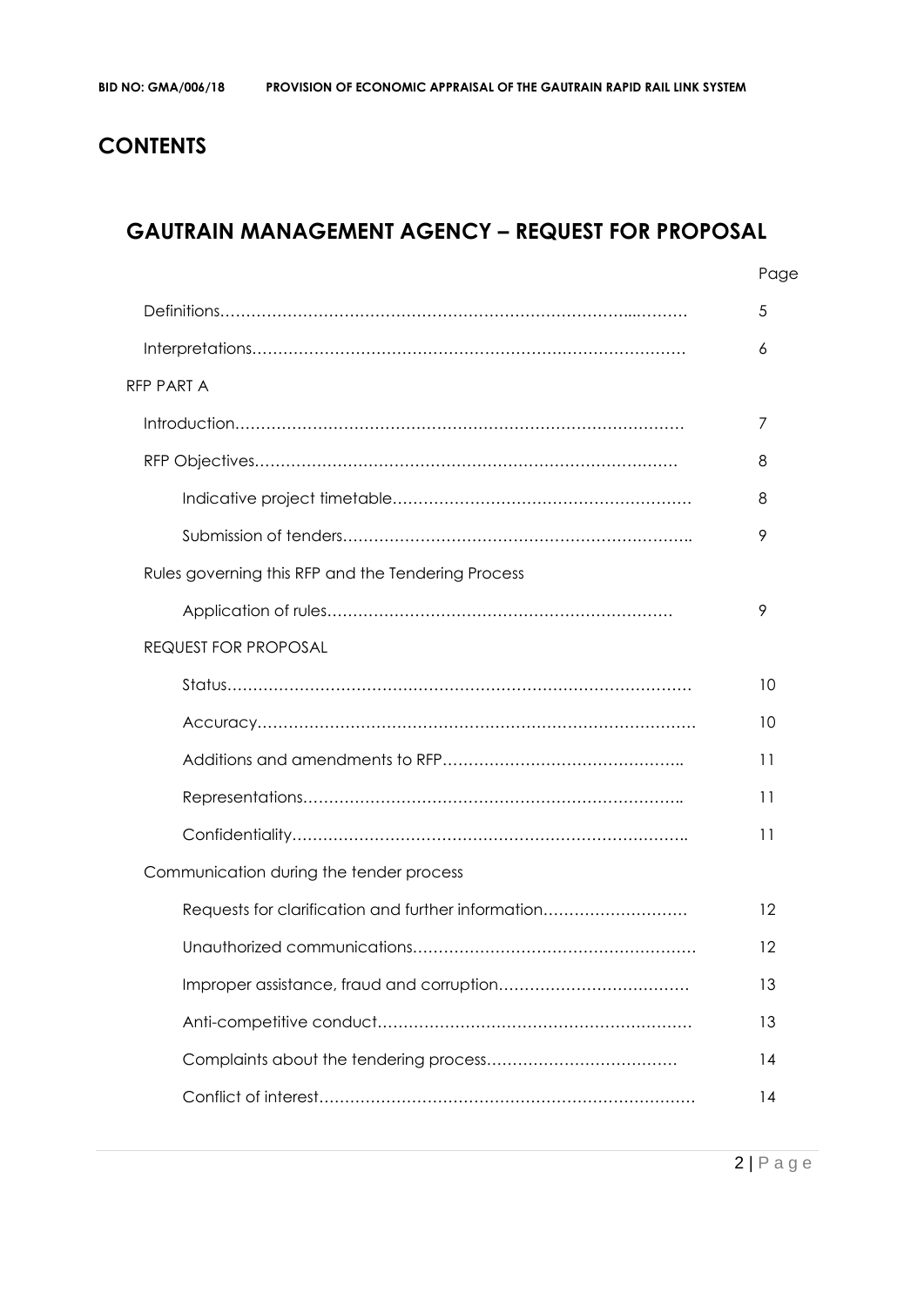#### **BID NO: GMA/006/18 PROVISION OF ECONOMIC APPRAISAL OF THE GAUTRAIN RAPID RAIL LINK SYSTEM**

|                                                      | 15 |
|------------------------------------------------------|----|
| Tender documents                                     |    |
|                                                      | 15 |
|                                                      | 16 |
|                                                      | 16 |
|                                                      | 16 |
|                                                      | 16 |
| Disclosure of tender contents and tender information | 17 |
|                                                      | 17 |
|                                                      | 18 |
|                                                      | 18 |
| Tender Response                                      |    |
|                                                      | 18 |
|                                                      | 19 |
|                                                      | 20 |
|                                                      | 20 |
| <b>Contract Disclosure Requirements</b>              |    |
|                                                      | 20 |
|                                                      | 21 |
|                                                      | 21 |
| <b>Evaluation of tenders</b>                         | 21 |
|                                                      | 21 |
|                                                      | 22 |
|                                                      | 23 |
|                                                      | 23 |
|                                                      | 23 |
|                                                      | 24 |
|                                                      |    |

3 | P a g e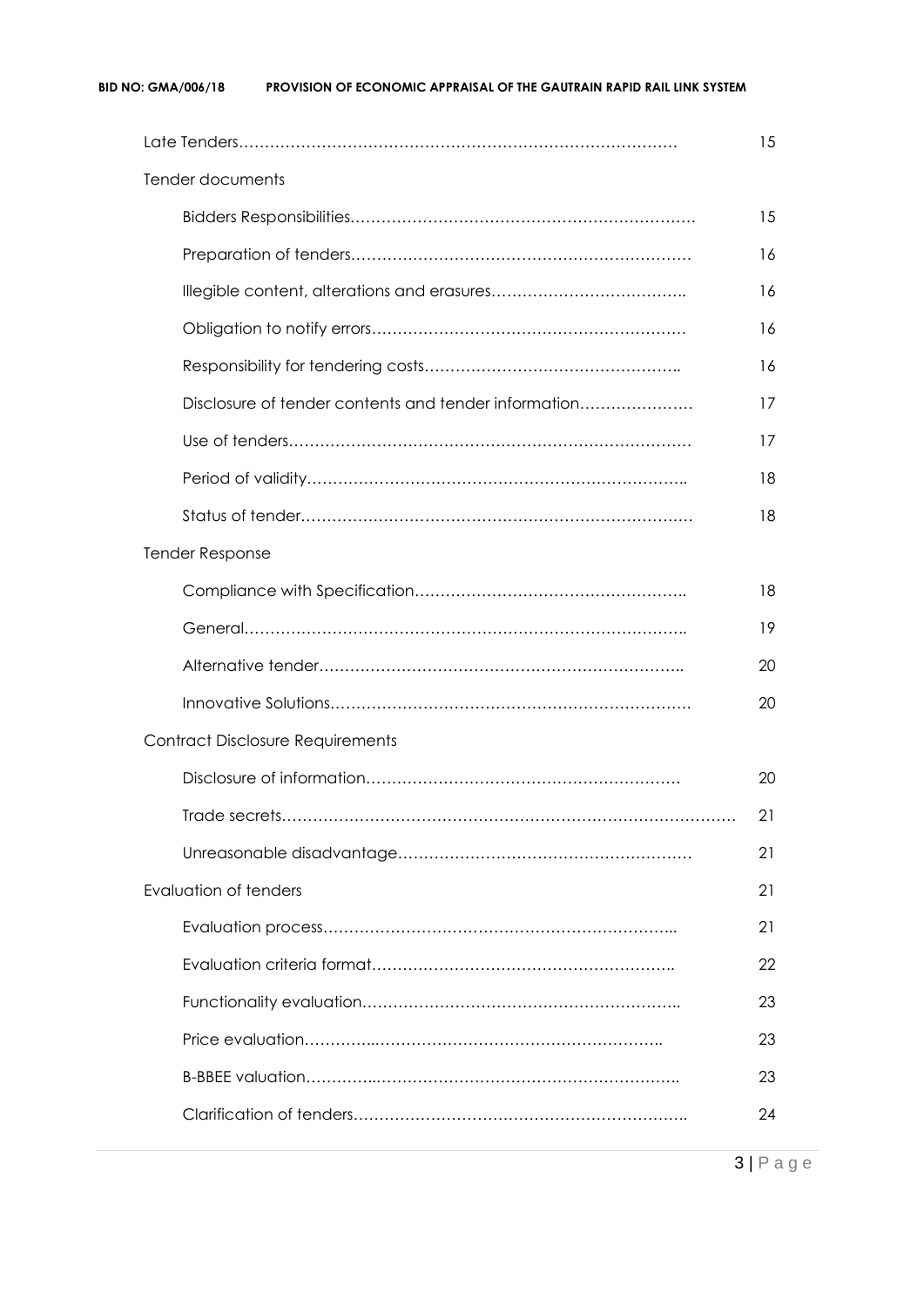#### **BID NO: GMA/006/18 PROVISION OF ECONOMIC APPRAISAL OF THE GAUTRAIN RAPID RAIL LINK SYSTEM**

|                    |                                               | 24 |
|--------------------|-----------------------------------------------|----|
|                    |                                               | 25 |
| Successful Tenders |                                               |    |
|                    |                                               | 26 |
|                    |                                               | 26 |
|                    |                                               | 26 |
|                    |                                               | 26 |
|                    |                                               | 26 |
|                    |                                               | 27 |
|                    |                                               | 28 |
|                    |                                               | 28 |
|                    |                                               | 29 |
|                    | RFP PART C - BIDDERS DECLARATION AND RESPONSE | 40 |
| <b>CSD</b>         |                                               | 43 |
| SBD1               |                                               | 44 |
| SBD 3.1            |                                               | 46 |
| SBD 3.2            |                                               | 47 |
| SBD <sub>4</sub>   |                                               | 49 |
| SBD 6.1            |                                               | 54 |
| SBD <sub>8</sub>   | Declaration of Bidders Past SCM practices     | 60 |
| SBD <sub>9</sub>   | Certificate of Independent Bid Determination  | 63 |
| <b>SHE</b>         |                                               | 66 |
| RFP PART - D       | SUPPLIER CODE OF CONDUCT                      | 68 |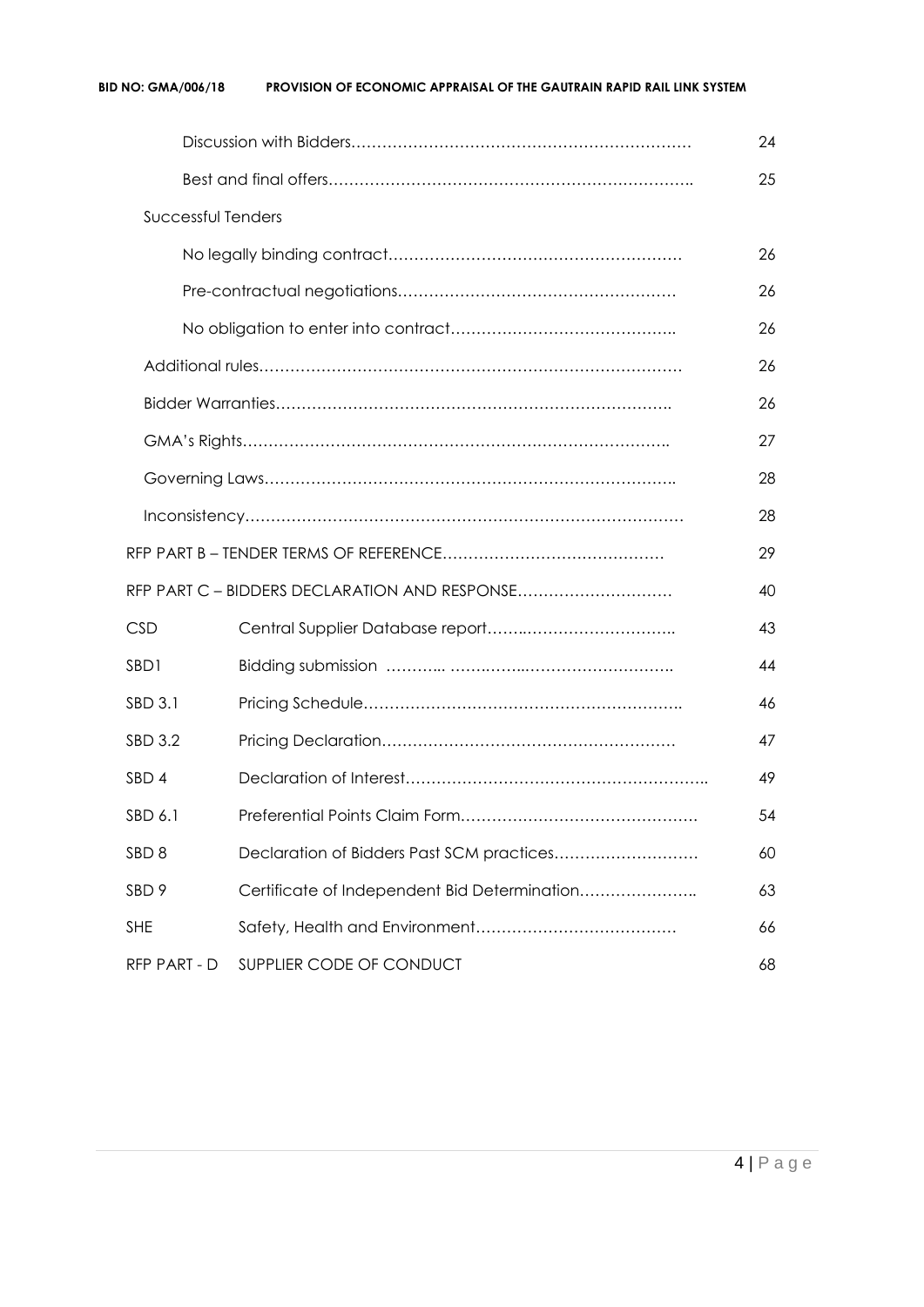## **DEFINITIONS**

In this Request for Proposal, unless a contrary intention is apparent:

**Business Day** means a day which is not a Saturday, Sunday or public holiday.

**Bid** means a written offer in a prescribed or stipulated form lodged by a Bidder in response to an invitation in this Request for Proposal, containing an offer to provide goods, works or services in accordance with the Specification as provided in RFP Part B.

**Closing Time** means the time, specified as such under the clause "Indicative Timetable" of this RFP Part A, by which Tenders must be received.

**Evaluation Criteria** means the criteria set out under the clause "Evaluation Criteria Format" of this RFP Part A.

**GMA** means the Gautrain Management Agency; a PFMA Schedule 3(C) listed Provincial Public Entity, established in terms of the GMA Act No. 5 of 2006.

**Intellectual Property Rights** includes copyright and neighbouring rights, and all proprietary rights in relation to inventions (including patents) registered and unregistered trademarks (including service marks), registered designs, confidential information (including trade secrets and know how) and circuit layouts, and all other proprietary rights resulting from intellectual activity in the industrial, scientific, literary or artistic fields.

**Member** means an employee of the GMA.

**Proposed Contract** means the agreement including any other terms and conditions contained in or referred to in this RFP that may be executed between the GMA and the successful Bidder.

**Request for Proposal** or **RFP** means this document (comprising each of the parts identified under RFP Part A, Part B, Part C and Part D) including all annexure and any other documents so designated by the GMA.

**Services** means the services required by the GMA, as specified in this RFP Part B.

**Specification** means any specification or description of the GMA's requirements contained in this RFP Part B.

**State** means the Republic of South Africa.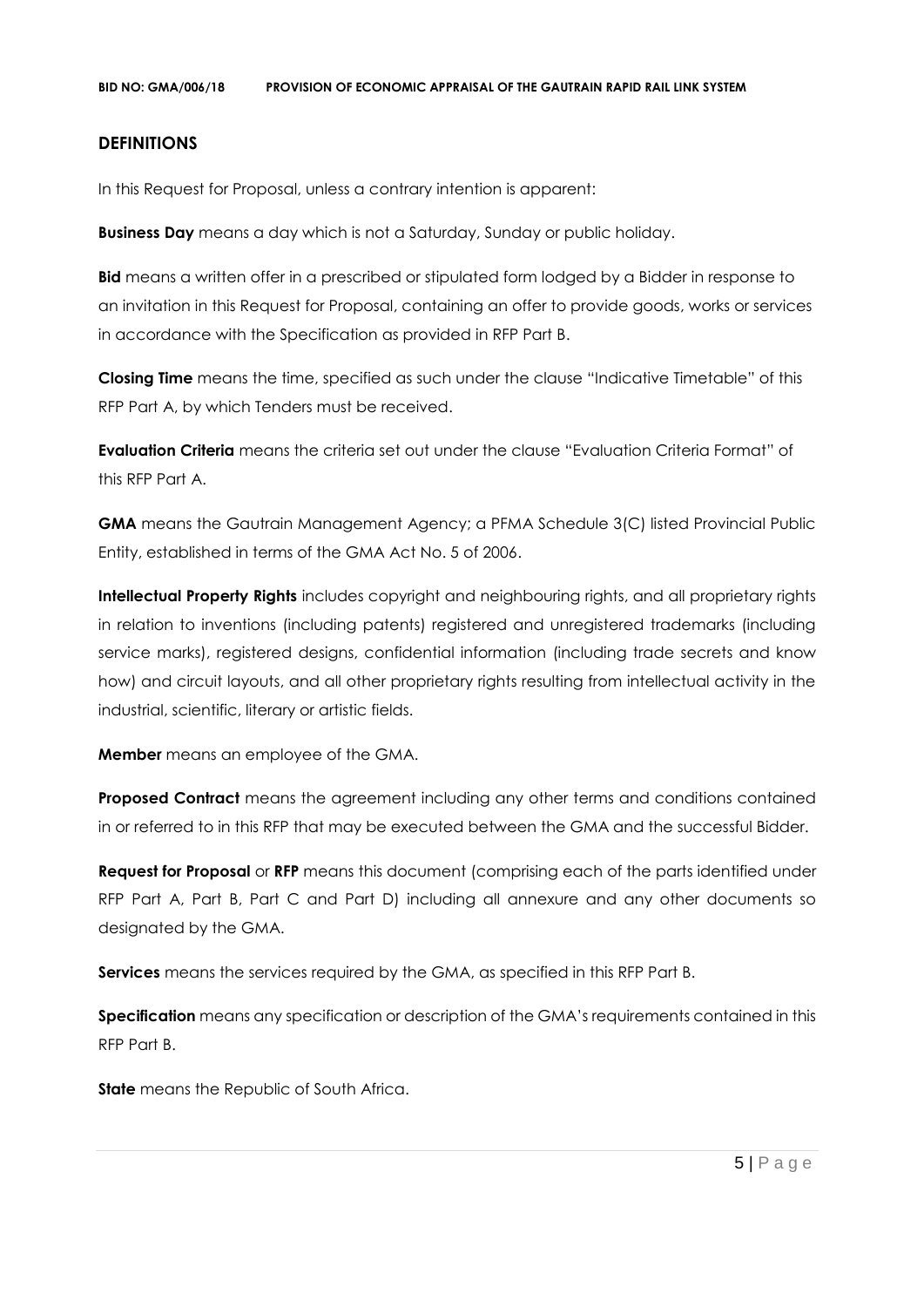#### **BID NO: GMA/006/18 PROVISION OF ECONOMIC APPRAISAL OF THE GAUTRAIN RAPID RAIL LINK SYSTEM**

**Statement of Compliance** means the statement forming part of a Tender indicating the Bidders compliance with the Specification.

**Bidder** means a person or organisation that submits a Bid.

**Tendering Process** means the process commenced by the issuing of this Request for Proposal and concluding upon formal announcement by the GMA of the selection of a successful Bidder(s) or upon the earlier termination of the process.

**Website** means the website administered by GMA located at [www.gautrain.co.za/](http://www.gautrain.co.za/)gma

# **INTERPRETATIONS**

In this RFP, unless expressly provided otherwise:

## A reference to:

- (a) "includes" or "including" means includes or including without limitation; and
- (b) "R" or "Rands" is a reference to the lawful currency of the Republic of South Africa.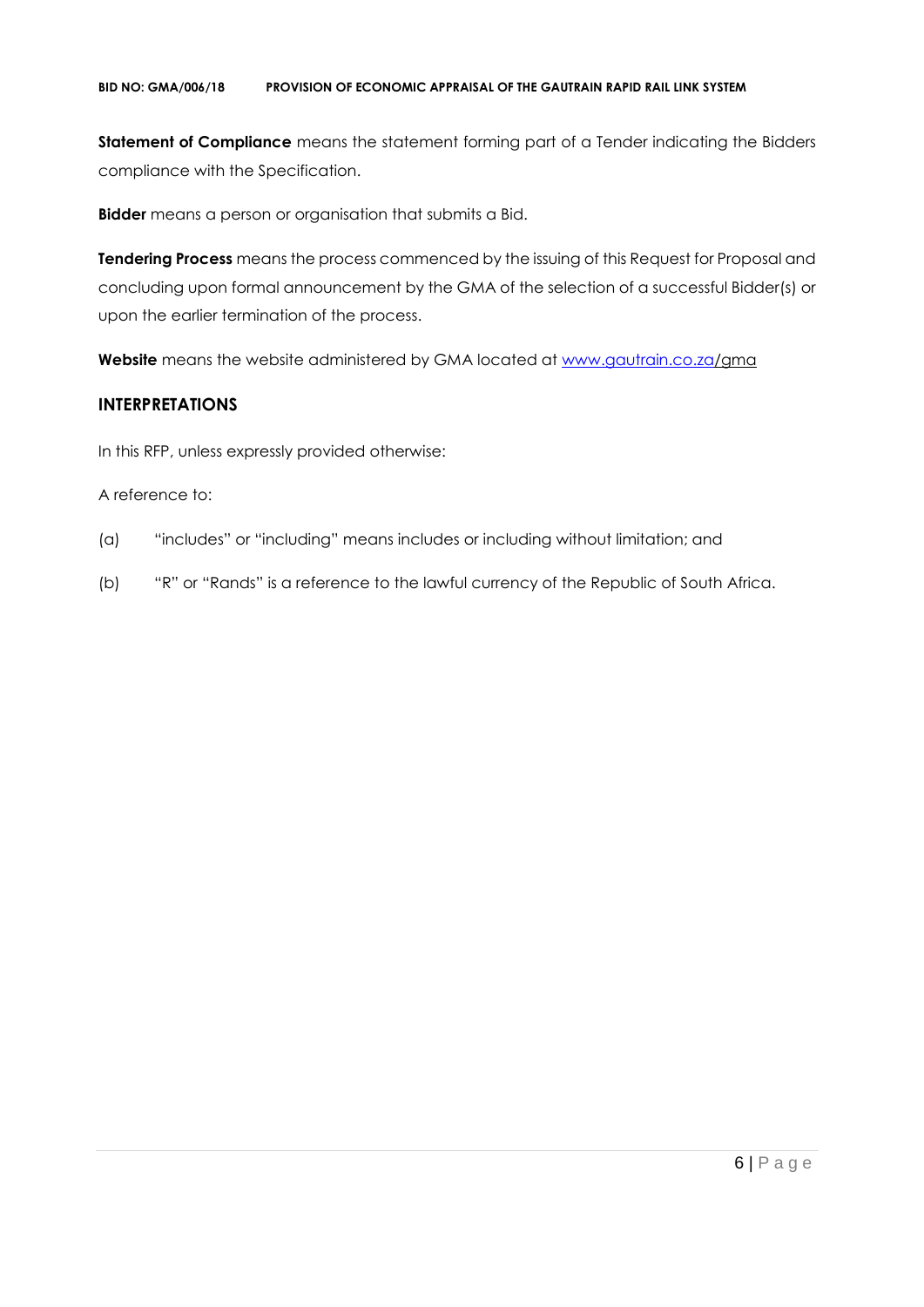# **RFP - PART A**

# **INTRODUCTION**

- 1. The Gautrain Management Agency (GMA) is a PFMA Schedule 3(C) listed provincial public entity which has been established in terms of the GMA Act No. 5 of 2006. The GMA is substantially funded from the Provincial Revenue Fund in order to carry out the following strategic objectives:
	- Assist the Gauteng Provincial Government (GPG) in implementing Gautrain and achieving the Project's objectives.
	- Act on behalf of GPG in managing the relationship between Province and the Concessionaire in terms of the Concession Agreement and ensure that the interests of Province are protected.
	- Enhance the integration of Gautrain with other transport services and Public Transport Plans.
	- Promote and maximise the Socio-Economic Development and B-BBEE objectives of the GPG in relation to Gautrain.
	- Liaise with and promote co-operation between government structures in all three spheres of Government in relation to Gautrain.
	- Liaise with persons having an interest in the project.
	- Manage assets relating to Gautrain and promote their preservation and maintenance.
	- Manage the finances of the Gautrain Project and the financial securities provided by the Concessionaire.
	- Monitor the policy and legislative environment of the Gautrain Project
- 2. The Bombela Concession Company (RF) (Pty) Ltd (BCC or the Concessionaire) entered into a Concession Agreement with the Gauteng Province (Province) for the design, partial finance, construction, operation, and maintenance of the Gautrain Rapid Rail Link until 27 March 2026. The Operations Commencement Date (OCD) 1 started on 08 June 2010 for the section between Sandton station and ORTIA station. Extended Phase (EP) 1 services commenced on 02 August 2011 between Hatfield and Rosebank stations. The Operations Commencement Date 2 services commenced on 07 June 2012 between Rosebank and Park stations, in so doing providing a complete service between Park and Hatfield stations. At the end of the concession period, the Concessionaire shall transfer the Gautrain System to the GMA.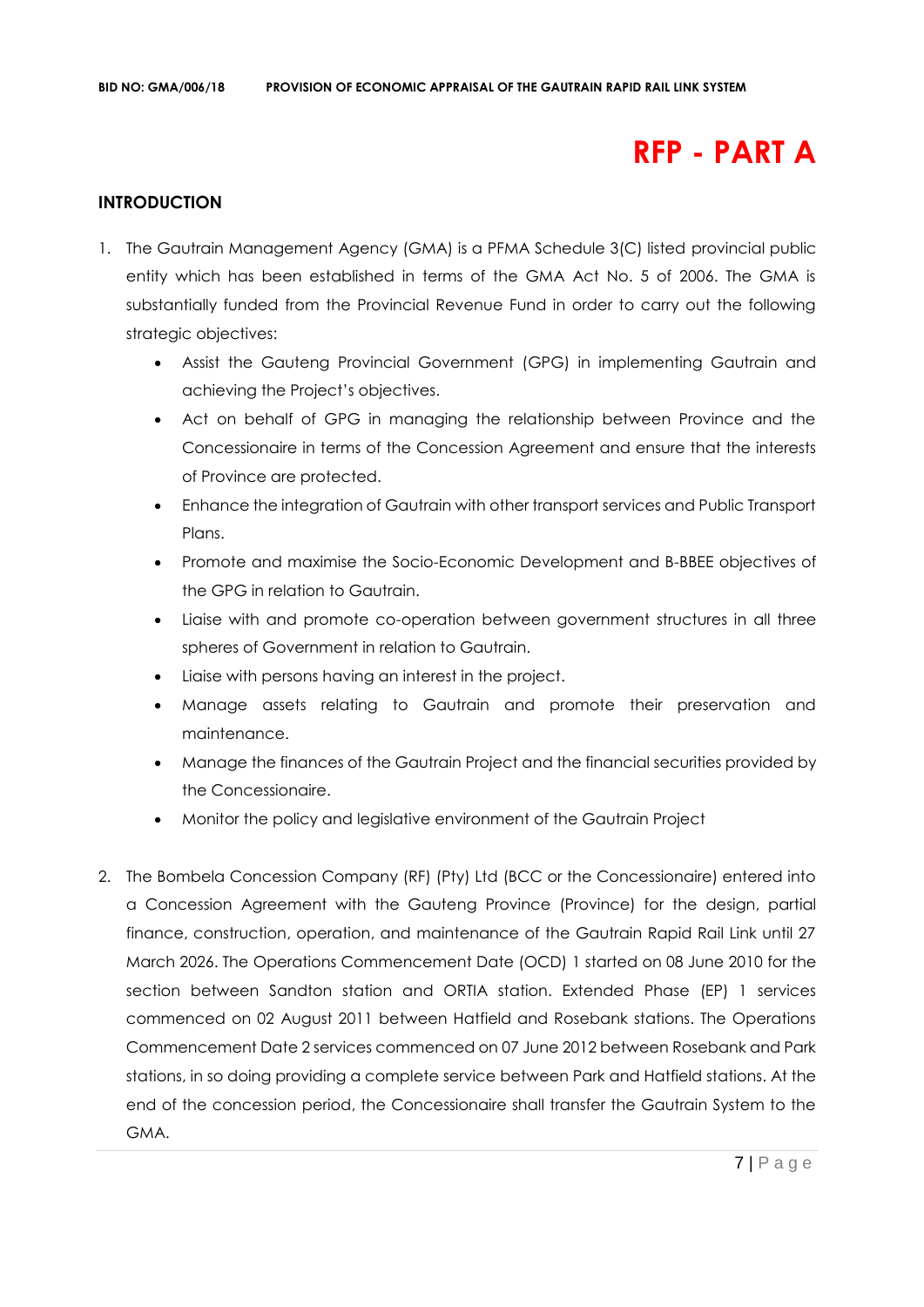- 3. The GMA is inviting responses to this Request for Proposal (reference number GMA/006/18) in order to appoint a suitably qualified and experienced service provider to provide Economic Appraisal of the Gautrain Rapid Rail Link System as specified in this RFP PART B – Specification.
- 4. The appointment of a successful service provider is subject to conclusion of a service level agreement between the GMA and the service provider.

# **RFP OBJECTIVES**

5. The objective of the tender is to find suitably qualified and experienced service provider to provide Economic Appraisal of the Gautrain Rapid Rail Link System for the duration of three (3) months.

| <b>ACTIVITY</b>                                       | <b>DATE</b>               |
|-------------------------------------------------------|---------------------------|
| Issue of RFP                                          | 02 November 2018          |
| <b>Briefing Session</b>                               | <b>None</b>               |
| <b>Closing Date and Time</b>                          | 22 November 2018 at 11H00 |
| Intended completion of evaluation<br>of tenders       | 30 November 2018          |
| Intended formal notification of<br>successful Bidders | 30 November 2018          |
| Effective date of contract                            | 03 December 2018          |

# **INDICATIVE PROJECT TIMETABLE**

*\*This timetable is provided as an indication of the timing of the tender process. It is indicative only and subject to change by the GMA. Bidders are to provide proposals that will allow achievement of the intended commencement date.*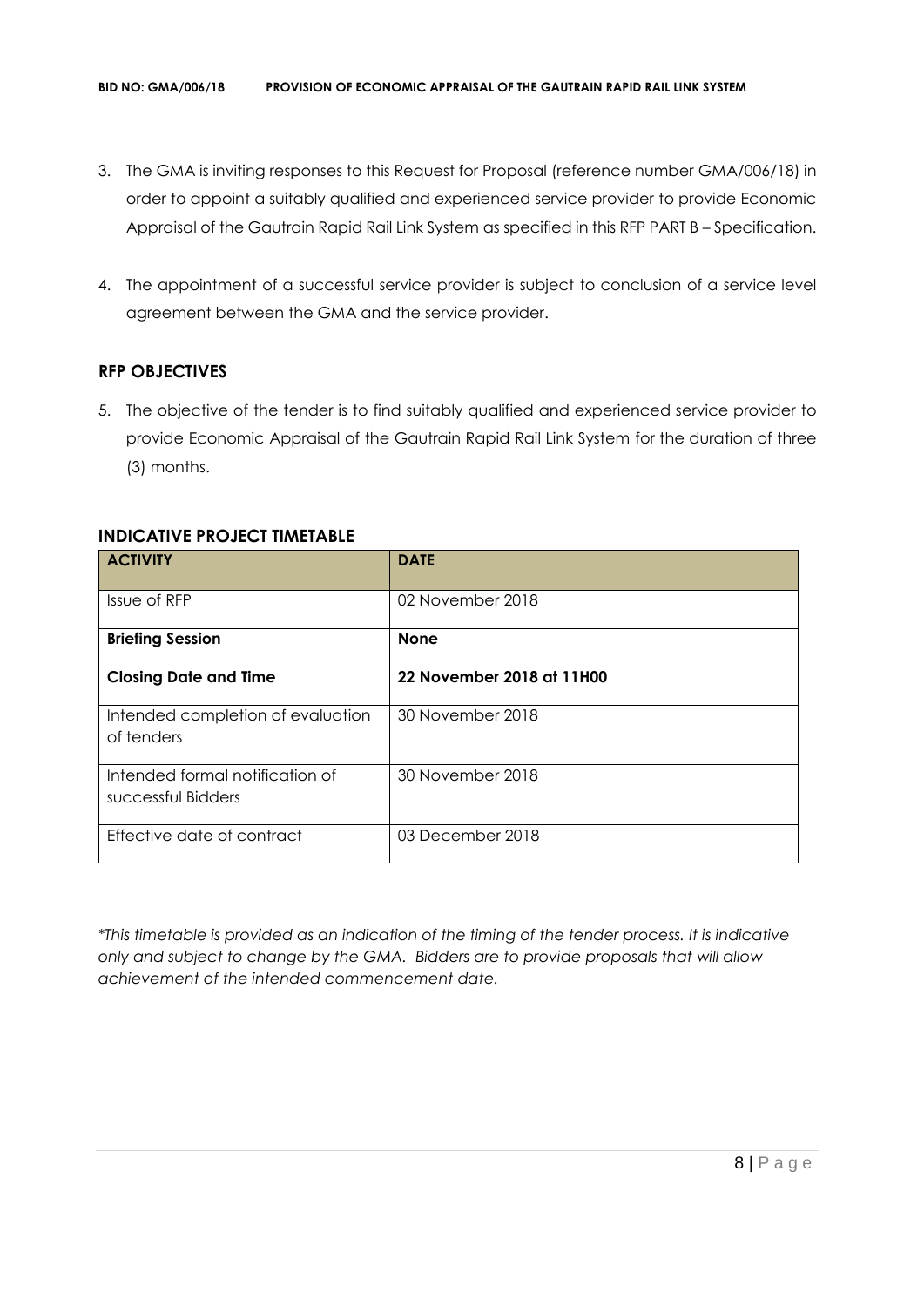#### **SUBMISSION OF TENDERS**

## **Hardcopy Submission (Compulsory)**

| Proposal Submission                                      | Bid documents must be secured together preferably<br>bound or contained in a lever arch file |
|----------------------------------------------------------|----------------------------------------------------------------------------------------------|
| Physical Address of Tender Box                           | 44 Grand Central Boulevard, Grand Central Midrand<br>(Off R101 Old Johannesburg Road)        |
| Hours of access to Tender Box                            | Between 07:00 and 17:00 (Weekdays only)                                                      |
| Information to be marked on<br>package containing Tender | Gautrain Management Agency<br>Attention: Supply Chain Management Unit                        |
|                                                          | RFP Ref. No. GMA/006/18                                                                      |
|                                                          | <b>Name of Bidder</b>                                                                        |

- 6. Bidders are to provide one (1) original and three (3) hard copies of the Bidders Response (Bid).
- 7. Bidders must also include an electronic copy of the Bidders Response for each proposal in PDF or Microsoft Office 2007 format in the hardcopy submission. All responses must be submitted in a sealed envelope in accordance with the conditions of Tendering and on the official forms included in this document.
- 8. All documents must be virus checked by the Bidder before lodgement. In this case of inconsistency between the electronic and hardcopy submissions, the hardcopy submission will prevail.
- 9. All enquiries related to this RFP must be sent to **[tenderenquiries@Gautrain.co.za](mailto:tenderenquiries@Gautrain.co.za)**.

# **RULES GOVERNING THIS RFP AND THE TENDERING PROCESS**

## **APPLICATION OF RULES**

10. Participation in the tender process is subject to compliance with the rules contained in this RFP Part A.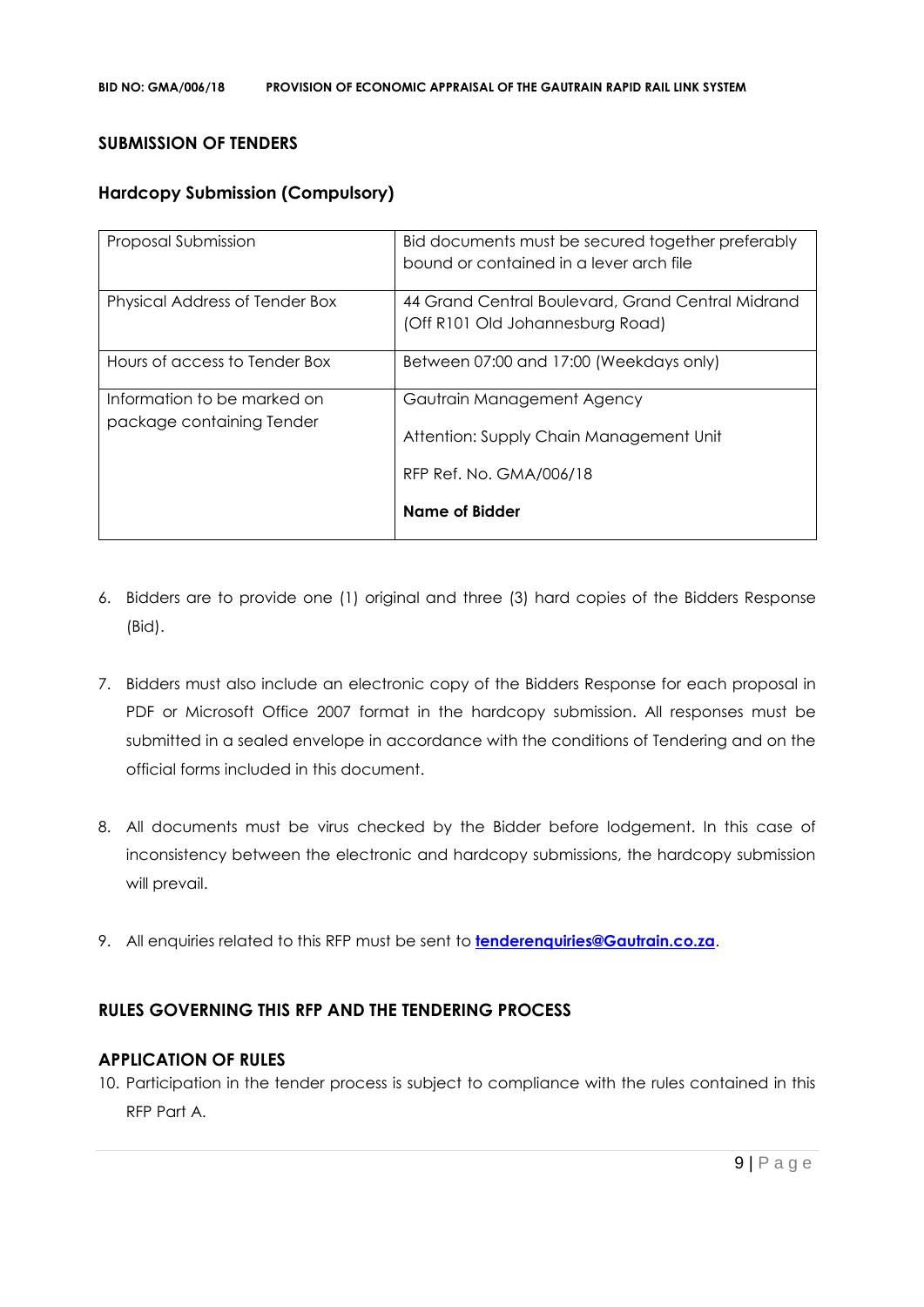- 11. All persons (whether or not a Participant in this tender process) having obtained or received this RFP may only use it, and the information contained therein, in compliance with the rules contained in this RFP Part A.
- 12. All Bidders are deemed to accept the rules contained in this RFP Part A.
- 13. The rules contained in this RFP Part A apply to:
	- a. The RFP and any other information given, received or made available in connection with this RFP, and any revisions or annexure;
	- b. the Tendering Process; and
	- c. any communications (including any briefings, presentations, meetings and negotiations) relating to the RFP or the Tendering Process.

# **REQUEST FOR PROPOSAL**

# **STATUS OF REQUEST FOR PROPOSAL**

- 14. This RFP is an invitation for service provider/s to submit a proposal(s) for the provision of the services as set out in the Specification contained in this RFP Part B. Accordingly, this RFP must not be construed, interpreted, or relied upon, whether expressly or implied, as an offer capable of acceptance by any person(s), or as creating any form of contractual, promissory or other rights.
- 15. No binding contract or other understanding for the supply of the Services will exist between the GMA and any Bidder unless and until the Agency has executed a formal written contract with the successful Bidder.

# **ACCURACY OF REQUEST FOR PROPOSAL**

16. Whilst all due care has been taken in connection with the preparation of this RFP, the GMA makes no representations or warranties that the content in this RFP or any information communicated to or provided to Bidders during the Tendering Process is, or will be, accurate, current or complete. The GMA, and its officers, employees and advisors will not be liable with respect to any information communicated which is not accurate, current or complete.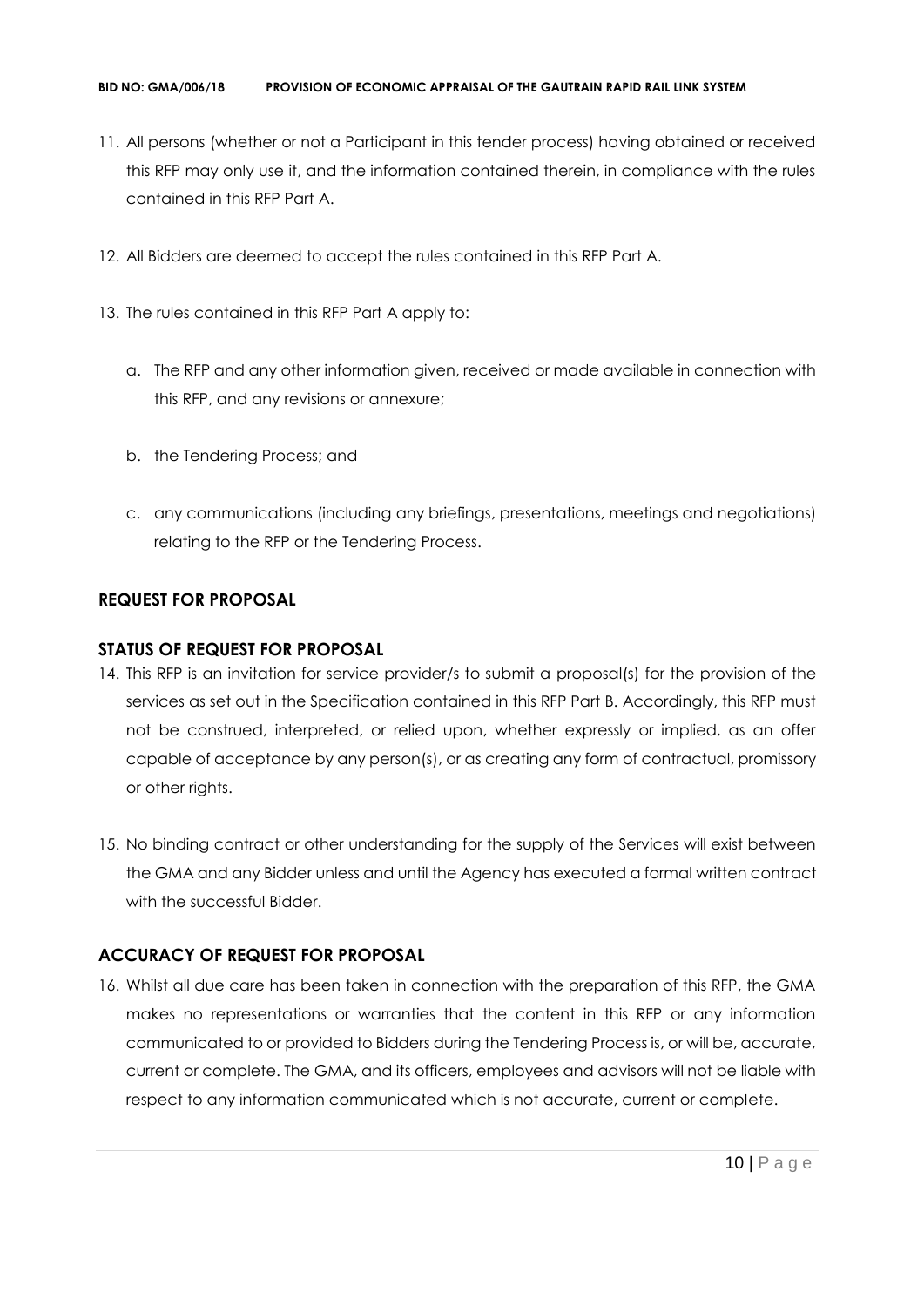#### **BID NO: GMA/006/18 PROVISION OF ECONOMIC APPRAISAL OF THE GAUTRAIN RAPID RAIL LINK SYSTEM**

- 17. If a Bidder finds or reasonably believes it has found any discrepancy, ambiguity, error or inconsistency in this RFP or any other information provided by the GMA (other than minor clerical matters), the Bidder must promptly notify the Agency in writing (by e-mail to the address **[tenderenquiries@Gautrain.co.za](mailto:tenderenquiries@gautrainpo.co.za)**) of such discrepancy, ambiguity, error or inconsistency in order to afford the GMA an opportunity to consider what corrective action is necessary (if any).
- 18. Any actual discrepancy, ambiguity, error or inconsistency in this RFP or any other information provided by the GMA will, if possible, be corrected and provided to all Bidders without attribution to the Bidder who provided the written notice.

# **ADDITIONS AND AMENDMENTS TO THE RFP**

- 19. The GMA reserves the right to change any information in, or to issue any addendum to this RFP before the Closing Time. The GMA and its officers, employees and advisors will not be liable in connection with either the exercise of, or failure to exercise this right.
- 20. If the GMA exercises its right to change information in terms of clause 22, it may seek amended Tenders from all Bidders.

## **REPRESENTATIONS**

21. No representations made by or on behalf of the GMA in relation to this RFP will be binding on the GMA unless that representation is expressly incorporated into the contract ultimately entered into between the GMA and the successful Bidder.

# **CONFIDENTIALITY**

22. All persons (including all Bidders) obtaining or receiving this RFP and any other information in connection with this RFP or the Tendering Process must keep the contents of the RFP and other such information confidential, and not disclose or use the information except as required for the purpose of developing a proposal in response to this RFP.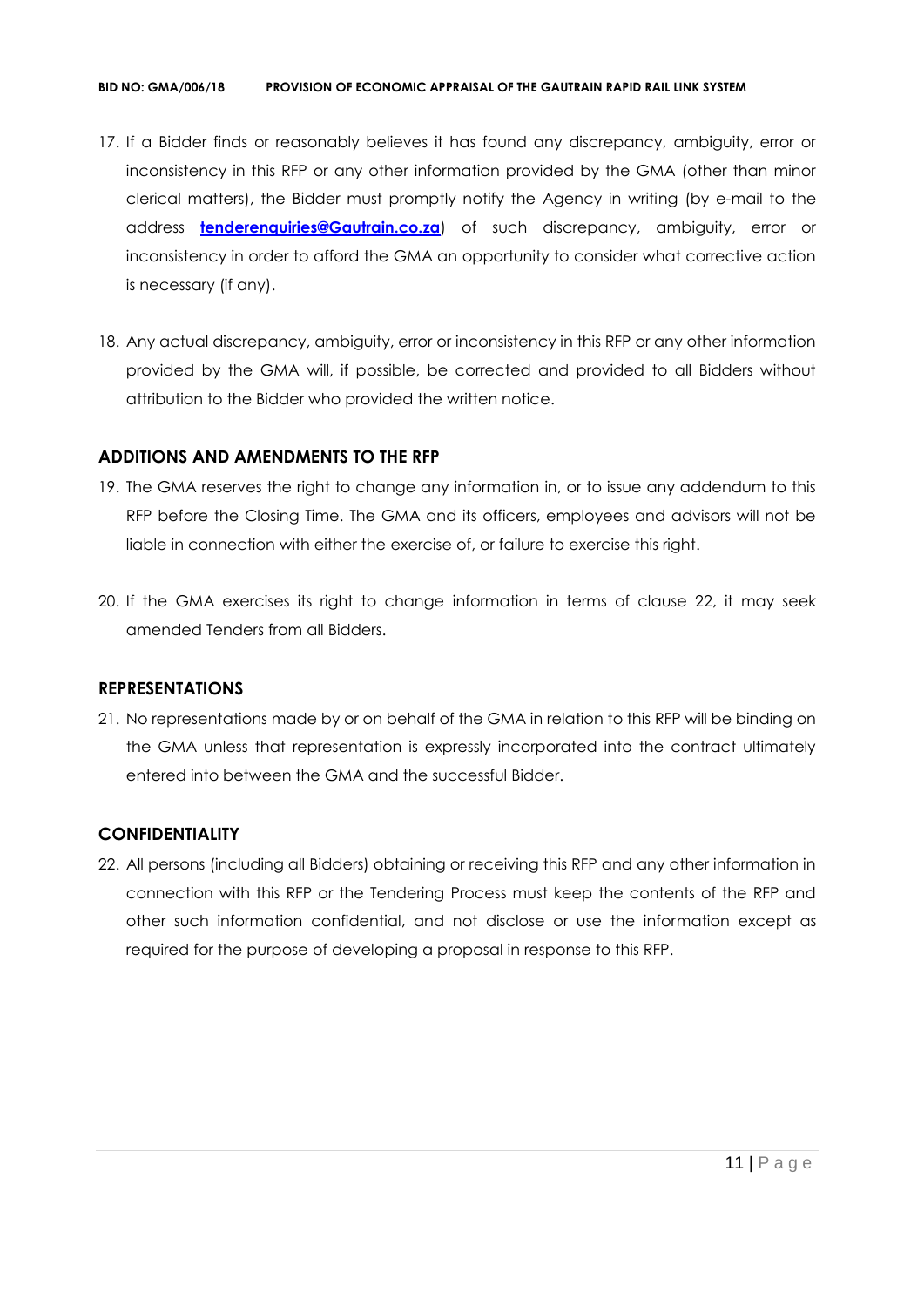# **COMMUNICATIONS DURING THE TENDERING PROCESS**

## **REQUESTS FOR CLARIFICATION OR FURTHER INFORMATION**

- 23. All communication and attempts to solicit information of any kind relative to this tender should be in writing and channelled to the Supply Chain Management Unit via email to: **[tenderenquiries@Gautrain.co.za](mailto:tenderenquiries@gautrainpo.co.za)**.
- 24. Any communication by a Bidder to the GMA will be effective upon receipt by the SCM Unit (provided such communication is in the required format).
- 25. The GMA has restricted the period during which it will accept questions or requests for further information or clarification and reserves the right not to respond to any enquiry or request, irrespective of when such enquiry or request is received.
- 26. Except where the GMA is of the opinion that issues raised apply only to an individual Bidder, questions submitted and answers provided will be made available to all Bidders by e-mail, as well as on the GMA's website without identifying the person or organisation which submitted the question.
- 27. In all other instances, the GMA may directly provide any written notification or response to a Bidder by email to the address of the Bidder (as notified by the Bidder to the SCM Unit).
- 28. A Bidder may, by notifying the SCM Unit in writing, withdraw a question submitted in accordance with clause 30, in circumstances where the Bidder does not wish the GMA to publish its response to the question to all Bidders.

## **UNAUTHORISED COMMUNICATIONS**

29. Bidders may not contact (including promotional or advertising activities) any GMA staff or Advisors of GMA except through the channel in clause 21 above on any matter pertaining to the bid from the time when the bid is advertised to the time the bid is awarded. Communicating with any GMA staff or Advisors of GMA except through the channel in clause 21 above will be perceived as an effort by a bidder to influence bid evaluation, bid comparisons or bid award decisions in any manner, and will result in rejection of the bid concerned. Nothing in this clause is intended to prevent communications with staff of, or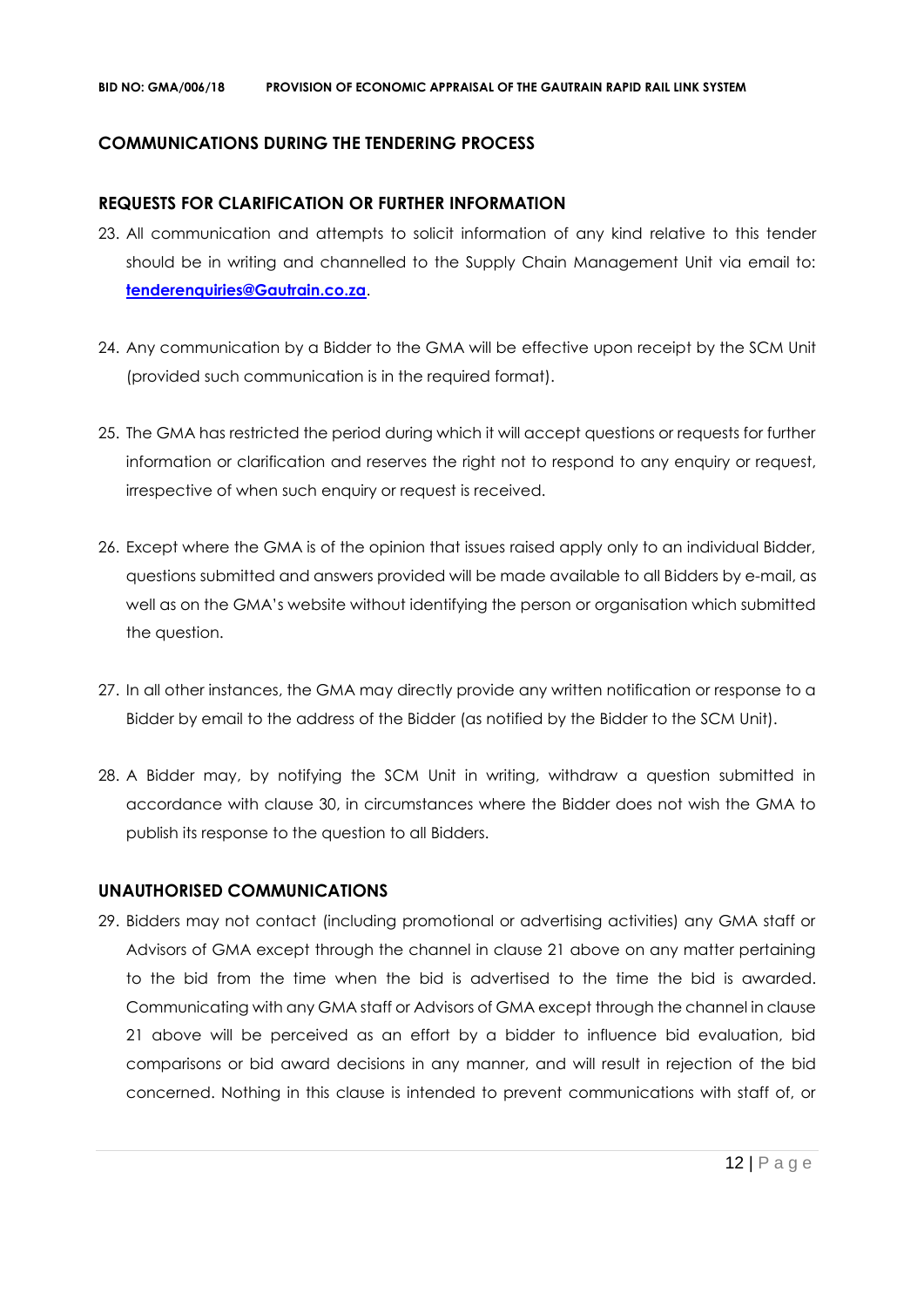advisors of the GMA to the extent that such communications do not relate to this RFP or the Tendering Process.

30. Bidders must not otherwise engage in any activities that may be perceived as, or that may have the effect of, influencing the outcomes of the Tendering Process in any way.

# **IMPROPER ASSISTANCE, FRAUD AND CORRUPTION**

- 31. Bidders may not seek or obtain the assistance of employees, contractors or advisors of the GMA in the preparation of their tender responses, except where contractors or advisors are participating in the tender in which case the Bidder must disclose such participation in its tender by declaring their possible interest or conflict in the relevant SBD 4 form.
- 32. The GMA may in its absolute discretion, immediately disqualify a Bidder that it believes has sought or obtained such improper assistance.
- 33. Bidders are to be familiar with the implications of contravening the Prevention and Combating of Corrupt Activities Act, No. 12 of 2005 and any other relevant legislation.
- 34. Bidders are encouraged to stop crime at the GMA in its tracks and report it anonymously to the following number: 0800 6 FRAUD/0800 637 283.

# **ANTI-COMPETITIVE CONDUCT**

- 35. Bidders and their respective officers, employees, agents and advisors must not engage in any collusion, anti-competitive conduct or any other similar conduct in respect of this Tendering Process with any other Bidder or any other person(s) in relation to:
	- a. The preparation or lodgement of their Tender
	- b. the evaluation and clarification of their Tender; and
	- c. the conduct of negotiations with the GMA.
- 36. For the purposes of clause 38, collusion, anti-competitive conduct or any other similar conduct may include disclosure, exchange and clarification of information whether or not such information is confidential to the GMA or any other Bidder or any other person or organisation.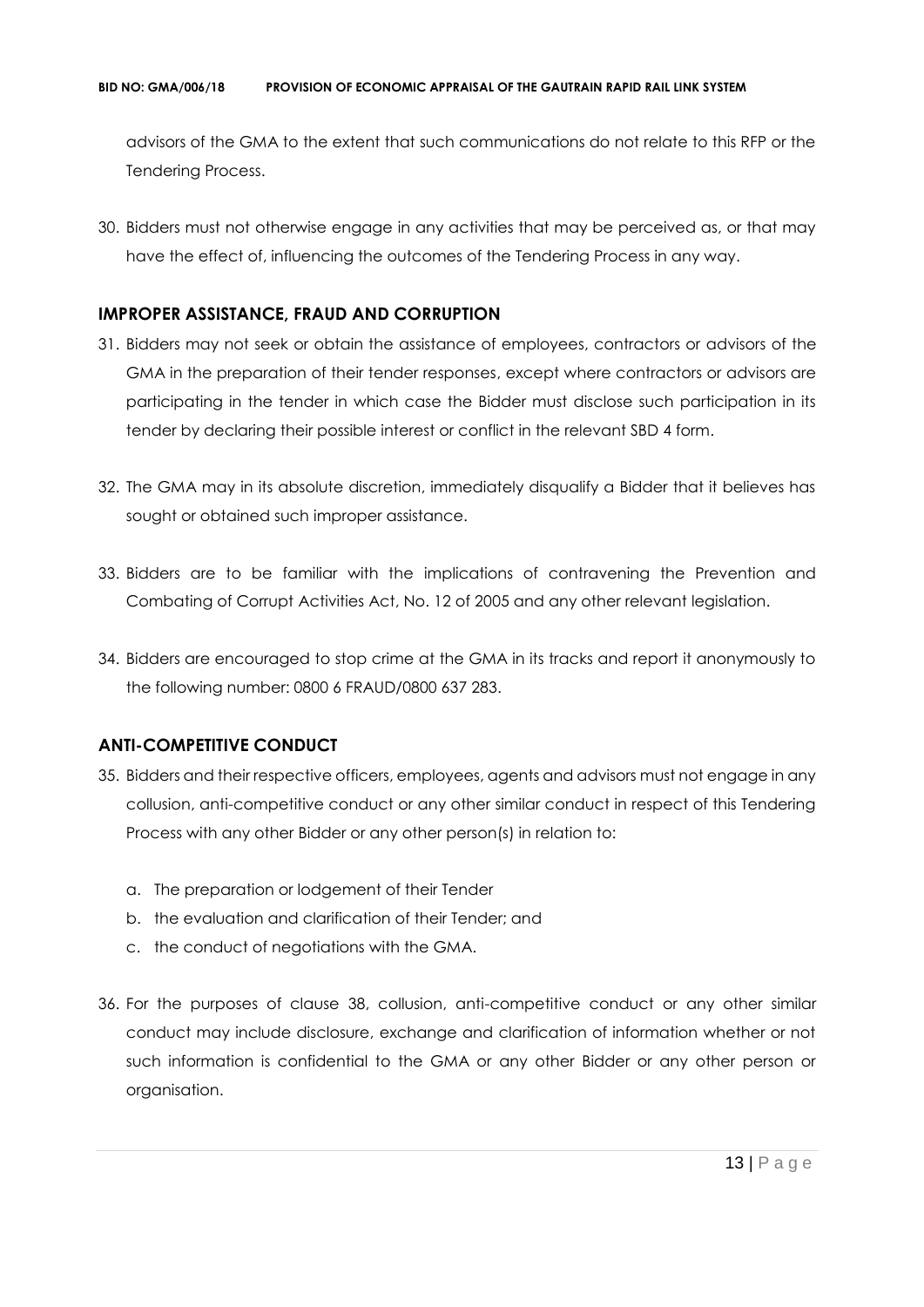37. In addition to any other remedies available to it under law or contract, the GMA may, in its absolute discretion, immediately disqualify a Bidder that it believes has engaged in any collusive, anti-competitive conduct or any other similar conduct during the entire Tendering Process.

# **COMPLAINTS ABOUT THE TENDERING PROCESS**

- 38. Any complaint about the RFP or the Tendering Process must be submitted to the SCM Unit in writing, (preferably by email), immediately upon the cause of the complaint arising or becoming known to the Bidder.
- 39. The written complaint must set out:
	- a. The basis for the complaint, specifying the issues involved;
	- b. how the subject of the complaint affect the organisation or person making the complaint;
	- c. any relevant background information; and
	- d. the outcome desired by the person or organisation making the complaint.
- 40. If the matter relates to the conduct of an official, employee or advisor of the GMA, the complaint should be addressed in writing marked for the attention of the Chief Executive Officer of the GMA, and delivered to the physical address of the GMA, as notified.

# **CONFLICT OF INTEREST**

- 41. A Bidder must not, and must ensure that its officers, employees, agents and advisors do not place themselves in a position that may give rise to actual, potential or perceived conflict of interest between the interests of the GMA and/or the Gauteng Provincial Government and the Bidders interests during the Tender Process.
- 42. The Bidders Response in this RFP Part C requires the Bidder to provide details of any interests, relationships or clients which may or do give rise to a conflict of interest in relation to the supply of the services under any contract that may result from this RFP.
- 43. If the Bidder submits its Tender and a subsequent conflict of interest arises, or is likely to arise, which was not disclosed in the Tender, the Bidder must notify the GMA immediately in writing of that conflict.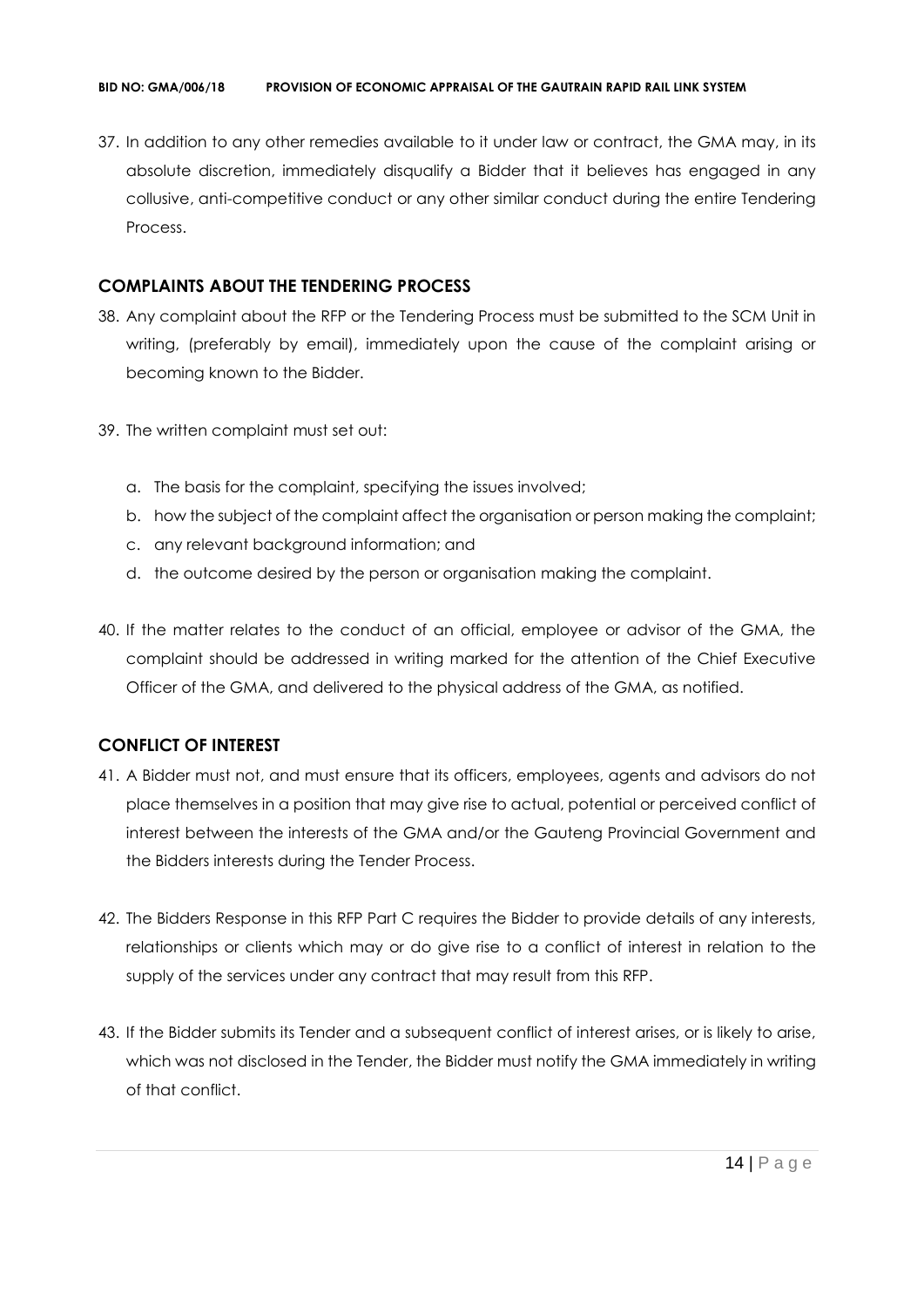44. The GMA may immediately disqualify a Bidder from the Tendering Process if the Bidder fails to notify the GMA of the conflict as required.

# **LATE TENDERS**

- 45. Tenders must be lodged by the Closing Date and Time. Where a tender document is not in the tender box at the time of the bid closing, such a bid document will be regarded as a late bid. Late bids will not be accepted or considered.
- 46. Tenders lodged after the Closing Time or lodged at a location or in a manner that is contrary to that specified in this RFP will be disqualified from the Tendering Process and will be ineligible for consideration.
- 47. The determination of the GMA as to the actual time that a Tender is lodged is final. Subject to clause 49, all Tenders lodged in the Tender Box after the Closing Time will be recorded by the GMA and will only be opened for the purposes of identifying a business name and address of the Bidder. The GMA will inform a Bidder whose Tender was lodged after the Closing Time of its ineligibility for consideration. The general operating practice is for the late tender to be returned within 5 (Five) working days of receipt or within 5 (Five) working days after determination not to accept a late tender.

# **TENDER DOCUMENTS**

# **BIDDERS RESPONSIBILITIES**

- 51. Bidders are responsible for:
	- a. Examining this RFP and any documents referenced or attached to this RFP and any other information made or to be made available by the GMA to Bidders in connection with this RFP;
	- b. fully informing themselves in relation to all matters arising from this RFP, including all matters regarding the GMA's requirements for the provision of the Services;
	- c. ensuring that their Tenders are accurate and complete;
	- d. making their own enquiries and assessing all risks regarding this RFP, and fully considering and incorporating the impact of any known and unknown risks into their Tender;
	- e. ensuring that they comply with all applicable laws in regards to the Tendering Process particularly as specified by National Treasury Regulations, Guidelines, Instruction Notes and Practice Notes and other relevant legislation as published from time to time in the Government Gazette;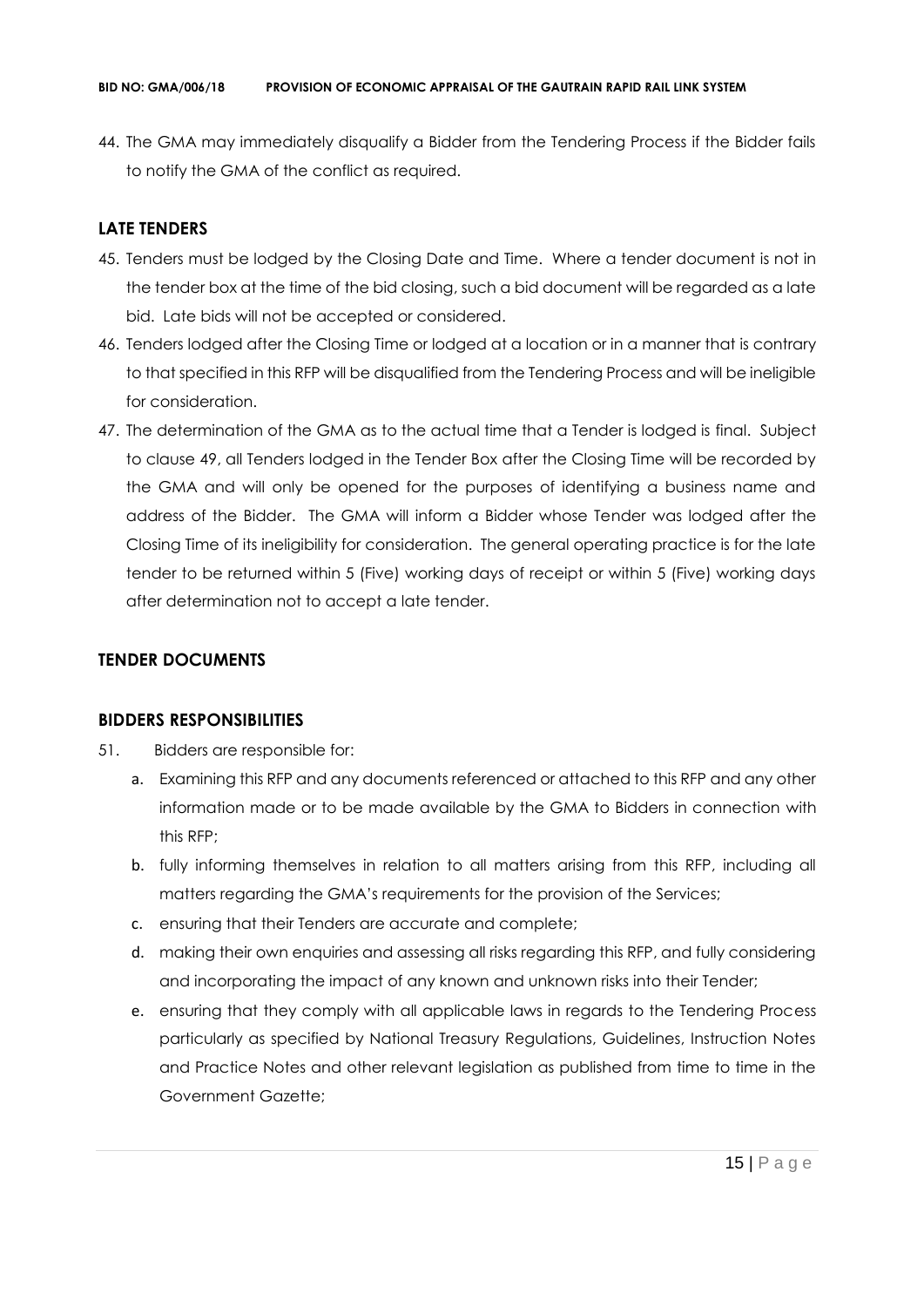- f. submitting an Original Valid Tax Clearance Certificate and all other returnable documents as listed on the Checklist; and
- g. Failure to provide the required information could result in disqualification of the bidder.

# **PREPARATION OF TENDERS**

- 52. Bidders must ensure that:
	- a. Their Tender is submitted in the required format as stipulated in this RFP Part A; and
	- b. all the required information fields in RFP Part C are completed in full and contain the information requested by the GMA.

*Note to Bidders: The GMA may in its absolute discretion reject a Tender that does not include the information requested.*

53. Unnecessarily elaborate responses or other presentations beyond that which is sufficient to present a complete and effective tender proposal are not desired or required. Elaborate and expensive visual and other presentation aids are not necessary.

# **ILLEGIBLE CONTENT, ALTERATION AND ERASURES**

- 54. Incomplete Tenders may be disqualified or evaluated solely on information contained in the Tender.
- 55. The GMA may disregard any content in a Tender that is illegible and will be under no obligation whatsoever to seek clarification from the Bidder.
- 56. The GMA is entitled to amend any bid conditions, validity period, specifications, or extend the closing date of bids before the closing date. All bidders, to whom the bid documents have been issued, will be advised in writing of such amendments in good time.

# **OBLIGATION TO NOTIFY ERRORS**

57. Amended bids may be sent, together with the original bid, in an envelope marked "Amendment to bid" and should be placed in the bid box before the closing date and time. An amendment bids without original bid document will not be considered.

# **RESPONSIBILITY FOR TENDERING COSTS**

58. The Bidders participation or involvement in any stage of the Tendering Process is at the Bidders sole risk, cost and expense. The GMA will not be held responsible for, or pay for, any expense or loss that may be incurred by Bidders in relation to the preparation or lodgement of their Tender.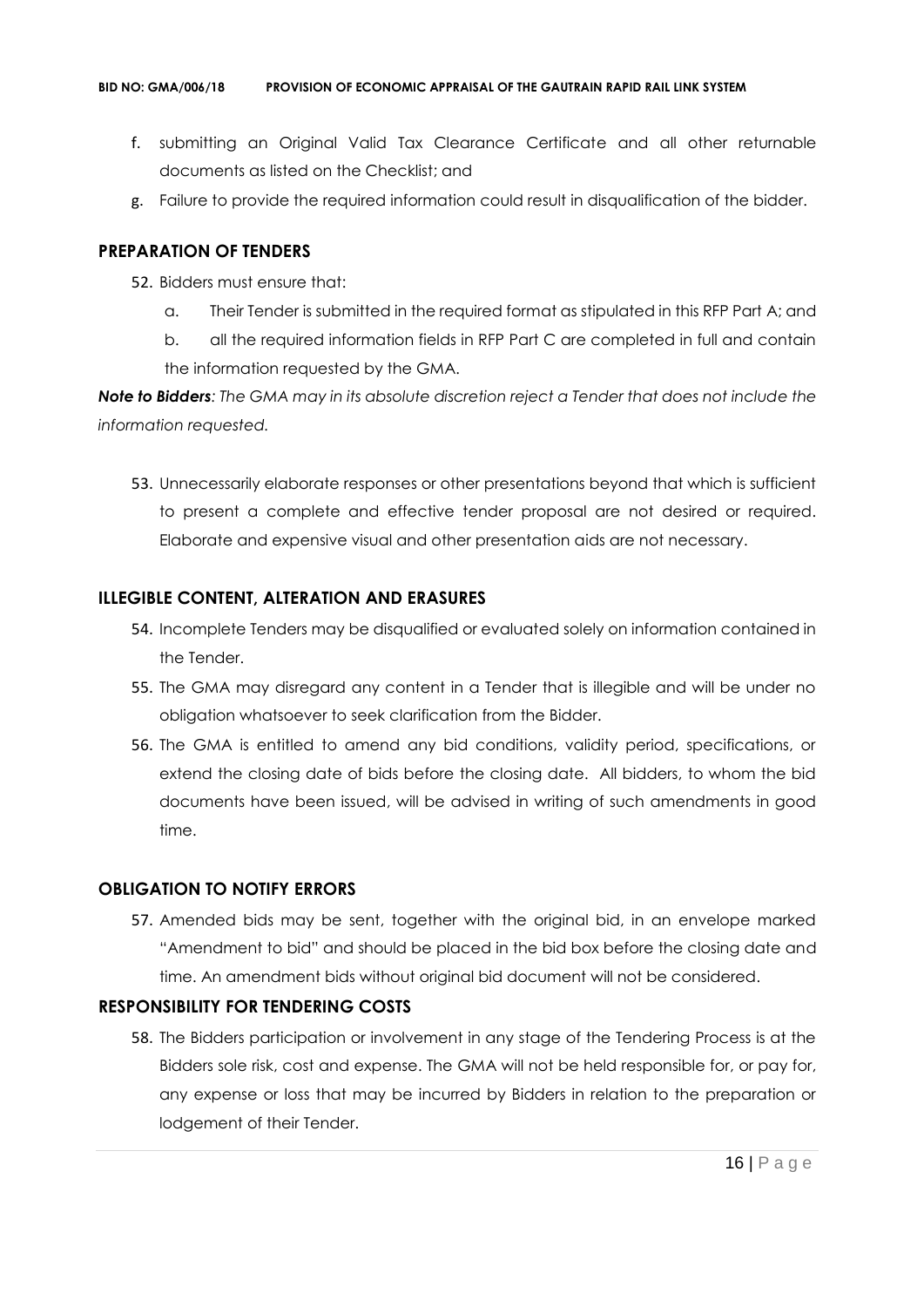- 59. The GMA is not liable to the Bidder for any costs on the basis of any contractual, or promissory or restitutionary grounds whatsoever as a consequence of any matter relating to the Bidders participation in the Tendering Process, including without limitation, instances where:
- a. The Bidder is not engaged to perform under any contract; or
- b. the GMA exercises any right under this RFP or at law.

# **DISCLOSURE OF TENDER CONTENTS AND TENDER INFORMATION**

- 60. All Tenders received by the GMA will be treated as confidential. The GMA will not disclose any Tender contents and Tender information, except:
- a. As required by law;
- b. for the purpose of investigations by other government authorities having relevant jurisdiction;
- c. to external consultants and advisors of the GMA engaged to assist with the Tendering Process; or
- d. for the general information of Bidders required to be disclosed as per National Treasury Regulations, Guidelines, Instruction Notes or Practice Notes.

# **USE OF TENDERS**

- 61. Upon submission in accordance with the requirements of submission of Tenders, all Tenders submitted become the property of the GMA. Bidders will retain all ownership rights in any intellectual property contained in the Tender.
- 62. Each Bidder, by submission of their Tender, is deemed to have licensed the GMA to reproduce the whole, or any portion, of their Tender for the purposes of enabling the GMA to evaluate the Tender.
- 63. Further, in submitting a Tender, the Bidder accepts that the GMA shall, in accordance with the requirements of Treasury Regulation No. 16A.6.3(d) and the National Treasury Instruction Note on *Enhancing Compliance Monitoring and Improving Transparency and Accountability in Supply Chain Management,* publish (on the internet or otherwise):

a. The names of all Bidders that submitted bids in relation to this RFP within 10 (Ten) working days after the closing date of this RFP, if the bid is above the threshold value of R500 000; and

b. on award of the bid, the name of the successful Bidder, the contract price, B-BBEE level of contribution status, the contract number and description of the contract awarded.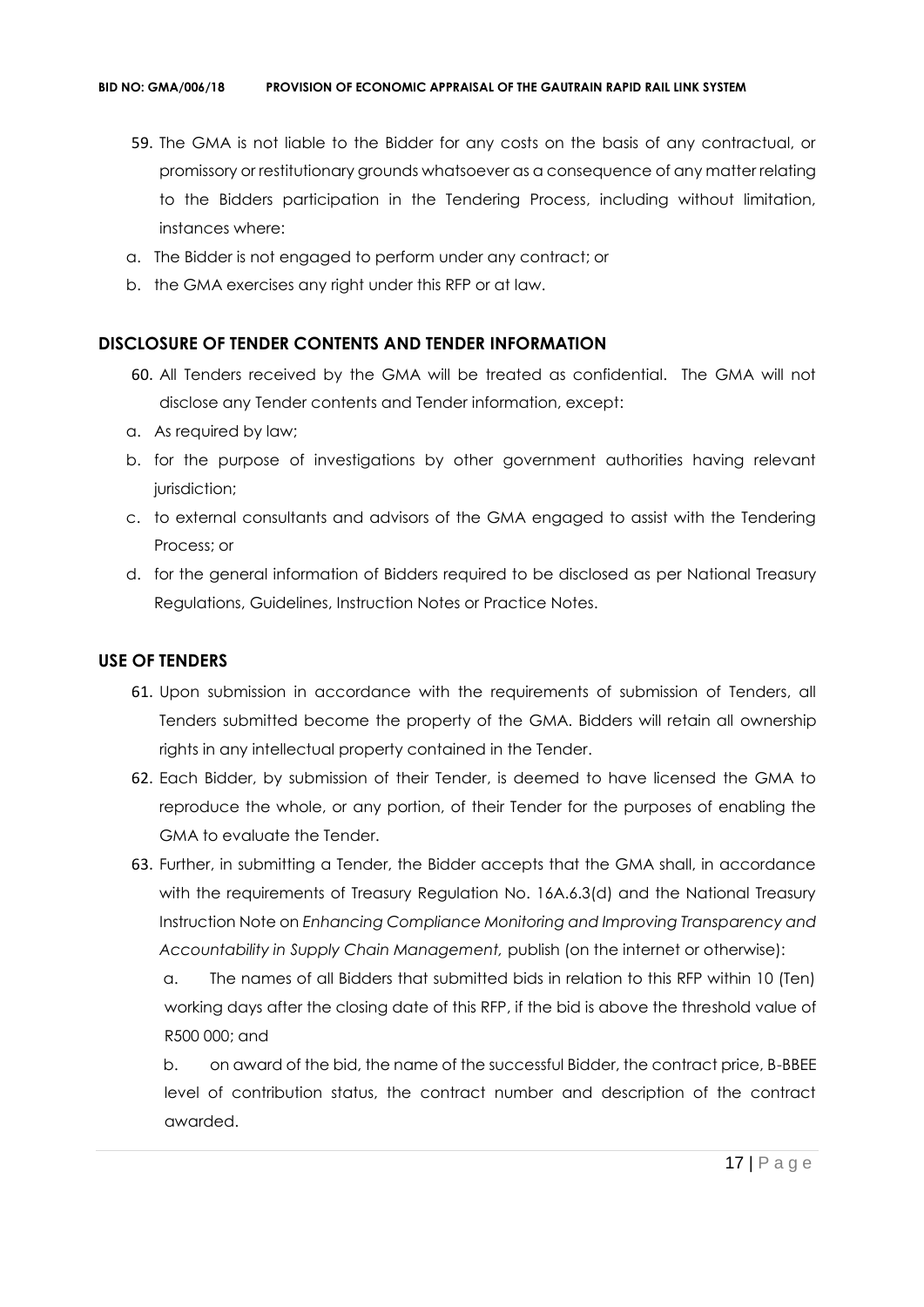# **PERIOD OF VALIDITY**

64. All Tenders received must remain valid and open for acceptance for a minimum of 90 (Ninety) days from the Closing Time. This period may be extended by written mutual agreement between the GMA and the Bidder.

## **STATUS OF TENDER**

- 65. Each Tender constitutes an irrevocable offer by the Bidder to the GMA to provide the Services required and otherwise to satisfy the requirements of the Specification as set out in this RFP Part B.
- 66. A Tender must not be conditional on:
	- a. The Board approval of the Bidder or any related governing body of the Bidder being obtained;
	- b. the Bidder conducting due diligence or any other form of enquiry or investigation;
	- c. the Bidder (or any other party) obtaining any regulatory approval or consent;
	- d. the Bidder obtaining the consent or approval of any third party; or
	- e. the Bidder stating that it wishes to discuss or negotiate any commercial terms of the contract.
- 67. The GMA may, in its absolute discretion, disregard any tender that is, or is stated to be, subject to any one or more of the conditions detailed above (or any other relevant conditions).
- 68. The GMA reserves the right to accept a Tender in part or in whole or to negotiate with a Bidder in accordance with the clause 88 (Unreasonable disadvantage) of this RFP Part A.

# **TENDER RESPONSE**

# **COMPLIANCE WITH SPECIFICATION**

- 69. Under Part C of this RFP, a Bidder must submit a tabulated statement showing its level of compliance to the Specification contained in this RFP Part B.
- 70. In particular, Bidders must state if they will not comply with the Specification, or will only comply with the Specification subject to conditions. Full details of the non-compliance (including the nature and extent of the non-compliance and any reasons for such noncompliance) must be stated in the space provided in the tabulated statement.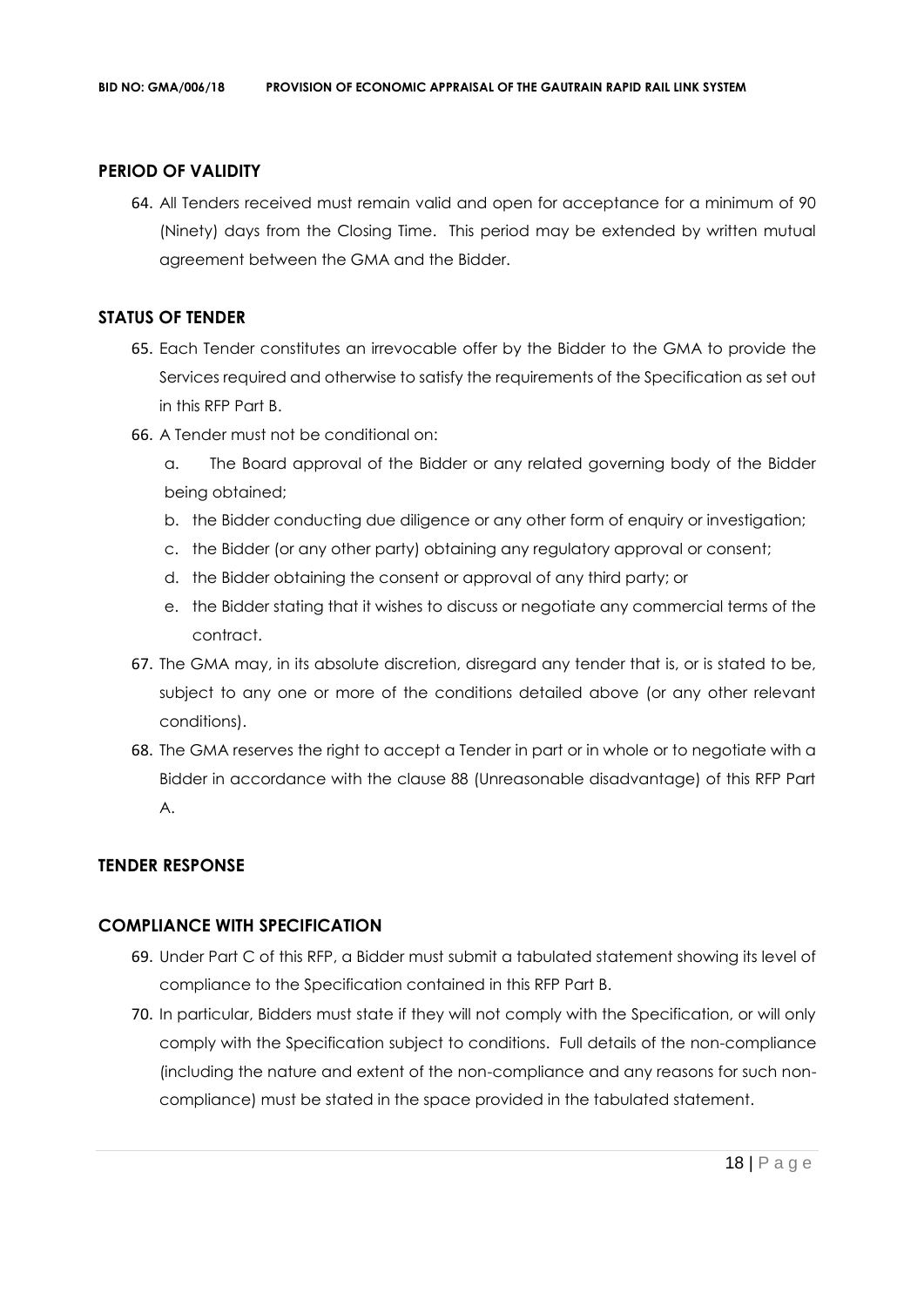- 71. No response is required in respect of a particular section of the Specification where Bidders will comply with the Specification. Only sections that Bidders have not complied with, or will only comply with subject to conditions, should be noted in the tabulated statement.
- 72. The GMA is prepared to contemplate minor variations or departures from the Specification proposed by Bidders.
- 73. However, Bidders should note that significant or substantive variations or departures from the Specifications will not be viewed favourably unless the Bidder is able to clearly demonstrate to the satisfaction of the GMA the necessity for such variations or departures.

*Note to Bidders: The GMA will assume that a Bidders Response complies in all relevant respects with the Specification unless the Bidder states otherwise. Failure to notify the GMA of any noncompliance may result in a Bidders Response being disregarded.*

- 74. For the purposes of clauses 70,71 and 72:
	- **Yes/Complies** means that in all respects the Bidders Response meets or otherwise satisfies all specified outputs, characteristics or performance standards.
	- **Will comply subject to conditions** means that the specified outputs, characteristics or performance standards can only be met by the Bidder subject to certain conditions.
	- **No/Will not comply** means that the specified outputs, characteristics or performance standards is not met by the Bidders Response.

# **GENERAL**

- 75. Indefinite responses such as "noted", "to be discussed" or "to be negotiated" are not acceptable.
- 76. Where the Bidder is unwilling to accept a specified condition, the non-acceptance must be clearly and expressly stated. Prominence must be given to the statement detailing the non-acceptance. It is not sufficient that the statement appears only as part of an attachment to the Tender, or be included in a general statement of the Bidders usual operating conditions.
- 77. An incomplete Tender may be disqualified or assessed solely on the information completed or received with the Tender.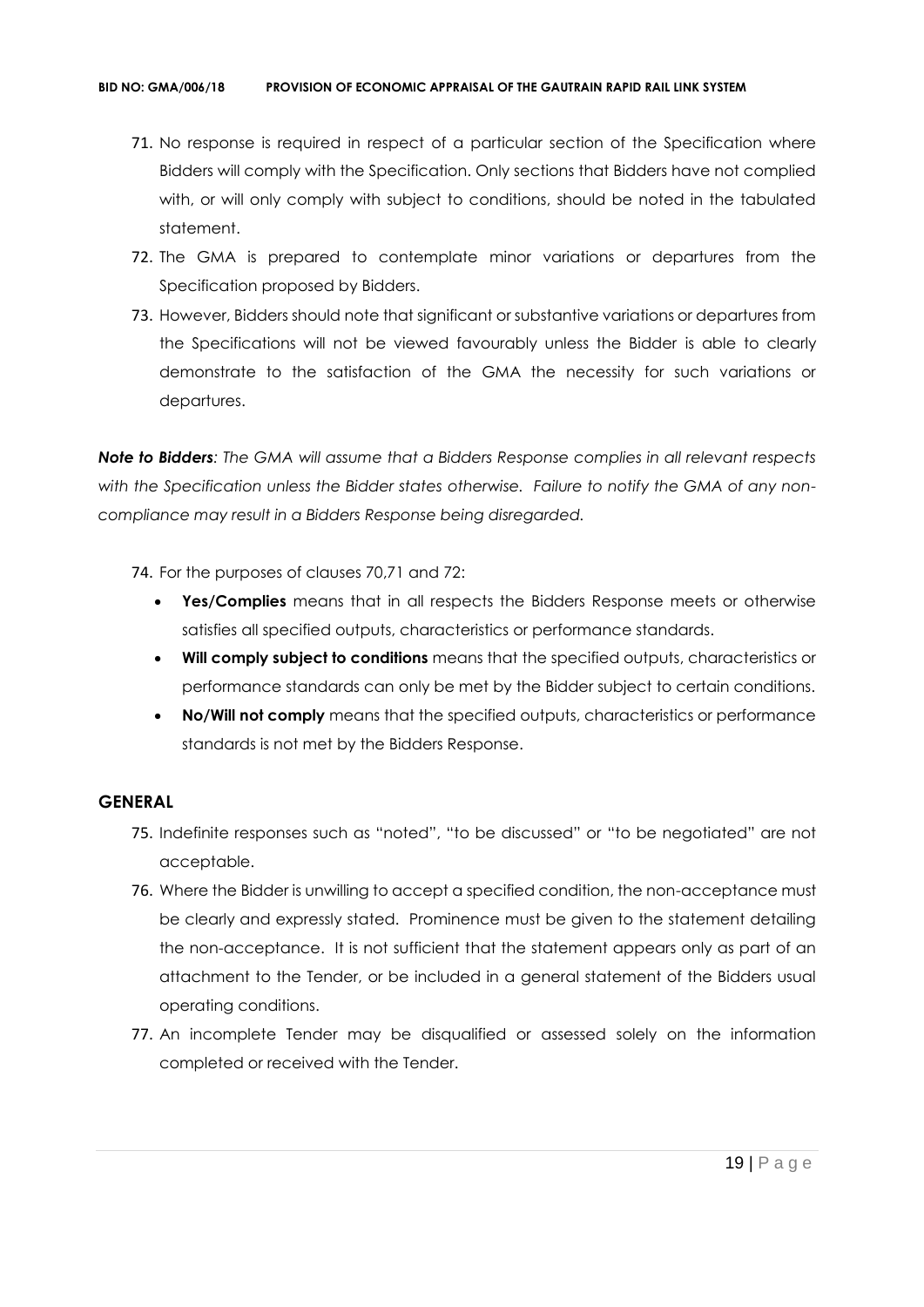# **ALTERNATIVE TENDER**

- 78. A Bidder may submit an alternative proposal. An alternative proposal will only be accepted if:
- a. The Bidder also provides a conforming Bidders Response; and
- b. The alternative proposal is clearly identified as an "Alternative Tender".
- 79. An Alternative Tender may:
- a. Not comply with the Specifications for the relevant Services due to inherent design or capability in the operation of the Services; or
- b. Provide the Services in a manner different to that specified in this RFP Part B.

# **INNOVATIVE SOLUTIONS**

- 80. Bidders are encouraged to offer options or solutions which may, in an innovative way, contribute to the GMA's ability to carry out its operations in a more cost-effective manner.
- 81. These options or solutions may be related to:
- a. The outputs, functional, performance and technical aspects of the requirement; or
- b. Opportunities for more advantageous commercial arrangements.
- 82. Any such options or solutions will be considered by the GMA on a "commercial in confidence" basis if so requested by the Bidder.
- 83. Where a Bidder submits an offer which meets the requirements of this RFP in an alternative and practical manner, the Tender must also include any supplementary material (including such pricing and costing details as may be necessary to enable the GMA to fully assess the financial impact of the alternative proposal), which demonstrates in detail that such an alternative will fully achieve and/or exceed all the specified requirements, together with references as to why the additional features may be advantageous.
- 84. The GMA reserves the right to consider such offers on their merits or not to consider them at all.

# **CONTRACT DISCLOSURE REQUIREMENTS**

# **DISCLOSURE OF INFORMATION**

85. The Conditions of Tendering include a provision for the disclosure of contract information (refer to this RFP Part A dealing with "Use of Tenders").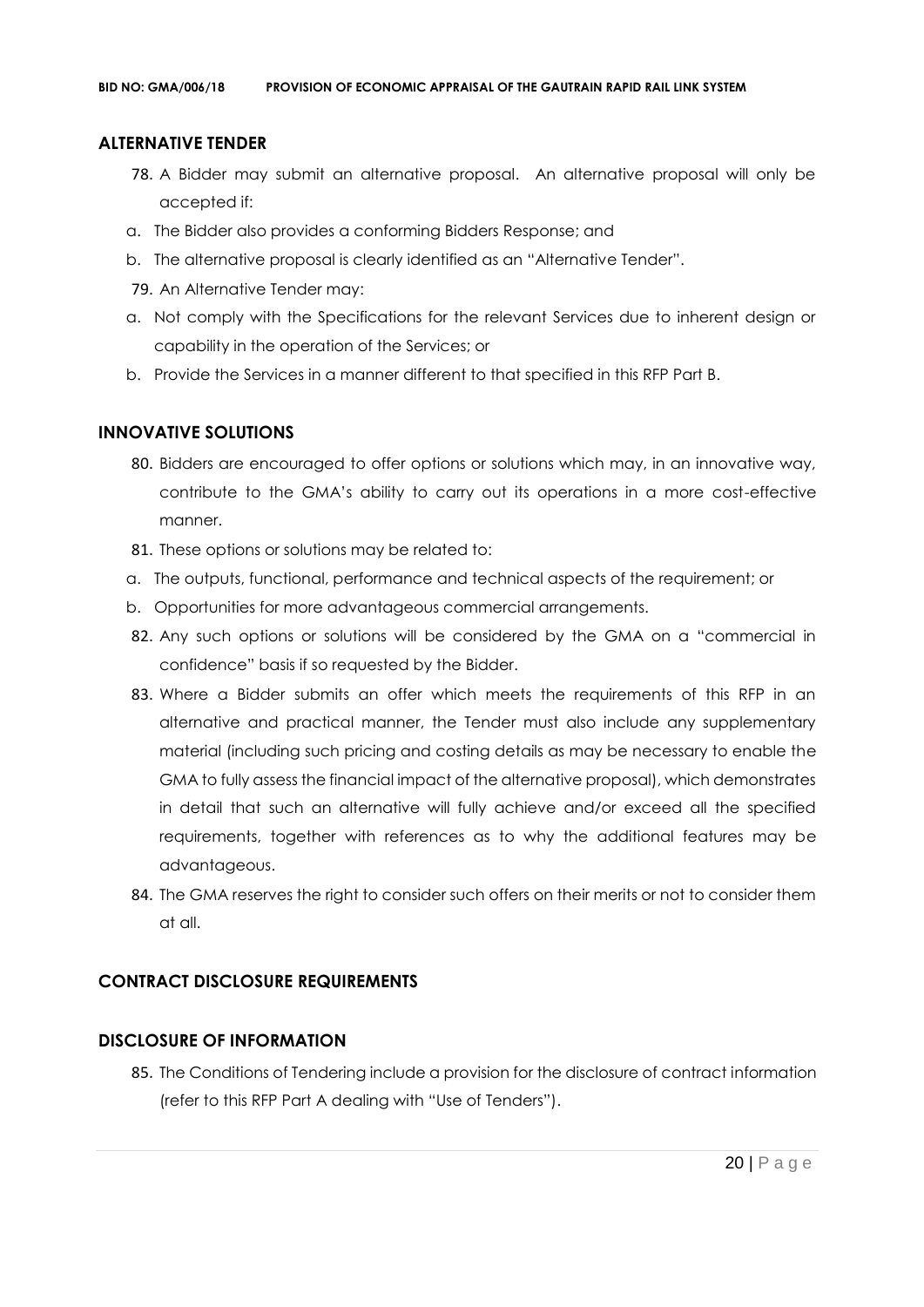86. If a Bidder wishes to withhold the disclosure of specific contract information, the Bidder must clearly outline how the release of this information will expose trade secrets, business strategy or unique methodologies that may expose the business unreasonably to disadvantage.

# **TRADE SECRETS**

- 87. In considering whether specific information should be categorised as a trade secret, Bidders' should assess:
- a. The extent to which it is known outside of the Bidders business;
- b. the extent to which it is known by the persons engaged in the Bidders business;
- c. any measures taken to guard its secrecy;
- d. its value to the Bidders business and to any competitors;
- e. the amount of money and effort invested in developing the information; and
- f. the ease or difficulty with which others may acquire or develop this information.

## **UNREASONABLE DISADVANTAGE**

- 88. In determining whether disclosure of specific information will expose a Bidders business unreasonably to disadvantage, the following should be considered:
- a. Whether the information is generally available to competitors; and
- b. Whether it could be disclosed without causing substantial harm to the competitive position of the business.

The GMA will consider these applications in the Tender evaluation and negotiations (if any) with Bidders.

# **EVALUATION OF TENDERS**

## **EVALUATION PROCESS**

- 89. Following the Closing Time, the GMA intends to evaluate the Tenders received.
- 90. Tenders will be evaluated against the Evaluation Criteria specified under the section "Evaluation Criteria Format".
- 91. Without limiting the GMA's rights in the RFP, the GMA may at any time during the Tendering Process choose to:
- a. Shortlist one or more Bidders; and
- b. accept one or more of the Tenders.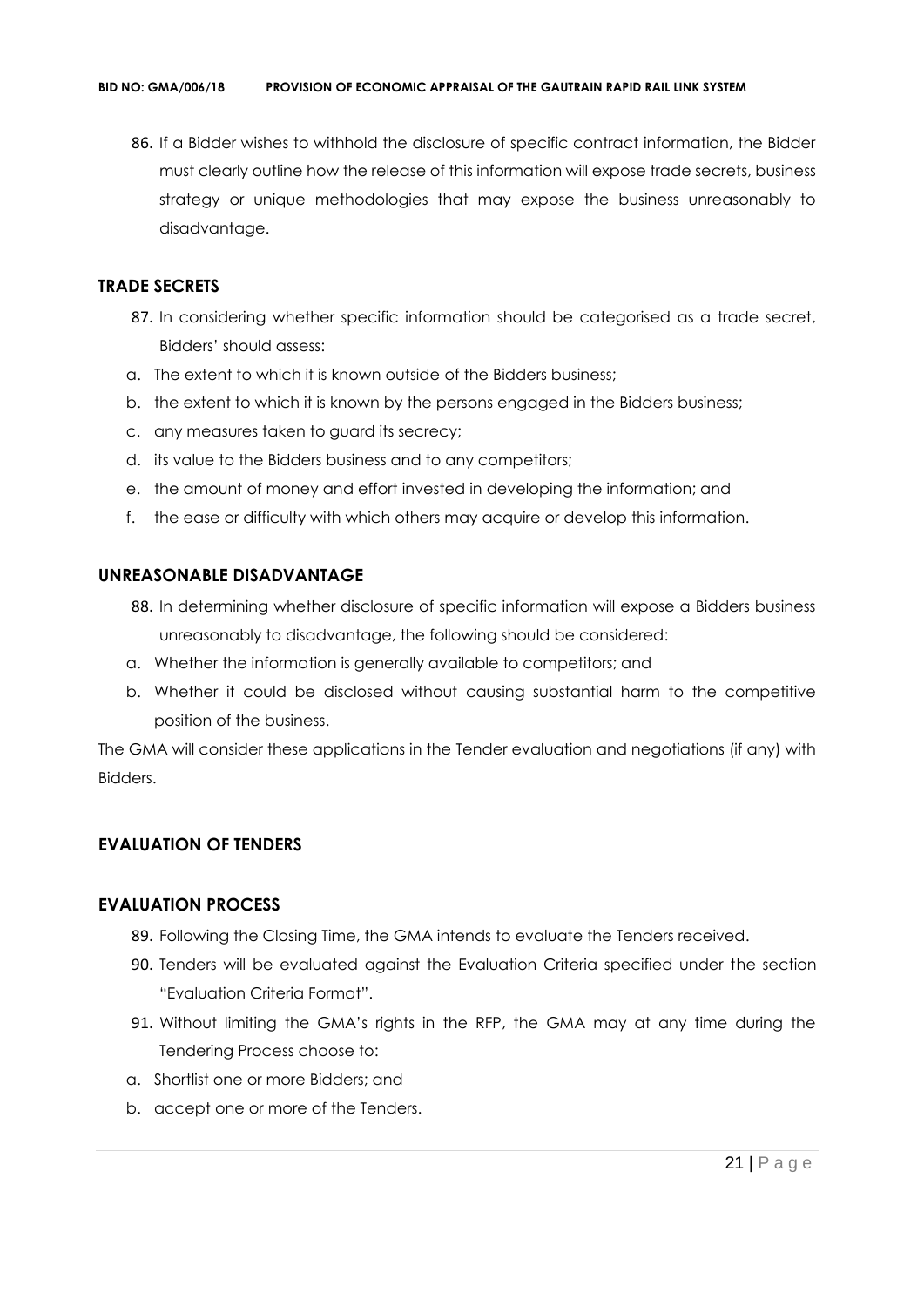- 92. Unless the Evaluation Criteria explicitly require, the GMA may, but is not in any way bound to, shortlist, to select as successful, or to accept the Tender offering the lowest price.
- 93. Should the GMA choose to include a short listing stage in its evaluation process, the GMA is not, at any time, required to notify Bidders or any other person or organisation interested in submitting a Tender.
- 94. A Bidders Response will not be deemed to be unsuccessful until such time as the Bidder is formally notified of that fact by the GMA. The commencement of negotiations by the GMA with one or more other Bidders is not to be taken as an indication that any particular Bidders Response has not been successful.

# **EVALUATION CRITERIA FORMAT**

- 95. The evaluation criteria is weighted to reflect the importance of project requirements noted in the Specifications:
- 96. In evaluating Bidders Responses, the GMA will have regard to:
- a. Specific evaluation criteria identified in the list below;
- b. the overall value for money proposition presented in the Bidders Response; and
- c. particular weighting assigned to any or all of the evaluation criteria specified below.
- 97. For the purposes of this RFP clause 98, 'value for money' is a measurement of financial and non-financial factors, including:
- a. Quality levels; and
- b. performance standards.
- 98. Value for money will be assessed on a 'whole of life' basis (including the transitioning-in, the contract term and the transitioning-out phases of the relationship between the GMA and a Bidder), with a view to long-term sustainability of the value for money proposition and with a focus on ensuring that value for money outcomes are promoted and protected following the conclusion of any contract that may result from this RFP.
- 99. Administrative compliance will be determined in accordance with the conditions listed in this RFP.
- 100. The evaluation criteria will be in line with the PPPFA, 2000 (Act No. 5 of 2000) and Preferential Procurement Regulations 2017.
- 101. Evaluation will be based on a point system and three-stage evaluation process. As a pre-requisite, a bid must comply with the requirements of the bid solicitation and meet the pre-qualification requirements before being evaluated further to next stage. The minimum threshold of the functionality evaluation criteria must also be met in order for the bid to be declared responsive and qualify to the next evaluation stage.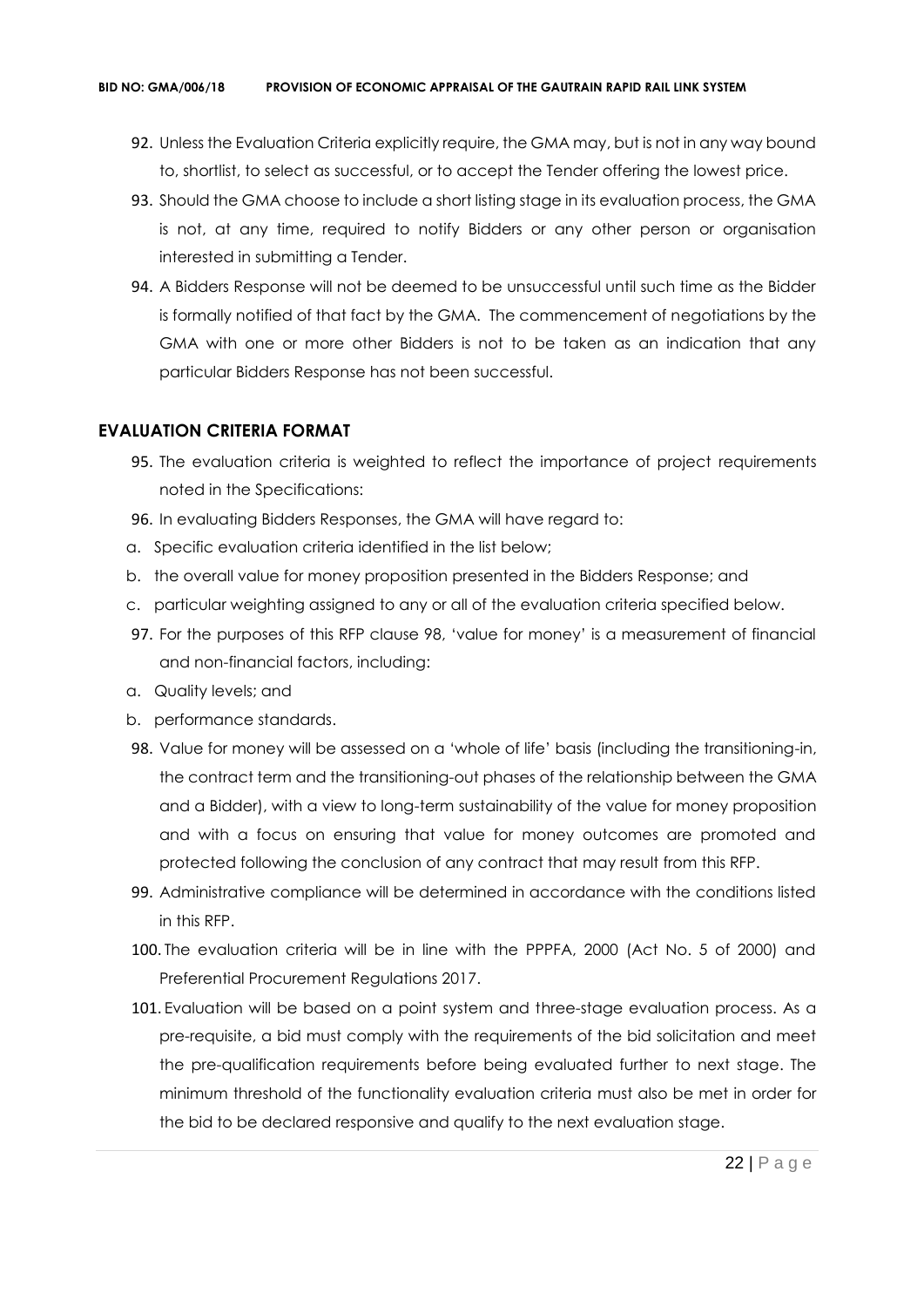102. The value of this bid is estimated to be below R 50,000,000 and therefore the 80/20 preference point system shall apply. The following is the weighting awarded for each element, and the threshold score.

| <b>Evaluation element</b> | Weighting | <b>Threshold score</b> |
|---------------------------|-----------|------------------------|
| <b>Technical proposal</b> | 00        | 75 Points              |
| <b>B-BBEE</b> proposal    | 20        | N/A                    |
| Price proposal            | 80        | N/A                    |
| <b>Total</b>              | 100       |                        |

# **FUNCTIONALITY EVALUATION**

- 103. The evaluation criteria for measuring functionality, and the weighting attached to each criterion is detailed in **Part B of the RFP document, Paragraph 5 of Terms of Reference**. Failure to provide adequate information for evaluation of the criteria listed below will at least result in minimal subjective consideration and may result in loss of points.
- 104. A minimum threshold for functionality is based on meeting the suppliers' reseller or partner status. Bids that do not meet this threshold in each section will automatically be disqualified from further evaluation.
- 105. Thereafter, only the qualifying bids will be evaluated in terms of the 80/20 preference point system, where a maximum of 80 points are allocated for price and a maximum of 20 points are allocated in respect of the level of B-BBEE contribution of the bidder.

# **PRICE EVALUATION**

106. Price points will be calculated on the total price proposed solution as per terms of reference.

# **B-BBEE EVALUATION**

- 107. Twenty (20) points are allocated. B-BBEE rating certificates and affidavits signed under oath are applicable and points allocated in terms of the BBBEE Codes of Good Practice guideline as indicated in the following table.
- 108. Bidders must submit valid BBBEE Certificates and affidavits signed under oath which will be verified.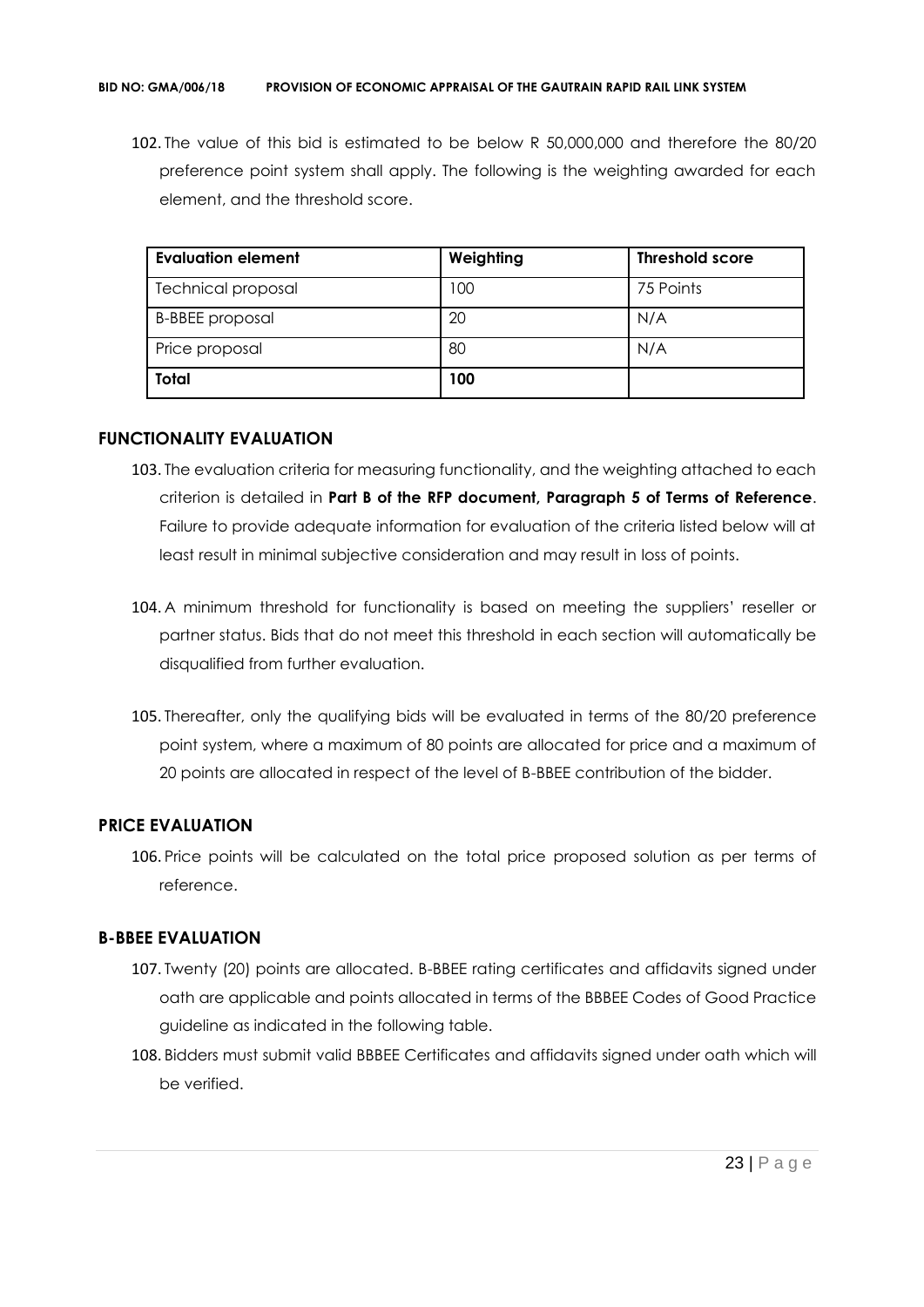| <b>B-BBEE Status Level of Contributor</b> | <b>Number of points</b> |
|-------------------------------------------|-------------------------|
|                                           | 20                      |
| $\overline{2}$                            | 18                      |
| 3                                         | 14                      |
| $\overline{4}$                            | 12                      |
| 5                                         | 8                       |
| 6                                         | 6                       |
| $\overline{7}$                            | $\overline{4}$          |
| 8                                         | $\mathbf{2}$            |
| Non-compliant contributor                 | $\overline{0}$          |

## **POINTS AWARDED FOR B-BBEE STATUS LEVEL OF CONTRIBUTION**

109. The preference points claimed by each bidder for attaining the B-BBEE Status Level of Contributor will be allocated to each qualifying bid when determining the total bid score under the preference points system. The points scored by a bidder in respect of the level of B-BBEE contribution contemplated in the table above will be added to the points scored for price.

## **CLARIFICATION OF TENDERS**

- 110. The GMA may seek clarification from and enter into discussions with any or all of the Bidders in relation to their Tender. The GMA may use such information in interpreting the Tender and evaluating the cost and risk in accepting the Tender. Failure to supply clarification to the satisfaction of the GMA may render the Tender liable to disqualification.
- 111. The GMA is under no obligation to seek clarification of anything in a Tender and reserves the right to disregard any clarification that the GMA considers to be unsolicited or otherwise impermissible in accordance with the rules set out in this RFP.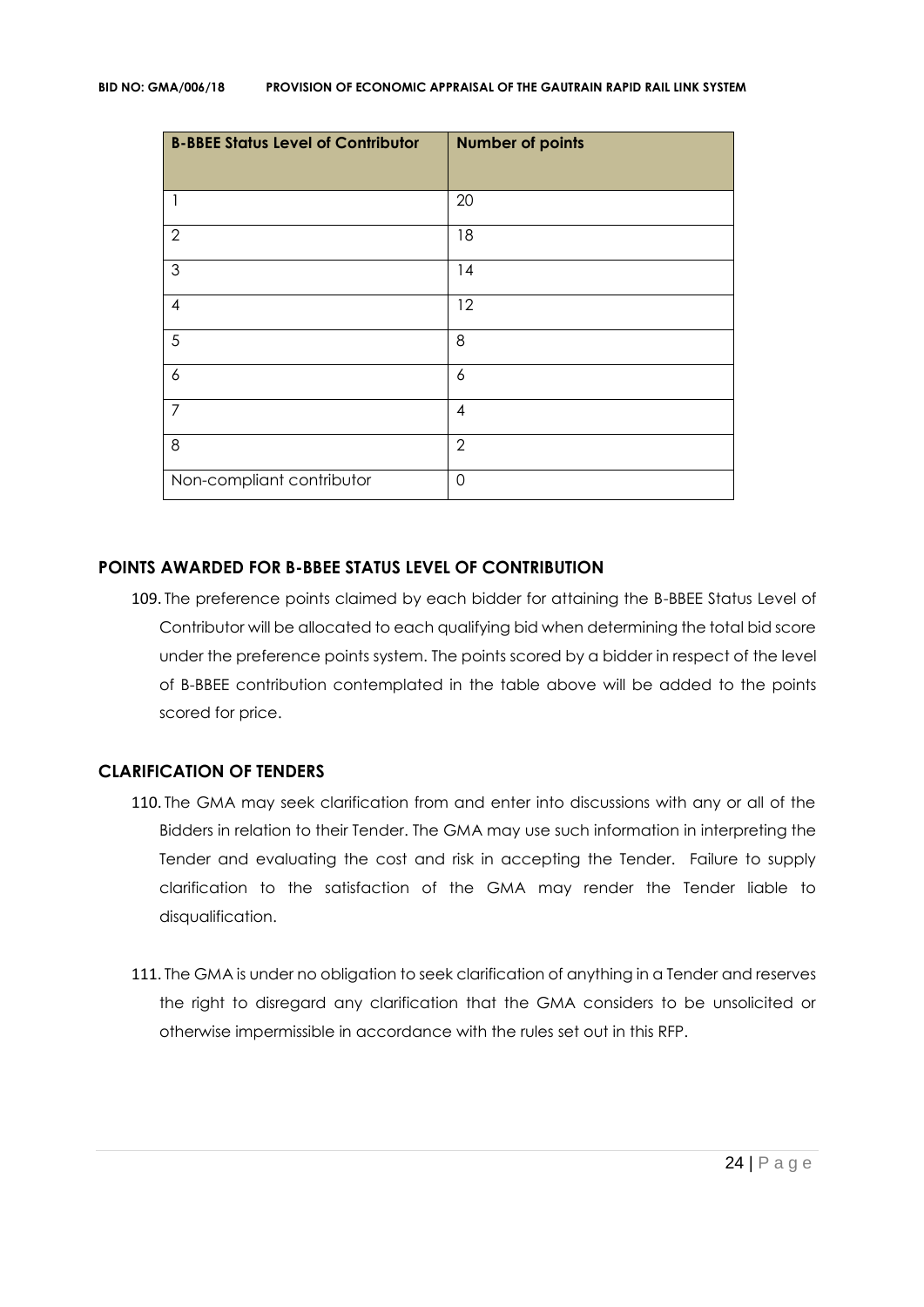## **DISCUSSION WITH BIDDERS**

- 112. The GMA may elect to engage in detailed discussions with any one or more Bidders, with a view to maximising the benefits of this RFP as measured against the evaluation criteria and in fully understanding a Bidders offer.
- 113. In its absolute discretion, the GMA may invite some or all Bidders to give a presentation to the GMA in relation to their submissions, that may include a demonstration of software, programs or unique methodologies proposed, if applicable.
- 114. The GMA is under no obligation to undertake discussions with, or to invite any presentations from Bidders.
- 115. In addition to presentations and discussions, the GMA may request some or all Bidders to:
- a. Conduct a site visit, if applicable;
- b. provide references or additional information; and/or
- c. make themselves available for panel interviews.

# **BEST AND FINAL OFFERS**

- 116. Bidders or where the Tendering Process involves a short listing process, shortlisted Bidders may be invited by the GMA to submit a best and final offer in relation to all or certain aspects of their respective Tenders.
- 117. The GMA is under no obligation to give Bidders the opportunity to submit a best and final offer. If the GMA chooses to give Bidders the opportunity to submit a best and final offer, it is under no obligation to give notification before the Closing Time that such opportunity will be given.
- 118. Notwithstanding the possibility that the GMA may give Bidders the opportunity to submit a best and final offer, Bidders should be aware that the GMA will, in conducting its evaluation of Tenders, rely on all information (including all representations) contained in such Tenders. Bidders are therefore encouraged to submit their best and final offers in the first instance.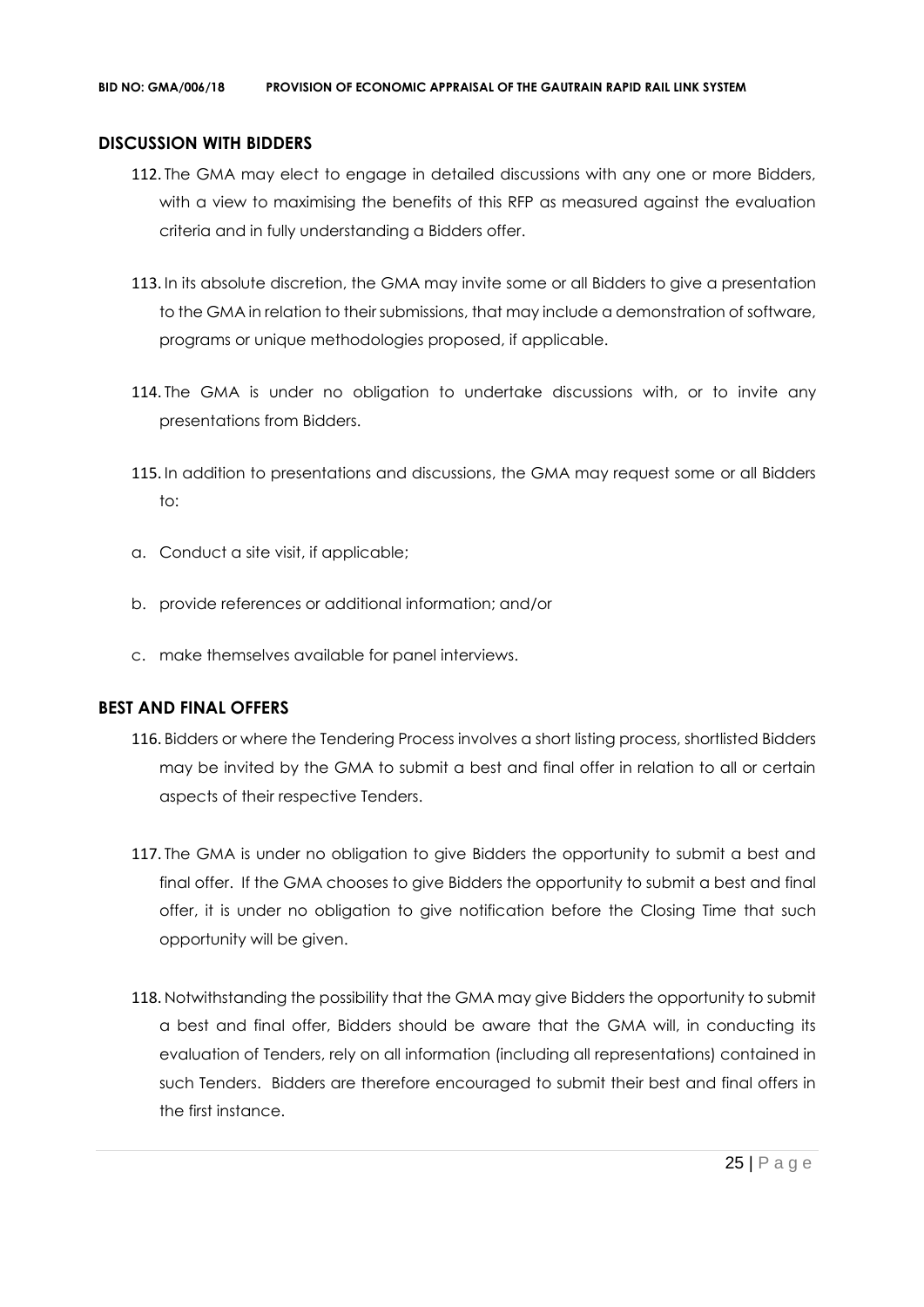## **SUCCESSFUL TENDERS**

## **NO LEGALLY BINDING CONTRACT**

119. Selection as a successful Bidder does not give rise to a contract (express or implied) between the successful Bidder and the GMA for the supply of the Services. No legal relationship will exist between the GMA and a successful Bidder for the supply of the Services until such time as a binding contract is executed by them.

## **PRE-CONTRACTUAL NEGOTIATIONS**

- 120. The GMA may, in its absolute discretion, decide not to enter into pre-contractual negotiations with a successful Bidder.
- 121. A Bidder is bound by its Tender and all other documents forming part of the Bidders Response and, if selected as a successful Bidder, must enter into a contract on the basis of the Tender without negotiation.

## **NO OBLIGATION TO ENTER INTO CONTRACT**

- 122. The GMA is under no obligation to appoint a successful Bidder or Bidders (as the case may be), or to enter into a contract with a successful Bidder or any other person, if it is unable to identify a Tender that complies in all relevant respects with the requirements of the GMA, or if due to changed circumstances, there is no longer a need for the Services requested, or if funds are no longer available to cover the total envisaged expenditure. For the avoidance of any doubt, in these circumstances the GMA will be free to proceed via any alternative process.
- 123. The GMA may conduct a debriefing session for all Bidders (successful and unsuccessful). Attendance at such debriefing session is optional.

## **ADDITIONAL RULES**

- 124. It is a condition of the tendering process that Bidders will be required to complete all the forms annexed to this RFP Part C.
- 125. A Bidder who does not submit all the information as required by the GMA will be disqualified from the Tendering Process.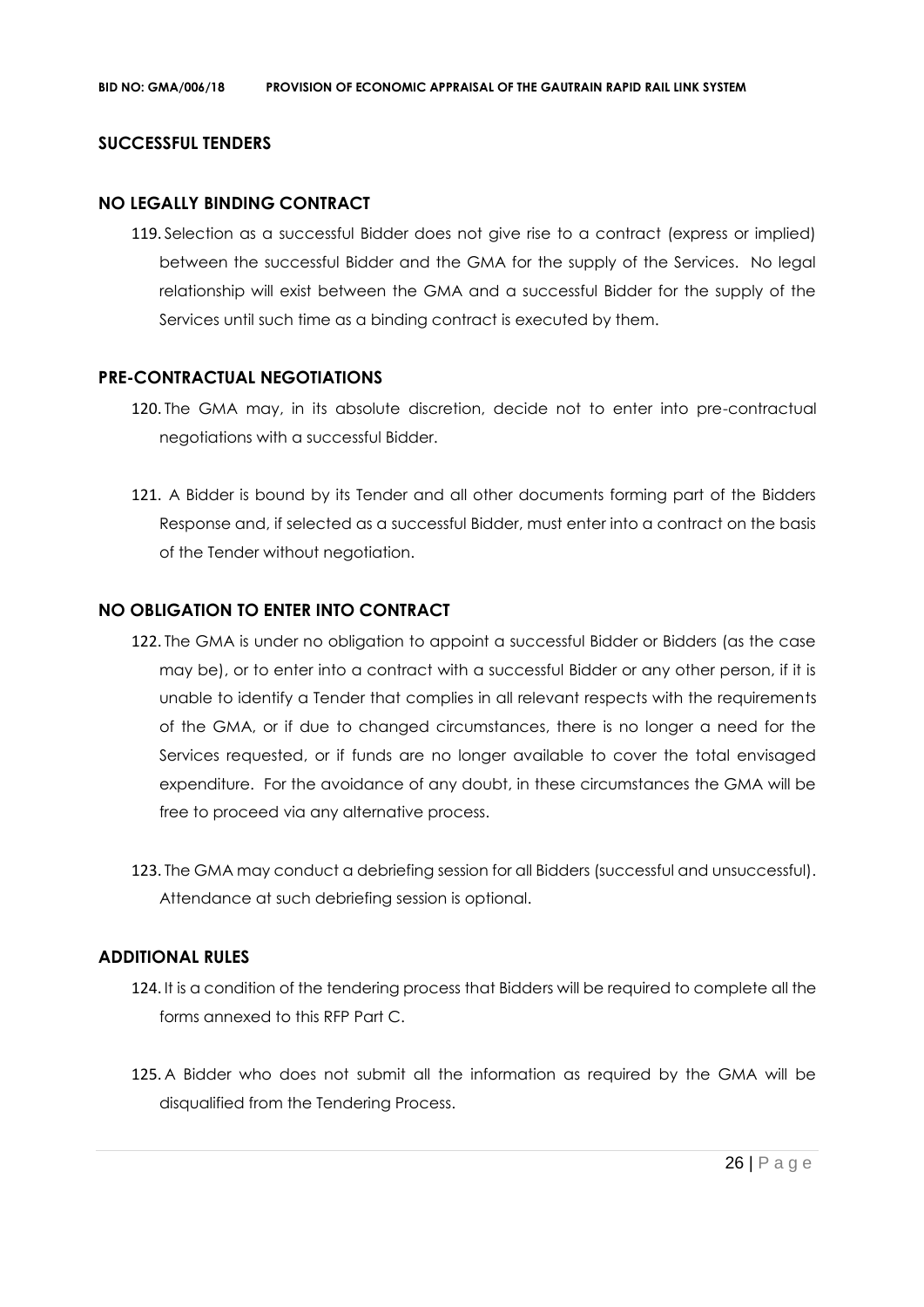## **BIDDER WARRANTIES**

126. By submitting a Tender, a Bidder warrants that:

- a. In lodging its Tender it did not rely on any express or implied statement, warranty or representation, whether oral, written, or otherwise made by or on behalf of the GMA, its officers, employees, or advisers other than any statement, warranty or representation expressly contained in the RFP;
- b. it did not use the improper assistance of GMA employees or information unlawfully obtained from the GMA in compiling its Tender;
- c. it is responsible for all costs and expenses related to the preparation and lodgement of its Tender, any subsequent negotiation, and any future process connected with or relating to the Tendering Process;
- d. it otherwise accepts and will comply with the rules set out in this RFP; and
- e. it will provide additional information in a timely manner as requested by the GMA to clarify any matters contained in the Tender.

# **GMA'S RIGHTS**

- 127. Notwithstanding anything else in this RFP, and without limiting its rights at law or otherwise, the GMA reserves the right, in its absolute discretion at any time, to:
- a. Cease to proceed with, or suspend the Tendering Process prior to the execution of a formal written contract:
- b. alter the structure and/or the timing of this RFP or the Tendering Process;
- c. vary or extend any time or date specified in this RFP for all or any Bidder or other persons;
- d. terminate the participation of any Bidder or any other person in the Tendering Process;
- e. require additional information or clarification from any Bidder or any other person or provide additional information or clarification;
- f. call for new Tenders;
- g. reject any Tender received after the Closing Time;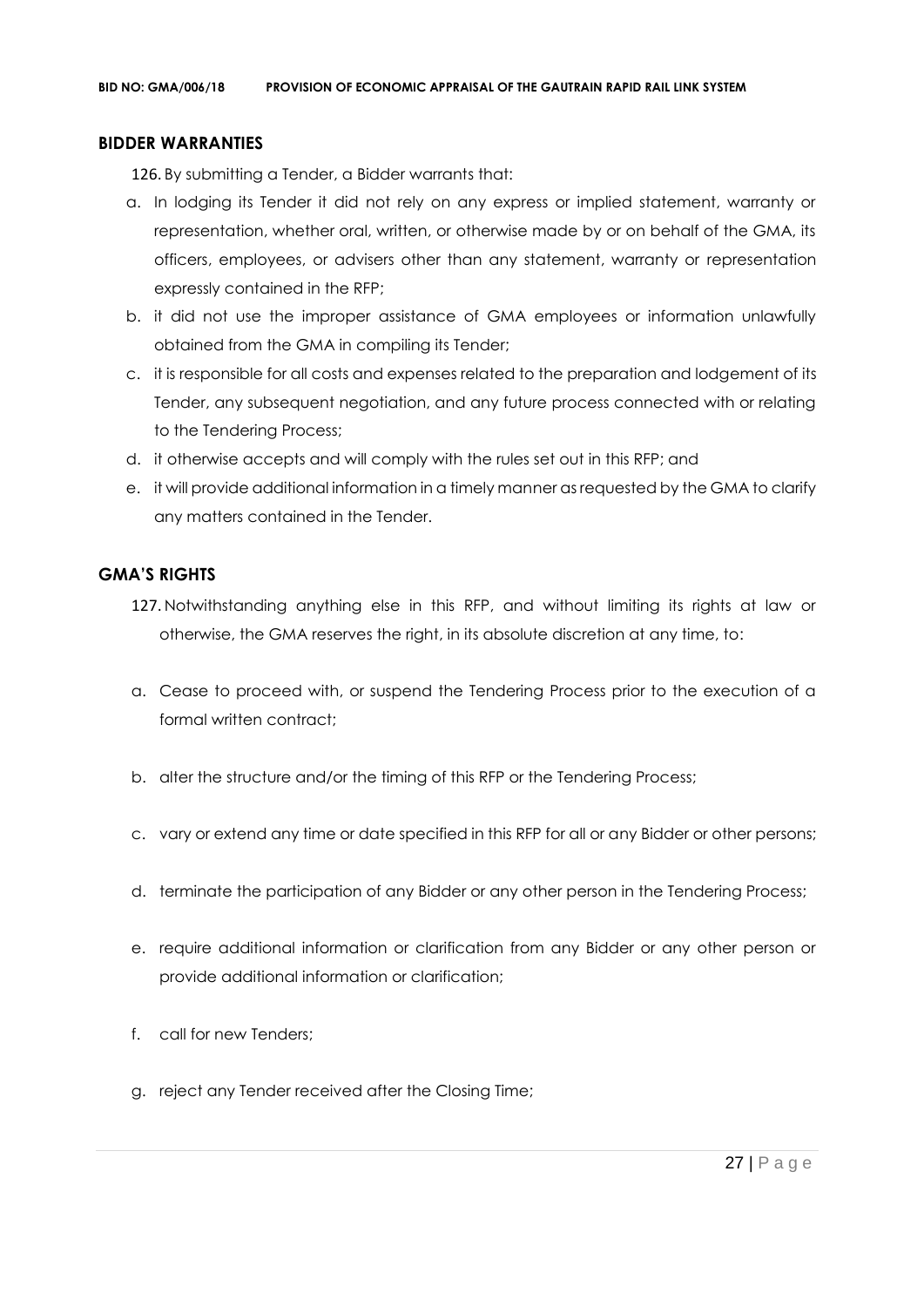- h. reject any Tender that does not comply with the requirements of this RFP; or
- i. consider and accept or reject any alternative tender.

# **GOVERNING LAWS**

- 128. This RFP and the Tendering Process is governed by the laws applying in the Republic of South Africa.
- 129. Each Bidder must comply with all relevant laws in preparing and lodging its Tender and in taking part in the Tendering Process.
- 130. All tenders must be completed using the English language and all costing must be in South African Rands.

# **INCONSISTENCY**

- 131. If there is any inconsistency between any parts of this RFP, a descending order of precedence must be accorded to:
- a. the conditions of tendering in Part A and Part B of this RFP, and any annexure or attachments;
- b. the Bidders response in Part C of this RFP;
- c. any other part of this RFP, so that the provision in the higher ranked document, to the extent of the inconsistency, prevails.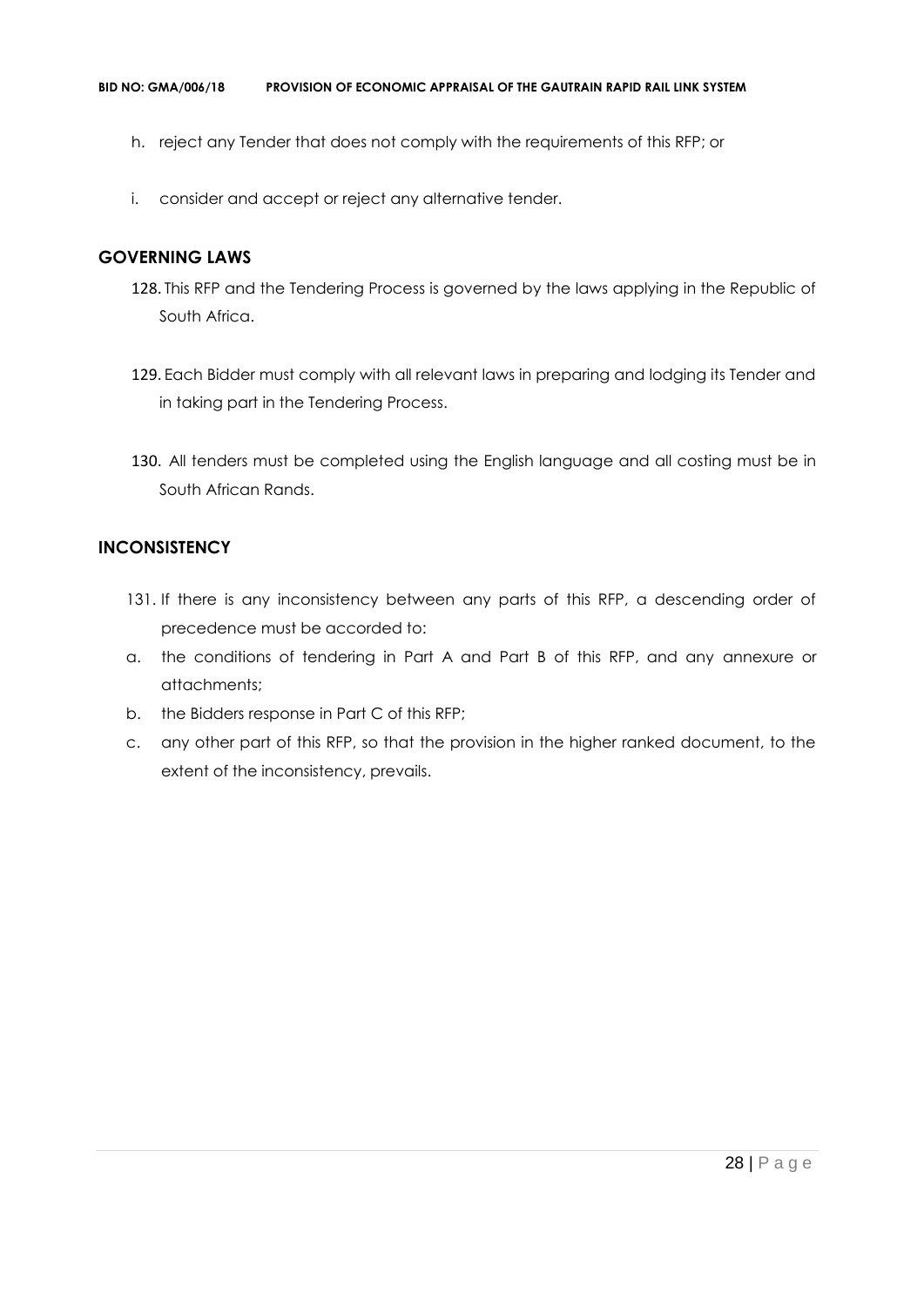# **RFP – PART B**

# **TERMS OF REFERENCE**

## **1. PURPOSE**

The purpose of this Request for Proposal ("RFP") is to procure the services of a service provider that can be contracted by the Gautrain Management Agency ("GMA") to undertake an economic appraisal of the Gautrain Rapid You still yes Rail Link System ("the Gautrain").

## **2. BACKGROUND INFORMATION OF THE GAUTRAIN RAPID LINK SYSTEM**

## 2.1. **General Description of the Gautrain Rapid Rail Link System**

- a) The Bombela Concession Company (RF) (Pty) Ltd (BCC or the Concessionaire) entered into a Concession Agreement with the Gauteng Province (Province) that is represented by the Gautrain Management Agency (GMA), for the design, partial finance, construction, operation, and maintenance of the Gautrain Rapid Rail Link until 27 March 2026. Construction of the Gautrain project was completed on 7 June 2012.
- b) The Concessionaire signed an Operating Contract with Bombela Operating Company (Pty) Ltd (BOC) for the operation and maintenance of the System (Train, Station, and Bus operations).

In turn, BOC entered into two subcontracts, namely a maintainer contract in terms of which the Bombela Maintenance Company (BMC) is responsible for the maintenance of the System including the 4-car train sets and Mega Express which is responsible for the operation of the dedicated Gautrain bus service. BOC further provides overall management of the Midibus Feeder and Distribution Services ("MFDS") which are operated and maintained by their respective operators.

c) The rail network comprises 82 route kms, 25kV AC electrified, and signalled standard gauge track infrastructure of which 15.3 route kms is situated underground, 10 stations, one maintenance depot and 24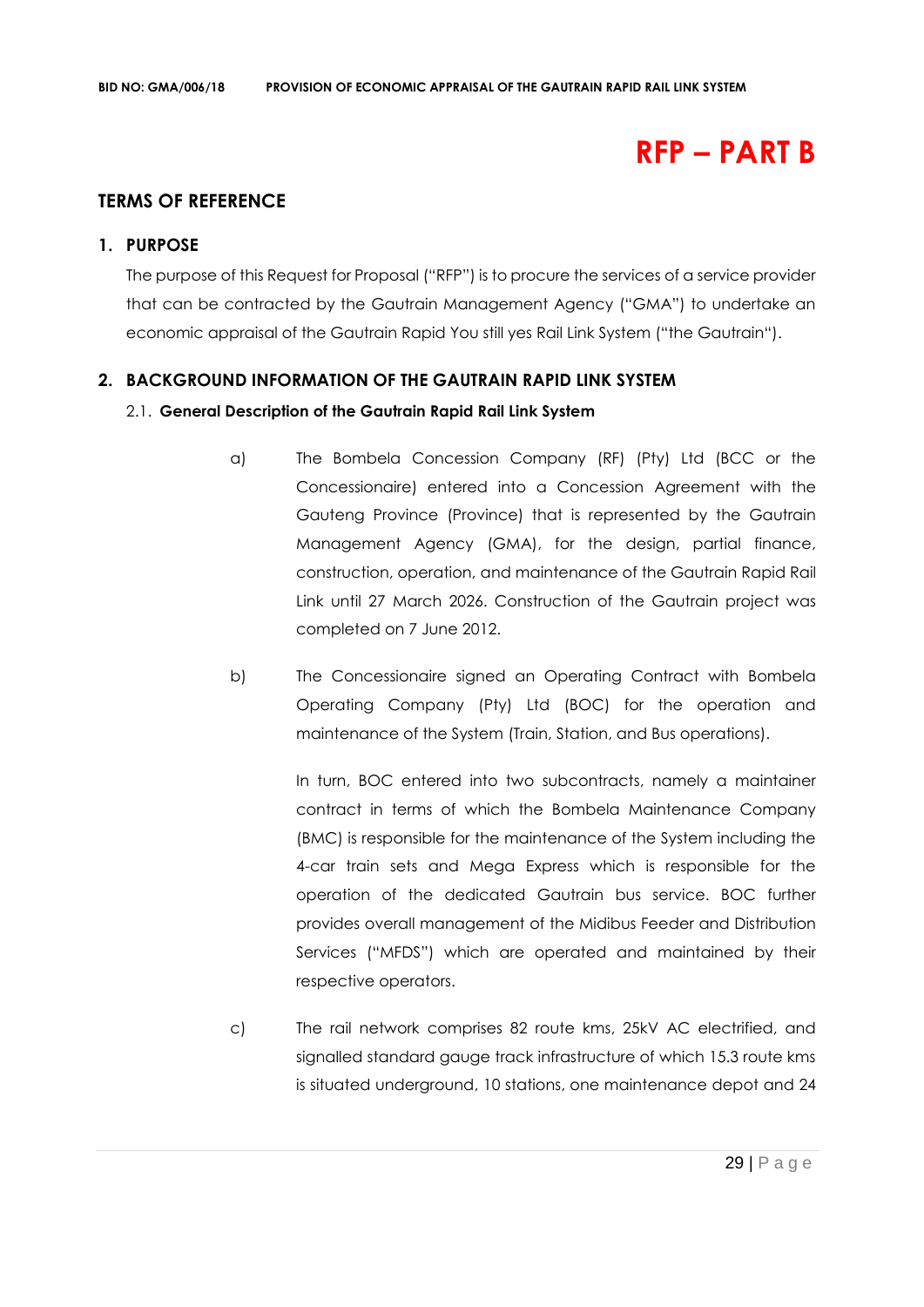4-car Electrical Multiple Units ("EMUs") constructed to the UK loading gauge. The rail network layout is illustrated in Figure 1 below.



## **Figure 1: Diagrammatic layout of the Gautrain Rapid Rail System**

d) The Gautrain Depot is situated between Marlboro and Midrand stations on the North-South section of the System. This is where the EMUs are inspected, maintained, cleaned, and dispatched. The depot controls all train movements as well as providing a communications and control hub with the rail network, stations and tunnel equipment. BOC and BMC are both accommodated at the Gautrain Depot.

# 2.2. **General Description of the GMA**

The main objective of the GMA is to manage, coordinate and oversee the Gautrain. To do so, the GMA must:

- a) assist the Gauteng Provincial Government ("GPG") in implementing Gautrain and achieving its objectives;
- b) act on behalf of GPG in managing the relationship between GPG and the Concessionaire in terms of the Concession Agreement ("the CA") and ensure that the interests of GPG are protected;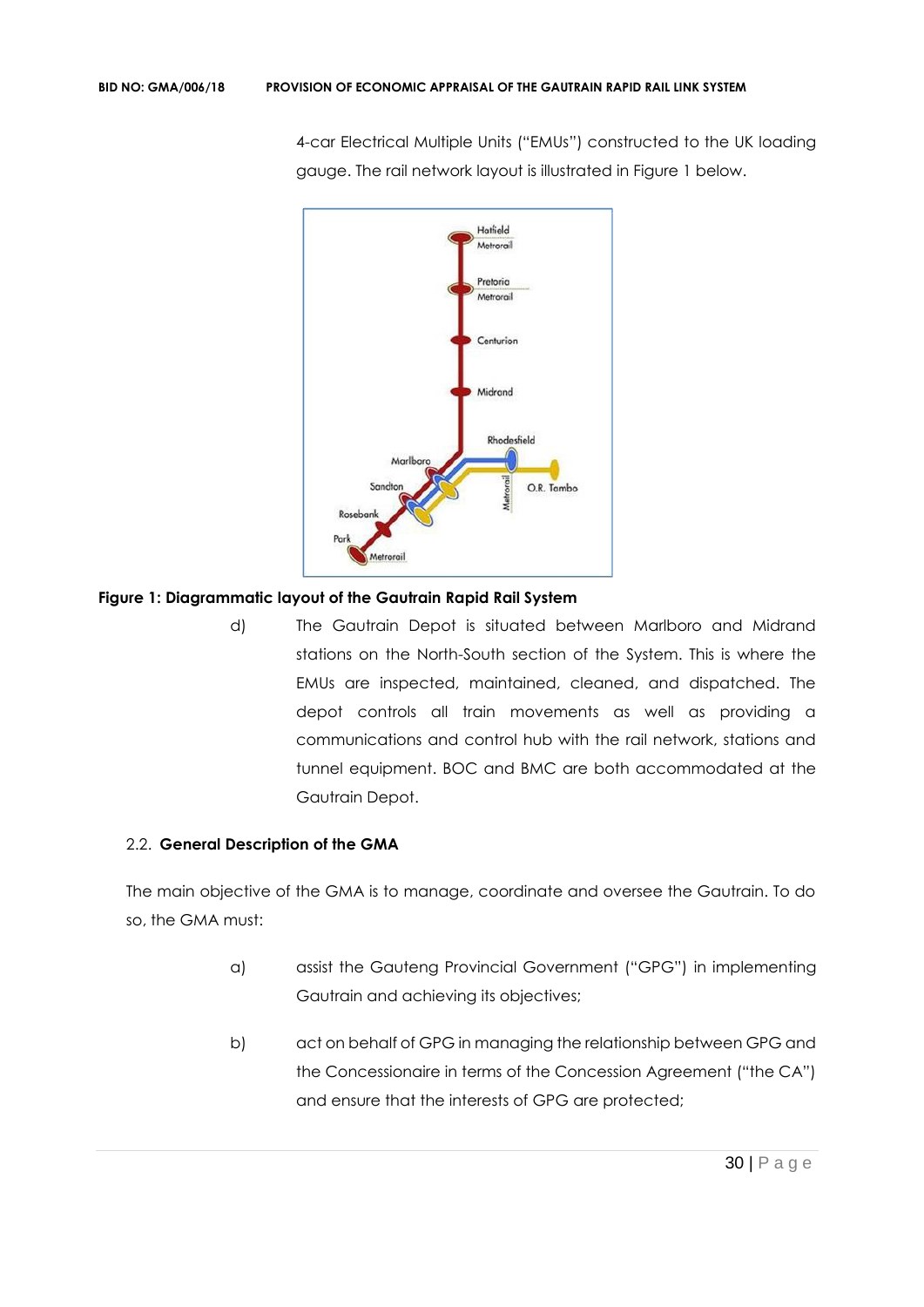- c) enhance the integration of Gautrain with other transport services and Public Transport Plans;
- d) promote and maximize the Socio-Economic Development and BBBEE objectives of the GPG in relation to Gautrain;
- e) liaise with and promote co-operation between government structures in all three spheres of Government in relation to Gautrain;
- f) liaise with persons having an interest in Gautrain;
- g) manage assets relating to Gautrain and promote their preservation and maintenance;
- h) manage the finances of the Gautrain and the financial securities provided by the Concessionaire; and
- i) monitor the policy and legislative environment of the Gautrain.

# **3. EXISTING ECONOMIC APPRAISALS**

The GMA undertook an *ex post* appraisal to determine the impact that the Gautrain has had on the Gauteng Province. This appraisal was concluded in 2014 and included considerations for that Gautrain's impact on the Province's economy , job creation, perceptions of users and non-users, lifestyle changes, transport patterns, property values, and links to government policy. The outcomes of this appraisal were collated into a report titled *"Gautrain - Our Journey to A Better Gauteng - Economic impact of the Gautrain system and future expansion on the Province: KPMG November 2014"*. ("the 2014 Appraisal"). This report considered the impact the Gautrain has had on the Province and assessed the likely impact of any extension or operating period expansion would have in the future.

Subsequently; in 2016; the GMA procured a full economic appraisal of the 140km extensions of the Gauteng Rapid Rail Integrated Network ("GRRIN") as proposed by the Feasibility Study for the GRRIN extensions. This study assessed the macroeconomic impacts of the GRRIN extensions in a economic appraisal in accordance with the National Treasury guidelines on capital project appraisal i.e. a Cost Benefit Analysis with assed rates of economic returns on investment.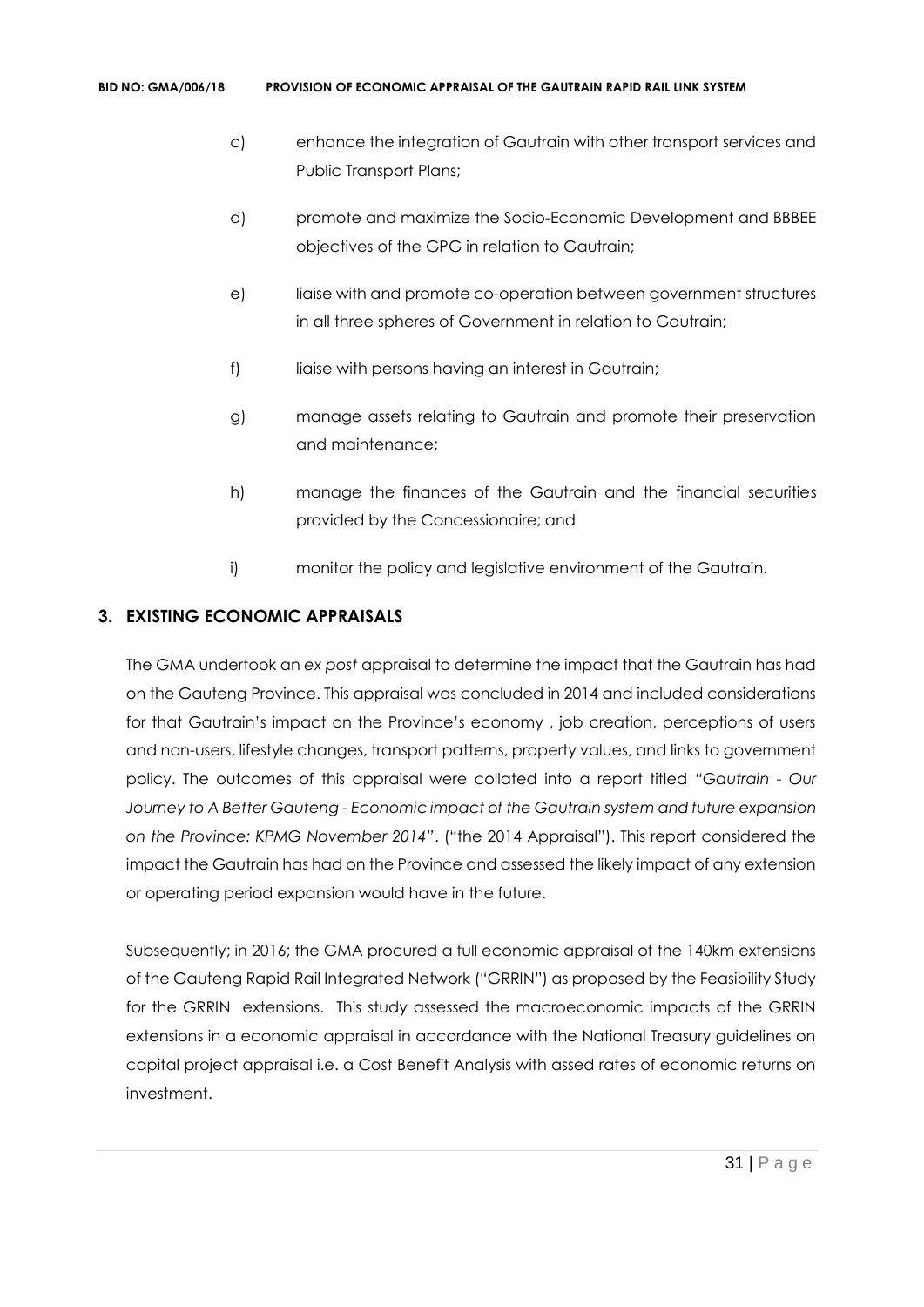# **4. ADVISORY SERVICES REQUIRED**

The Scope of Work is as follows:

- a. Reviewing of the the 2014 Appraisal reports and to obtain a clear understanding of the data, modelling, and outputs
- b. Reviewing the 2016 GRRIN economic appraisal reports and datasets to obtain a clear understanding of the data, modelling, and outputs
- c. Identify possible changes to the economic environment since the last report was compiled
- d. Developing economic appraisal models for the macro and micro economic impacts of the System, as well as the induced property developments near the Gautrain stations during the operating period from 2012 to 2018. These must include the impact on the economy of Gauteng, job creation, money flows to the respective income groups, poverty alleviation, as well as addressing societal inequality and environmental impacts
- e. To assess the ex-post facto benefits and cost or Cost Benefit Analysis (CBA) and calculate the Economic rate of return (ERR) or Net Present Value (NPV).
- f. The appraisal models to be developed as per 4d. above must include ten additional Gautrain expansion projects. Consideration must be given to the existing and future modelling of the GRRIN extension to ensure consistent structure and alignment to the inputs thereto. . These projects include the provision of additional rolling stock, additional train maintenance depot, additional parking, and shortened train headways.. The data provided by the GMA will be in the form of capital and operating costs as well as passenger demand induced by the expansions. (Note assumptions will have to be made and justified)
- g. To include a Cost Benefit Analysis of the additional projects and calculate an Economic rate of return (ERR) and the Benefit Cost Ratio (BCR).
- h. Aligning the outcomes of the model with the GRRIN economic appraisal so that a consistent narrative is maintained and any discrepancies can be understood
- i. Collating the outputs of this appraisal into a report that will be submitted to various stakeholders. The report must therefore be understandable to technical audiences, and non-technical audiences that include the following:
	- i. Expert reviewers such as the National Treasury
	- ii. Non-expert stakeholders who will use the data for further analysis and feedback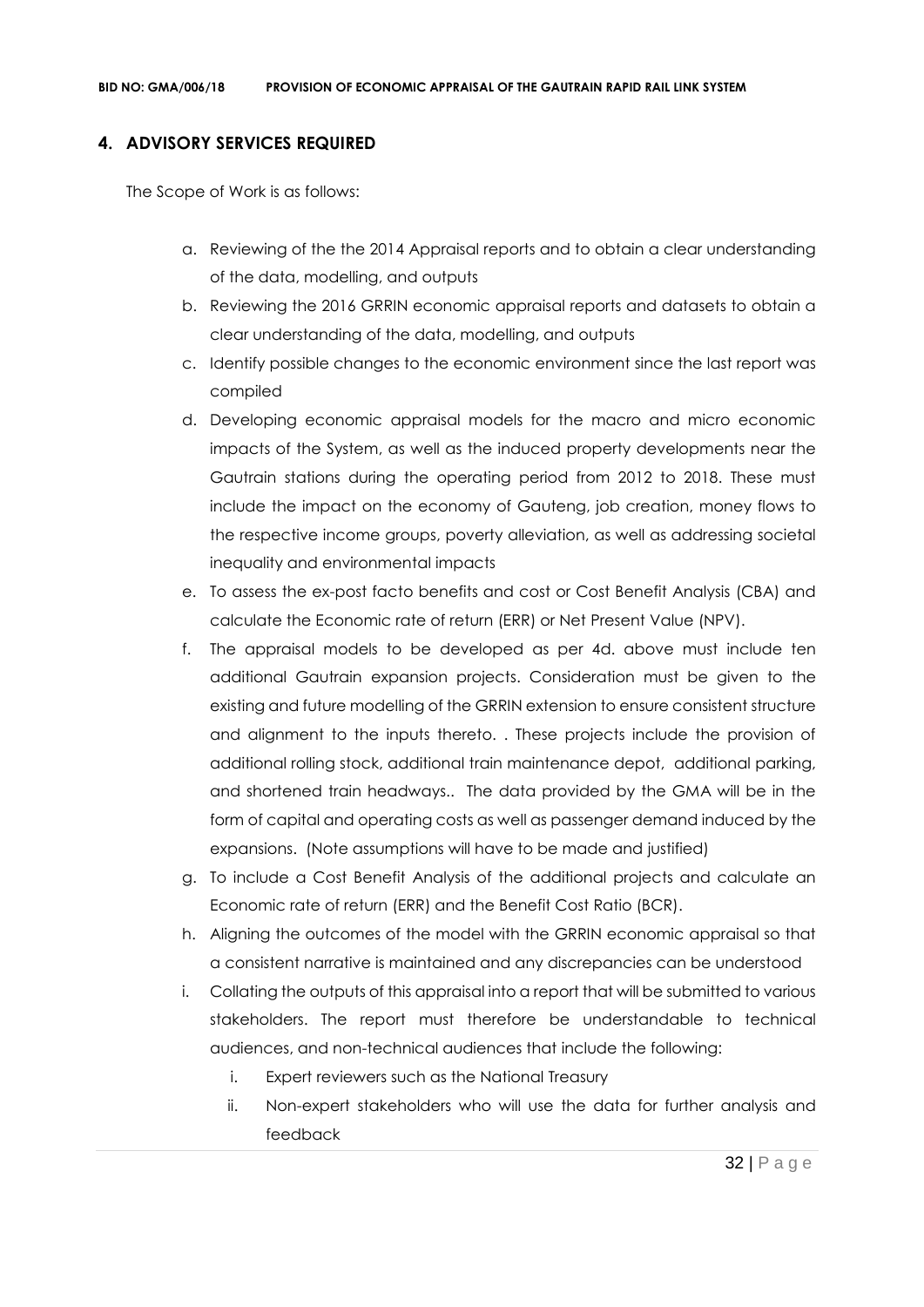- iii. The general public
- j. Producing an interim executive report within 6 weeks of appointment on key insights and economic analysis
- k. Presenting the outcomes of this economic appraisal, and reports in the form of *Microsoft PowerPoint* presentations to a range of stakeholders
- l. Providing any other economic appraisal support to enable the successful completion of the Economic Appraisal of the Gautrain
- m. Preparation and execution knowledge management and transfer for the Gautrain project so that lessons learned are captured for future projects. The GMA's knowledge management strategy requires the service provider to develop a case study that includes all the insights and lessons learned from the execution of this project. The service provider is further required to participate in the capturing of lessons learned during project implementation until the project close out
- n. Preparation and execution of a program of measurable continuous skills transfer to GMA staff on all services to be provided to the GMA under this RFP
- o. Preparation and execution of a program of measurable supplier development initiatives on all services to be provided under this RFP

# **5. SUBMISSION CRITERIA**

Service Providers are required to provide the following information that forms part of the evaluation:

## 5.1. **Experts Qualifications and Experience**

The Bidders are required to submit the CVs for the individuals that will be made available to the GMA and will form part of the Project team to undertake the Economic Appraisal of the Gautrain. These CVs must demonstrate the qualifications, certification, and specific work experience of the proposed individuals in the provision of the required area of expertise as per Section 4 of this RFP.

## 5.1.1. **Qualifications**

The minimum qualifications of the proposed individuals must include a degree or diploma in finance accounting or economics. .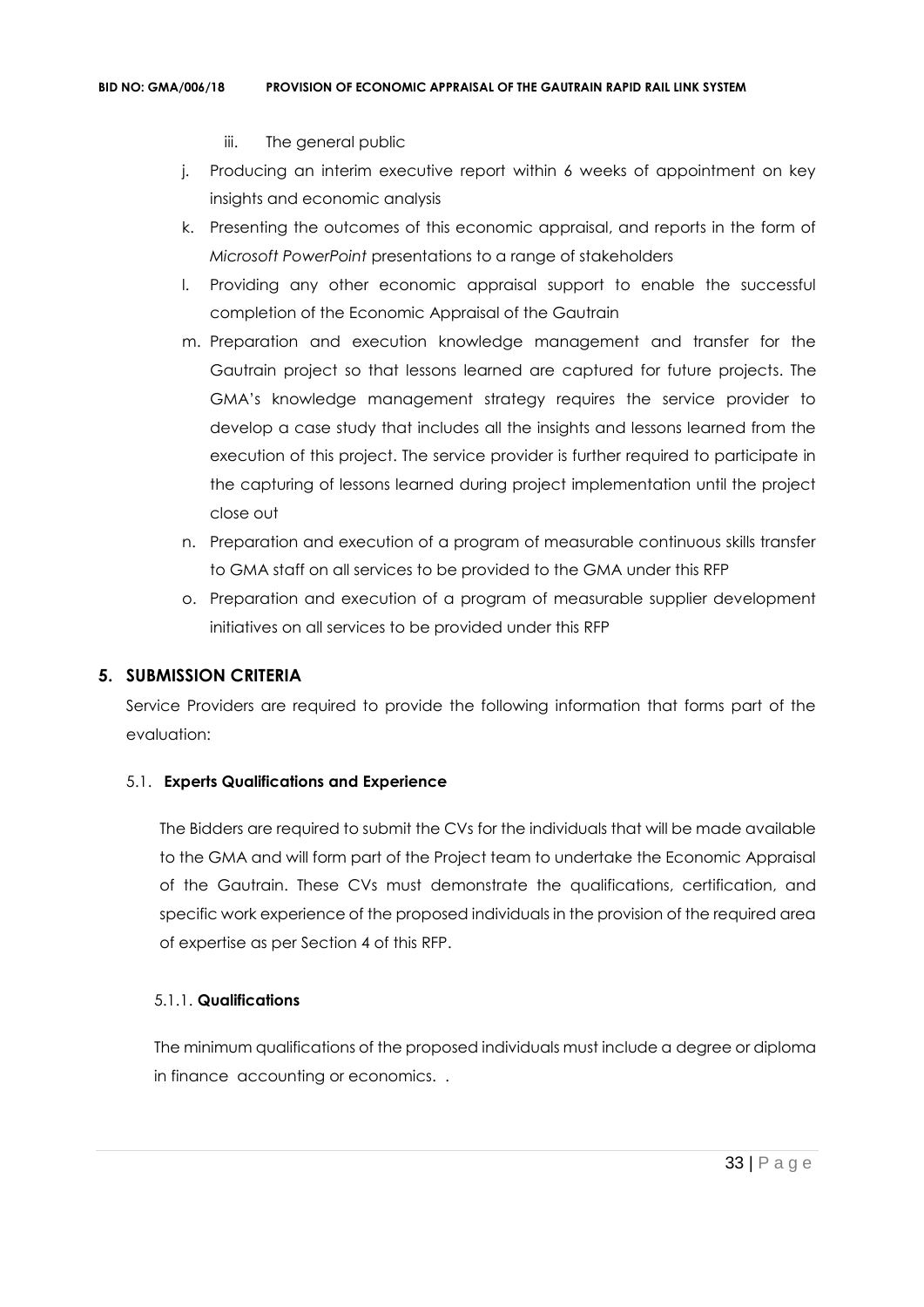## 5.1.2. **Experience**

The proposed individuals must possess experience stated in Sections 5.1.2.1 and 5.1.2.2 of this ToR respectively.

# 5.1.2.1. **Lead Expert Experience**

The proposed lead experts must possess a minimum of fifteen (15) years experience in the economic impact studies and a minimum of ten (10) years in roles dealing directly with economic impact studies in the public sector. The experience to extend but not limited to the following:

- a. Projects of similar size, scope, and complexity to that of the GRRL
- b. Railway infrastructure projects
- c. Public Private Partnership (PPP) and/or Concession contracts/projects
- d. The Lead Economist must have at least five papers published in South Africa, Internationally, or both in the last ten years

## 5.1.2.2. **Support team experience**

The proposed support team members must possess experience in economic impact studies related to the following areas:

- a. Projects of similar size, scope, and complexity to that of the GRRL
- b. Railway infrastructure projects
- c. Public Private Partnership (PPP) and/or Concession contracts/projects

# 5.2. **Company Experience**

The Bidders are required to submit the company experience in the provision of the required area of expertise as per Section 4 of this RFP for a minimum of ten (10) years in economic impact studies and roles relating to the following:

a. Proven experience in economic appraisal of at least five mega infrastructure projects (capex over R1 billion) in South Africa, Internationally, or both over the least ten years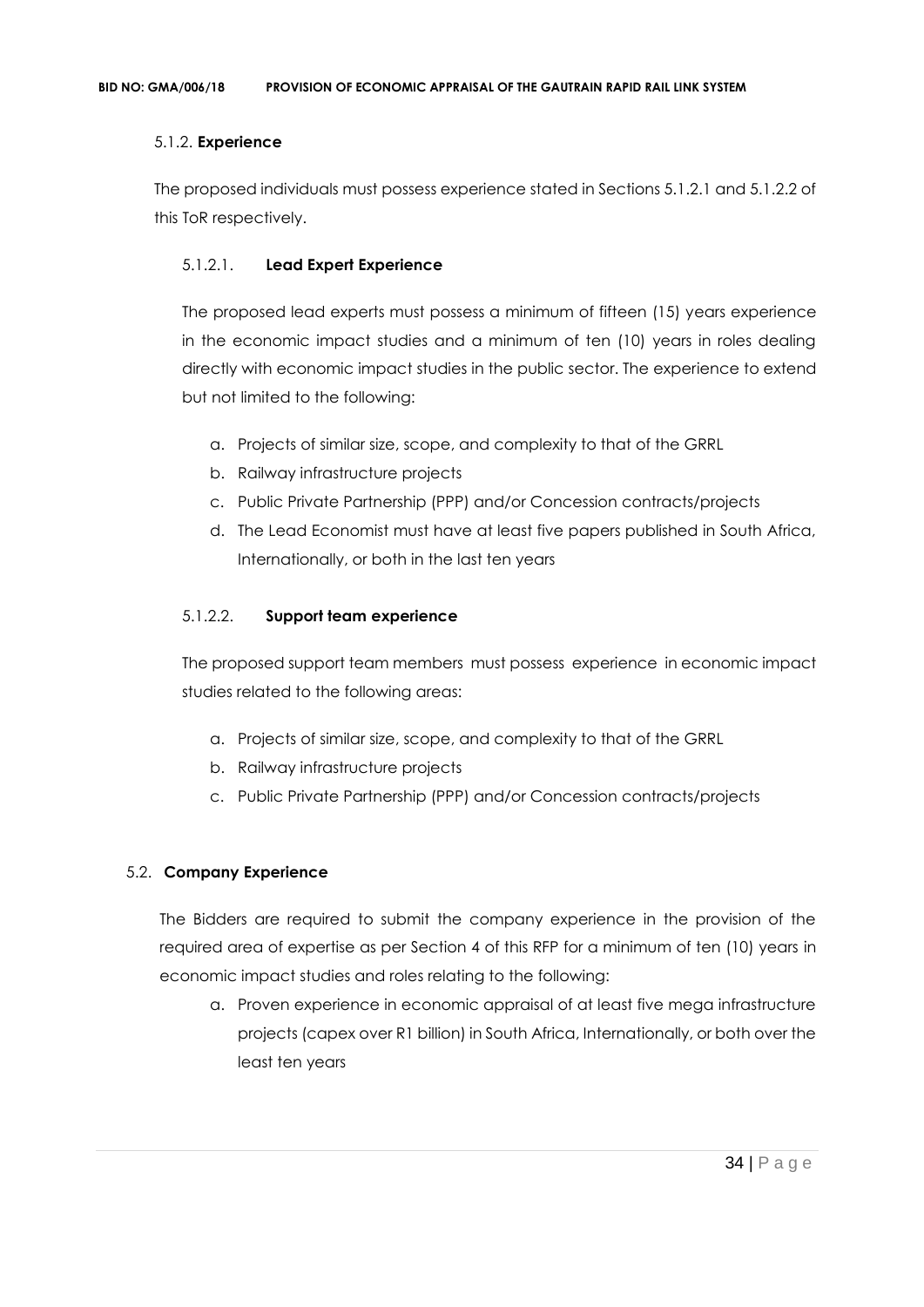- b. Development of demonstrable macro and micro economic modelling tools in accordance with international good practice and how these are calibrated using relevant South African economic data and statistics
- c. Experience in railway projects
- d. Public Private Partnership and/or Concession contracts/projects
- e. Preparation and execution of supplier development initiatives.
- f. Preparation and execution of a program of continuous skills transfer to employees of clients during the provision or execution of services and/or projects thereof

Service Providers should ensure that the company experience submitted indicates the roles and levels of responsibility and accountability in the execution of the deliverables stated in Section 4 and the experience required in Section 5.2 of this RFP. All project experience must clearly demonstrate the company's involvement in terms of time period, and project phases in which they were involved in the respective projects. Service Providers are requested to provide details of a minimum of Five (5) relevant projects that demonstrate the company's experience within the last twenty (20) years. Service Providers are requested to submit written references of a minimum of Five (5) project references that can confirm the relevant company project experience within the last twenty (20) years.

## 5.3. **Method Statement / Methodology**

Service Providers are requested to submit a method statement/ methodology detailing the manner in which the required scope of work as set out in Section 4 of this RFP will be executed and must include the following:

- a. A project organogram indicating the resource plan for the project, as well as roles and levels of responsibility and accountability of all the proposed individuals
- b. The approach that will be adopted in the execution of the services required under this RFP to ensure full project lifecycle
- c. measurable skills transfer methodology detailing how the service provider will transfer skills to the GMA during the execution of the services under this RFP
- d. A supplier development methodology detailing how the service provider will develop Small Medium and Micro-Sized Enterprises ("SMME's") through the execution of the requirements of this RFP.
- e. A preliminary project program indicating the execution of the services articulated in Section 4 of this RFP with the following minimum activities and none negotiable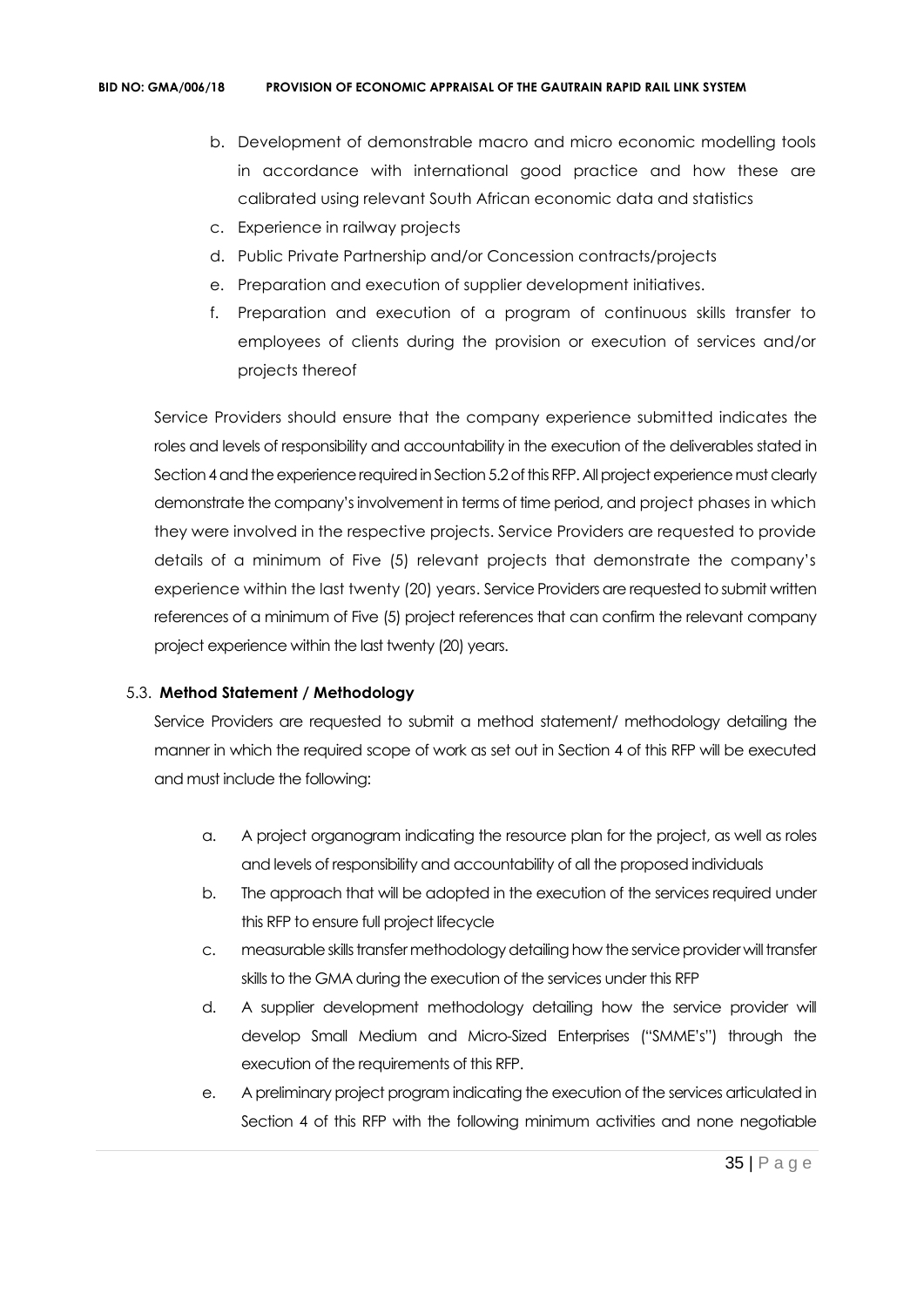milestones and dates. Should these milestones or minimum activities not be achieved on time, the service provider will be subjected to penalties:

- i. Drafts of reports complete by 5 Jan 2019
- ii. Final models and reports complete by 20 January 2019
- iii. Published reports in final form before 28 February 2019

## 5.4. **Evaluation Criteria**

The functionality (technical proposal) will be scored out of 100 (one hundred) points, with an average minimum threshold of 75 (seventy-five) points. Bids that do not meet or better the technical minimum score will not be evaluated further.

Bidders will be evaluated on functionality based on the criteria indicated in Table 1.

| <b>EVALUATION CRITERIA</b>                                          | <b>WEIGHT</b> |
|---------------------------------------------------------------------|---------------|
| <b>Qualifications of Assigned Individuals</b>                       | 10            |
| $\cos p$ per section 5.1.1 of this RFP)                             |               |
| <b>Project Experience of Assigned Individuals</b>                   |               |
| $\vert$ (as per section 5.1.2 of this RFP)                          |               |
| Sub criteria:                                                       | 25            |
| Lead (15 points)                                                    |               |
| Support team (10 points)                                            |               |
| Company Experience                                                  |               |
| (as per section 5.2 of this RFP)                                    |               |
| Sub criteria:                                                       |               |
| Economic appraisal experience (6)                                   |               |
| Development of macro and micro economic modelling tools (6)         | 30            |
| Experience in railway projects (6)                                  |               |
| Public Private Partnership and/or Concession contracts/projects (6) |               |
| Supplier development initiatives. (3)                               |               |
| Skills transfer to clients employees (3)                            |               |

#### **Table 1: Economic Appraisal of Gautrain Evaluation Criteria**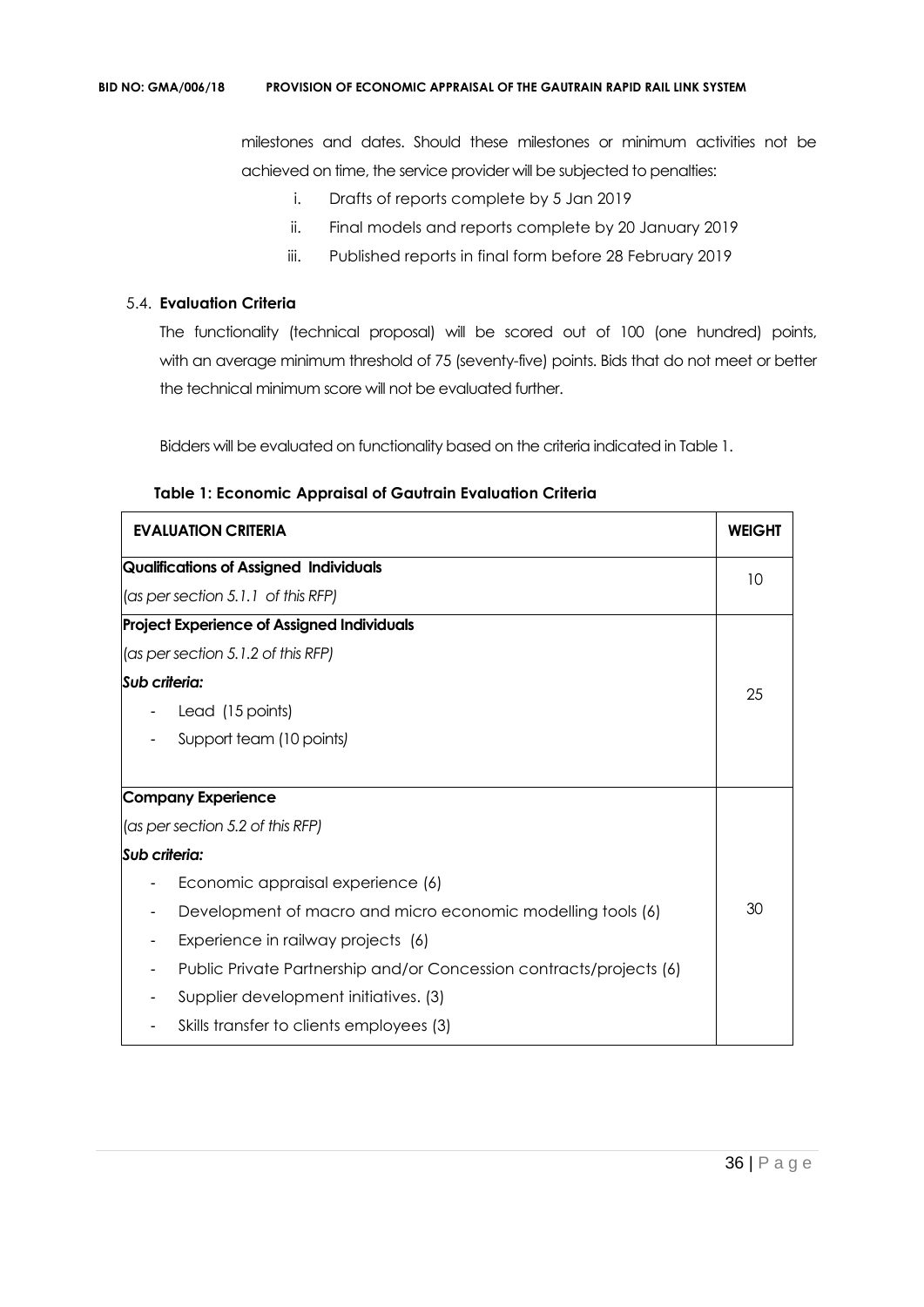| Company Project References                            |    |
|-------------------------------------------------------|----|
| (as per section 5.2 of this RFP)                      |    |
| Sub criteria:                                         | 5  |
| signed reference letters on the client letterhead (5) |    |
| Method Statement/Methodology                          |    |
| (as per section 5.3 of this RFP)                      |    |
| Sub criteria:                                         |    |
| Project organogram (6)                                | 30 |
| Full project lifecycle approach (10)                  |    |
| measurable skills transfer methodology (4)            |    |
| supplier development methodology. (6)                 |    |
| Preliminary project program (4)                       |    |
|                                                       |    |

### **6. COSTING INSTRUCTION**

- 6.1. Service Providers are required to return their proposal inclusive of a pricing schedule indicating the hourly rate/s together with their submissions. Invoices will be payable in South African Rand (ZAR), on an actual deliverable, and approved time based invoice.
- 6.2. All claims for any other legitimate disbursement expenditure must be pre-approved by the GMA before they are incurred. All receipts are to be safely kept by the Service Provider. Disbursement's will be structured and paid for as follows:
	- i. Airfare, where applicable, to be calculated at economy class rates.
	- ii. Car rental (class B).
	- iii. Private car usage will be reimbursed according to AA- travelling rates
	- iv. Accommodation, where applicable, will be based on a 3 star hotel or Guest house with Bed & Breakfast.
	- v. Consumables such as reproduction and printing of special type to be priced separately (e.g. Engineering drawings, plans & layouts etc.).

### **7. CONTRACT PERIOD**

This Economic Appraisal of the Gauteng Rapid Rail Link System project as set out in Section 4 of this RFP will be delivered over a period of three months (3)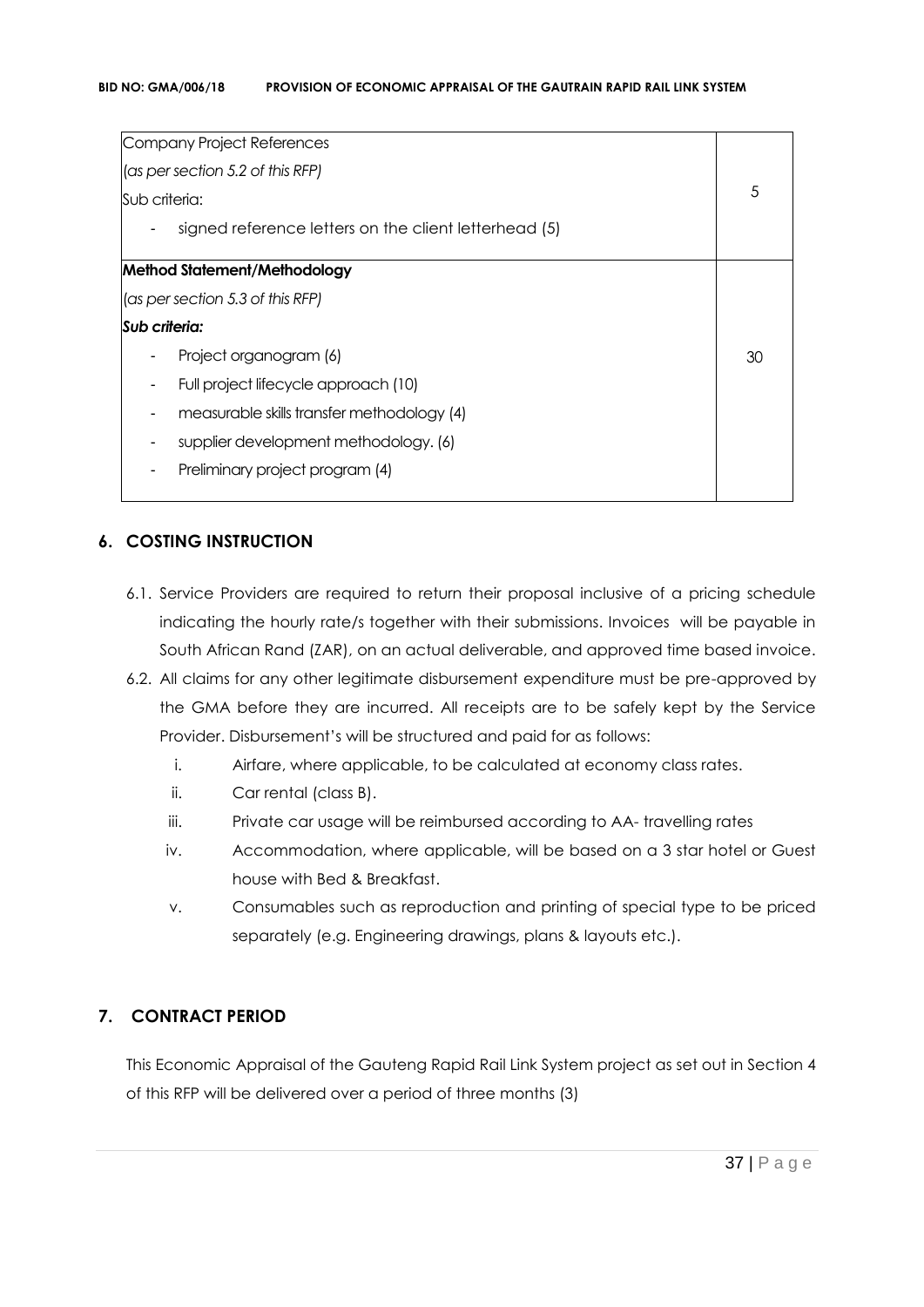### **8. CONFIDENTIALITY**

The appointed Service Provider acknowledges and/or undertakes that through occupying the positions required by this RFP for the execution and delivery of the Economic Appraisal of the Gauteng Rapid Rail Link System on behalf of the GMA; the following:

- 8.1. the Service Provider shall have access to confidential information; that includes but is not limited to information, documents, data, and materials of whatever nature of the parties provided in writing;
- 8.2. the Service Provider to maintain the strictest confidentiality for:
	- i. all information that may reasonably be regarded as confidential, being information not in the public domain, whether such information is oral or written, recorded or stored by electronic, magnetic, electro-magnetic or other form or process, or otherwise in a machine readable form, translated from the original form, recompiled, made into a compilation, wholly or partially copied, modified, updated or otherwise altered, originated or obtained by, or coming into the possession, custody or knowledge of either party; or
	- ii. any information relating to either GMA's, present and future research, analysis, compilations and studies, development of any system, business or financial activity, product, services, market opportunities, existing and potential customers and clients, marketing or promotion of any products, product pricing, contractual arrangements, technical knowledge, strategic objectives and planning, data, plans, designs, drawings, software or hardware, know-how, methods, trade secrets, trademarks, techniques, functional and technical requirements and specifications, financial statements, budgets, costs and financial projections, accounting procedures or financial information, including know how and Trade Secrets relating to the operation of the Gautrain

### **9. DECLARATION OF INTEREST**

9.1. The information referred to in Clause 8.1 of this RFP will place the appointed Service Provider in a position that may give it an unfair advantage in terms of the required services to be rendered as contemplated in this RFP.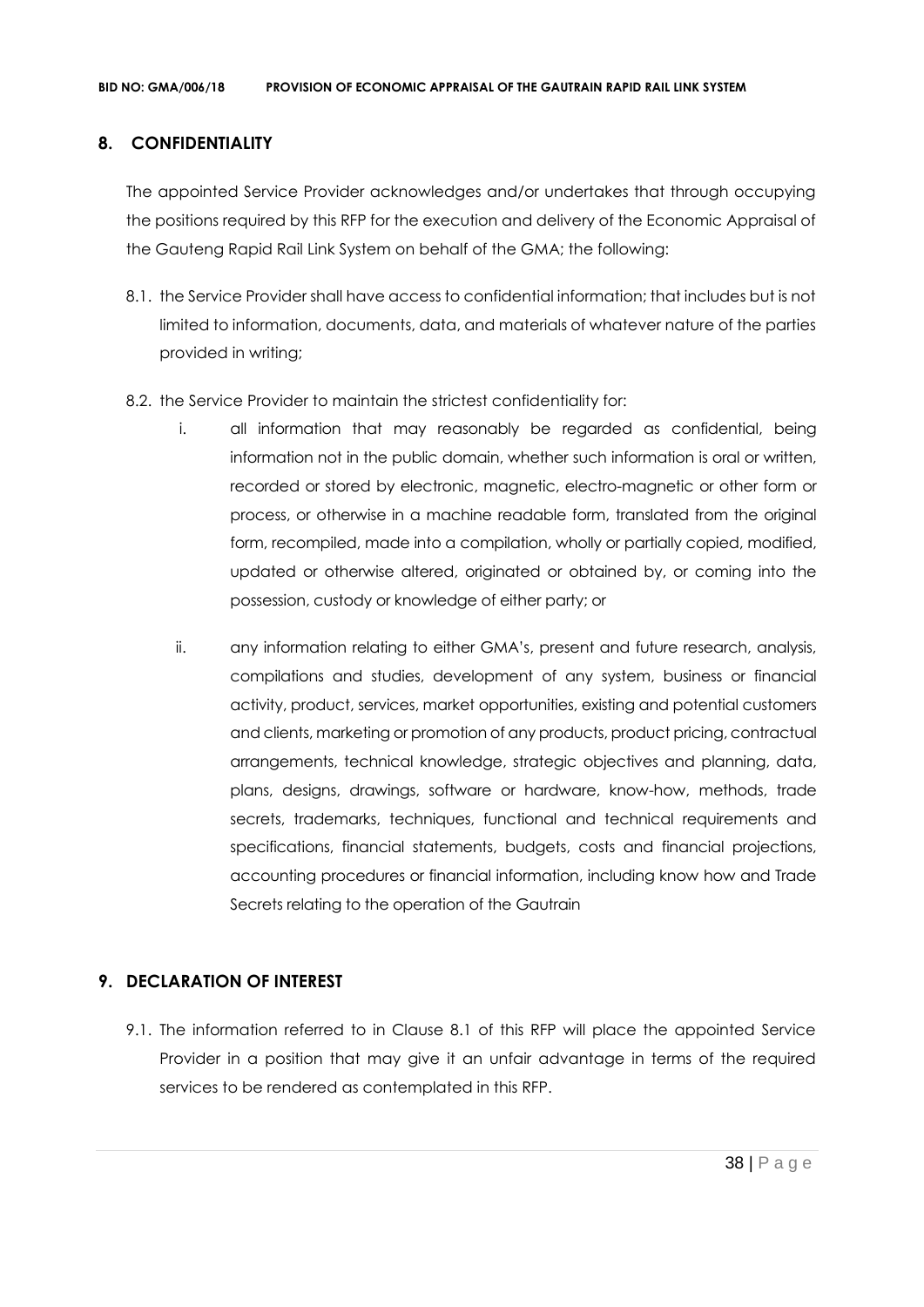#### **BID NO: GMA/006/18 PROVISION OF ECONOMIC APPRAISAL OF THE GAUTRAIN RAPID RAIL LINK SYSTEM**

9.2. Service Providers are requested to submit a declaration of any conflict of interest in terms of any other involvement in the Gautrain Rapid Rail Link Project; including conflict of interests that may arise from the discharge of responsibilities required by this RFP as well as those that may arise from the awarding of pending bids that may affect the discharge of their responsibilities in this RFP.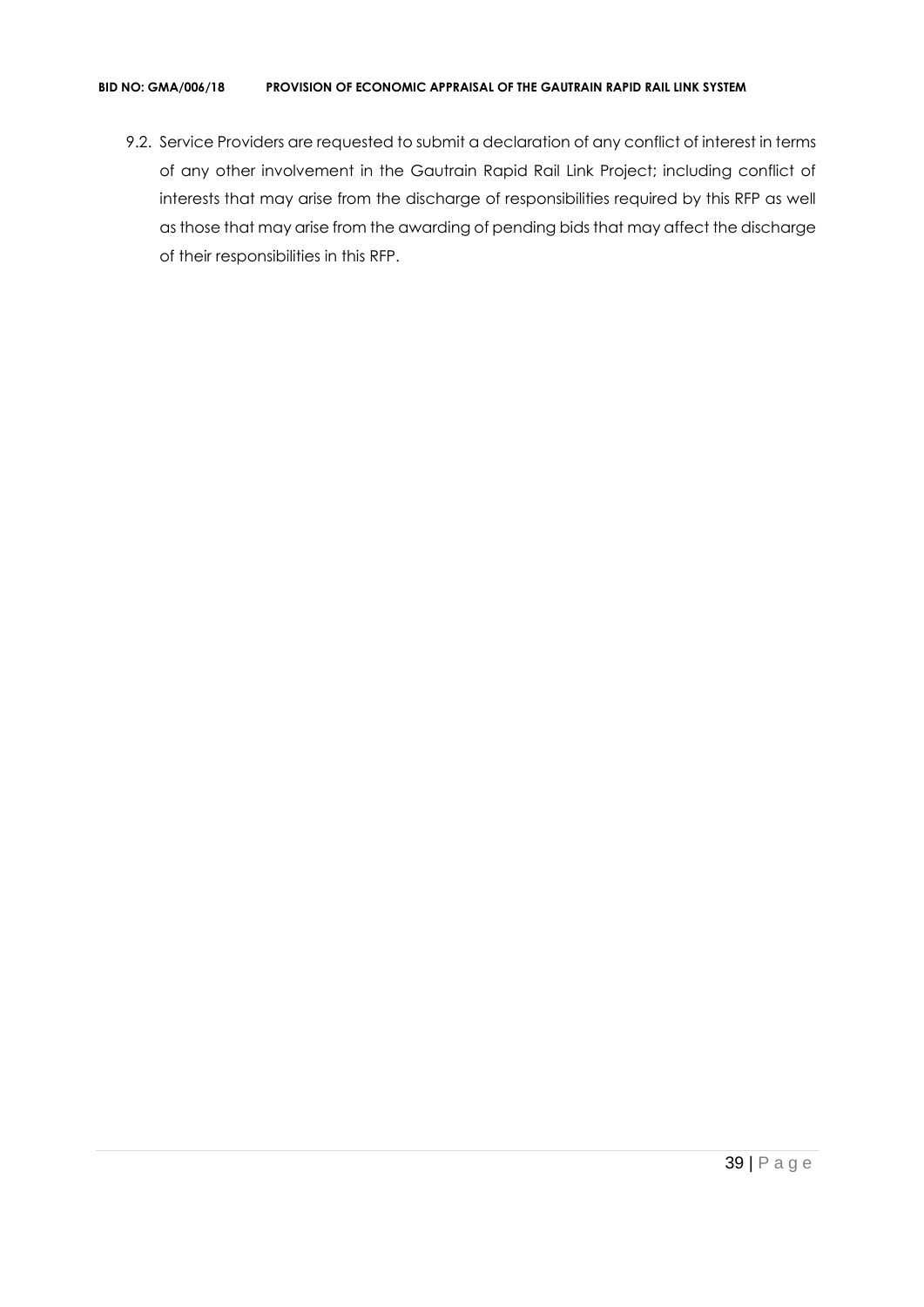# **RFP - PART C:**

### **BIDDERS DECLARATION**

All responses must be provided within the specified boxes, must comply with the word and page limits imposed and must respond to this RFP Part B in accordance with the Conditions of Tendering in this RFP Part A. All Annexures form part of the Bidders Response and must be completed in full and signed.

| <b>BIDDERS DECLARATION</b>                                                                                                           |                                                                          |  |  |  |
|--------------------------------------------------------------------------------------------------------------------------------------|--------------------------------------------------------------------------|--|--|--|
| that:                                                                                                                                |                                                                          |  |  |  |
| $\Box$                                                                                                                               | I have read, understood and accept the conditions contained in this RFP. |  |  |  |
| I have supplied all the required information, and all the information submitted as part of<br>$\Box$<br>the RFP is true and correct. |                                                                          |  |  |  |
| <b>NAME OF THE BIDDER</b>                                                                                                            |                                                                          |  |  |  |
| <b>IDENTITY NUMBER</b>                                                                                                               |                                                                          |  |  |  |
| <b>POSITION</b>                                                                                                                      |                                                                          |  |  |  |
| <b>AUTHORISED SIGNATORY</b>                                                                                                          |                                                                          |  |  |  |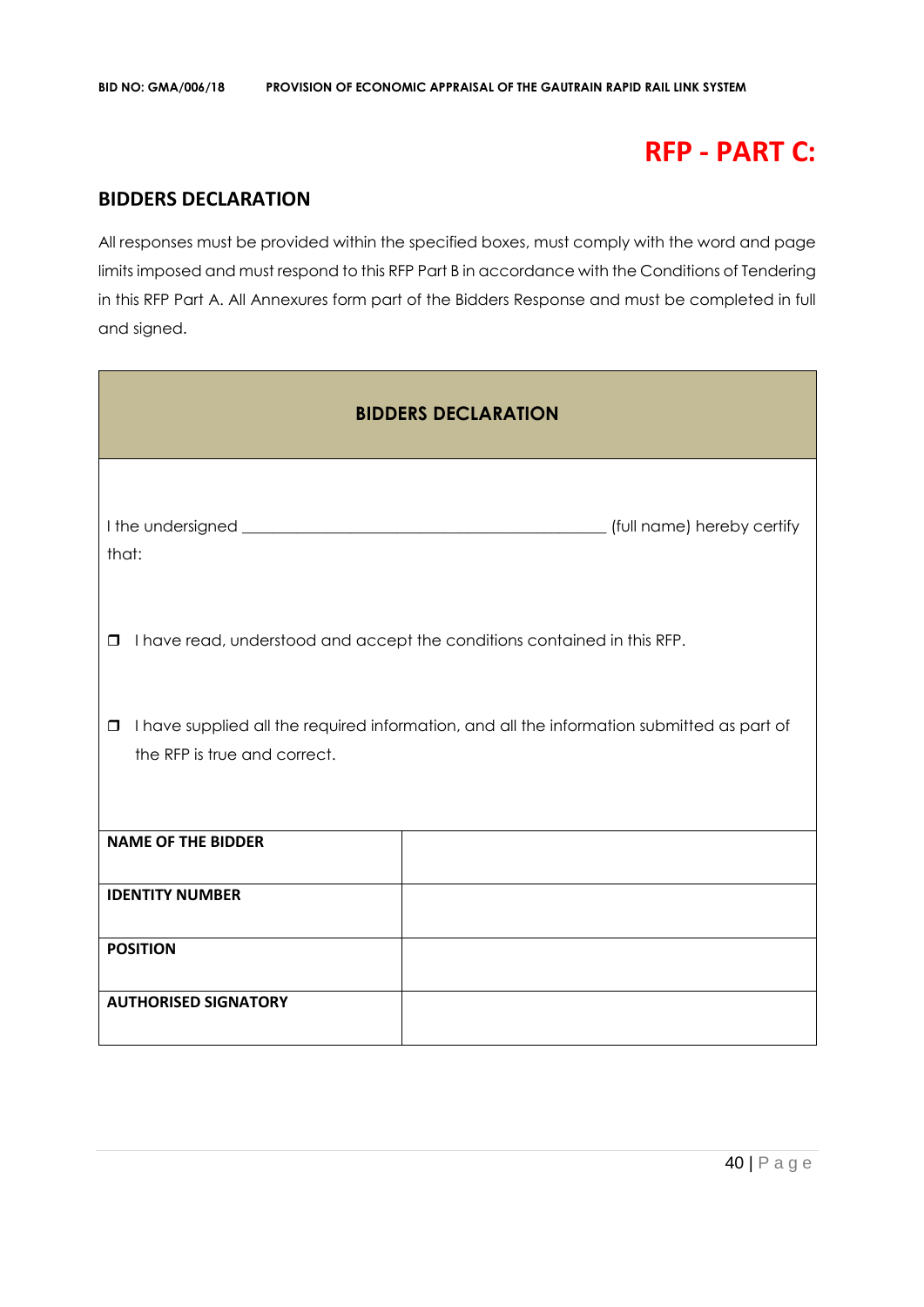| <b>BIDDERS RESPONSE</b>                |             |               |  |  |
|----------------------------------------|-------------|---------------|--|--|
| <b>FULL NAME</b>                       |             |               |  |  |
| <b>POSTAL ADDRESS</b>                  |             |               |  |  |
| <b>PHYSICAL ADDRESS</b>                |             |               |  |  |
| <b>ENTITY REGISTRATION NUMBER</b>      |             |               |  |  |
| <b>VAT REGISTRATION NUMBER</b>         |             |               |  |  |
| <b>CONTACT PERSON'S FULL NAME</b>      |             |               |  |  |
| <b>TELEPHONE NUMBER 1</b>              | <b>CODE</b> | <b>NUMBER</b> |  |  |
| <b>TELEPHONE NUMBER 2</b>              | <b>CODE</b> | <b>NUMBER</b> |  |  |
| <b>FACSIMILE NUMBER</b>                | <b>CODE</b> | <b>NUMBER</b> |  |  |
| <b>CELLULAR PHONE NUMBER</b>           |             |               |  |  |
| <b>E-MAIL ADDRESS</b>                  |             |               |  |  |
| <b>TAX CLEARANCE CERTIFICATE</b>       | <b>YES</b>  | <b>NO</b>     |  |  |
| <b>REGISTERED ON NATIONAL TREASURY</b> | <b>YES</b>  | <b>NO</b>     |  |  |
| <b>CENTRALISED SUPPLIER DATABASE</b>   |             |               |  |  |
| FULL NAME OF AUTHORISED SIGNATORY      |             |               |  |  |
| <b>TITLE OF AUTHORISED SIGNATORY</b>   |             |               |  |  |
| SIGNATURE OF AUTHORISED SIGNATORY      |             |               |  |  |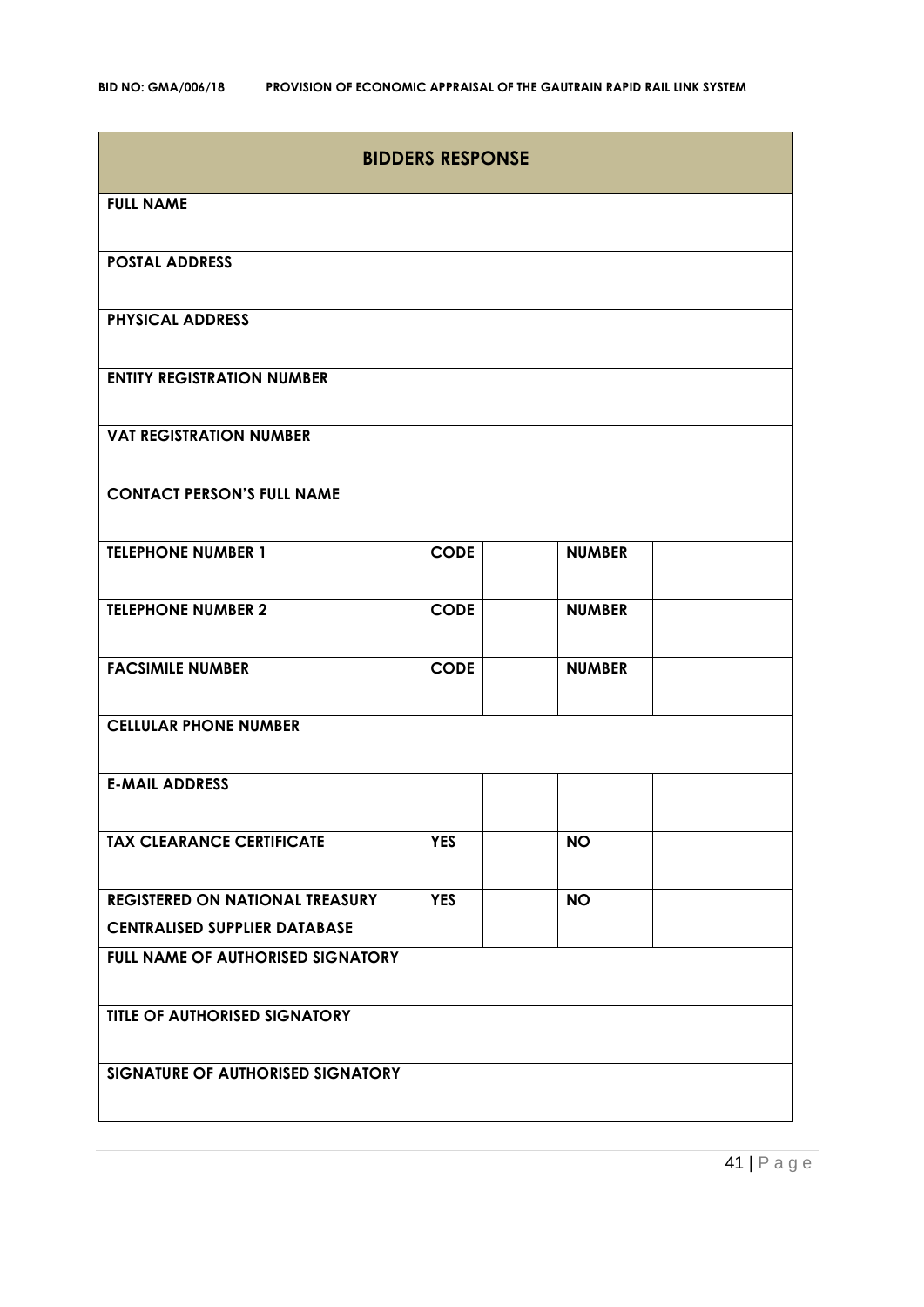| <b>DATE OF SIGNATURE</b>                                            |                               |
|---------------------------------------------------------------------|-------------------------------|
| <b>ALTERNATIVE TENDER</b>                                           | Word limit - [500] words      |
|                                                                     |                               |
| <b>Bidder</b><br>submits<br>also<br>Where<br>$\alpha$<br>$\alpha$ n |                               |
| Alternative Tender, it must include any                             |                               |
| supplementary material, together with                               |                               |
| associated prices, which demonstrates in                            |                               |
| detail that such an alternative will fully                          |                               |
| achieve<br>and/<br>or exceed<br>all<br>the                          |                               |
| specifications or requirements together                             |                               |
| with references as to why the alternative                           |                               |
| proposal/s may be advantageous. This                                |                               |
| be cross-referenced to<br>should<br>the                             |                               |
| Specification.                                                      |                               |
| <b>CONFLICT OF INTEREST</b>                                         |                               |
| Provide<br>details<br>of<br>interests,<br>any                       | Complete as attached in SBD 4 |
| relationships or clients which may give                             |                               |
| rise to a conflict of interest and the area                         |                               |
| of expertise in which that conflict of                              |                               |
|                                                                     |                               |
| interest may arise.                                                 |                               |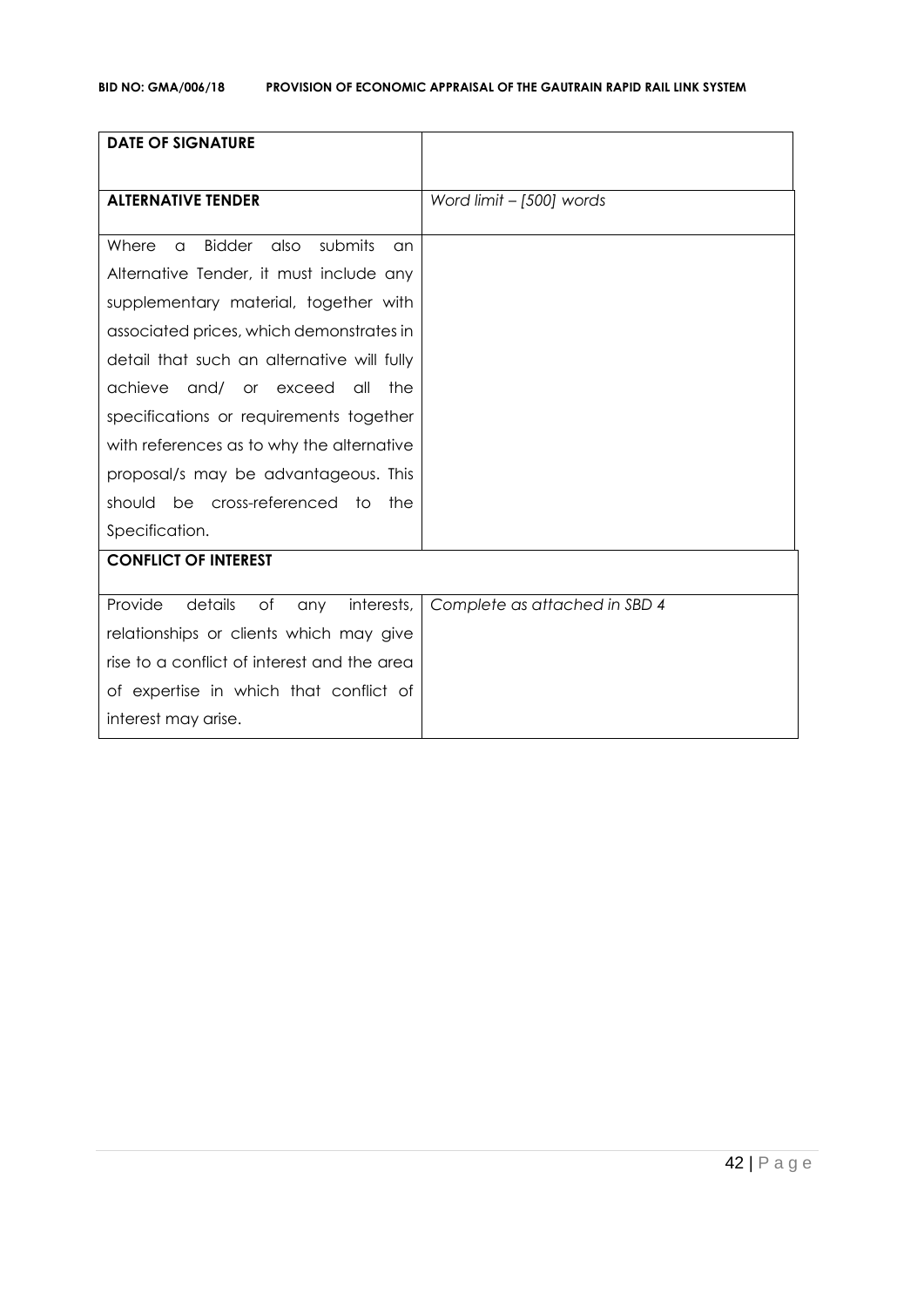# **Register on the Central Supplier Database for Government managed by National Treasury**

with effect from 1 April 2016 the Central Supplier Database (CSD) will serve as the single source of key supplier information for all spheres of government providing consolidated, accurate, upto-date, complete and verified supplier information to procuring organs of state.

The establishment of a CSD will result in one single database to serve as the source of all supplier information for all spheres of government. The purpose of centralising government's supplier database is to reduce duplication of effort and cost for both supplier and government while enabling electronic procurement processes.

Prospective suppliers interested in pursuing opportunities within the South African Government and those that are already registered on the GMA supplier database are encouraged to **selfregister** on the CSD. This self-registration application represents an expression of interest from the supplier to conduct business with the South African Government. Once submitted, your details will be assessed for inclusion on the CSD.

### **Access the CSD site on [www.csd.gov.za](http://www.csd.gov.za/)**

Contact National Treasury for further clarity on the process:

Email: [csd@treasury.gov.za](mailto:csd@treasury.gov.za)

Telephone: 012 315 5509

Bidders must submit with their proposals proof of registration on CSD. The proof of registration must indicate the following:

- CSD Supplier Number
- CSD Unique RRN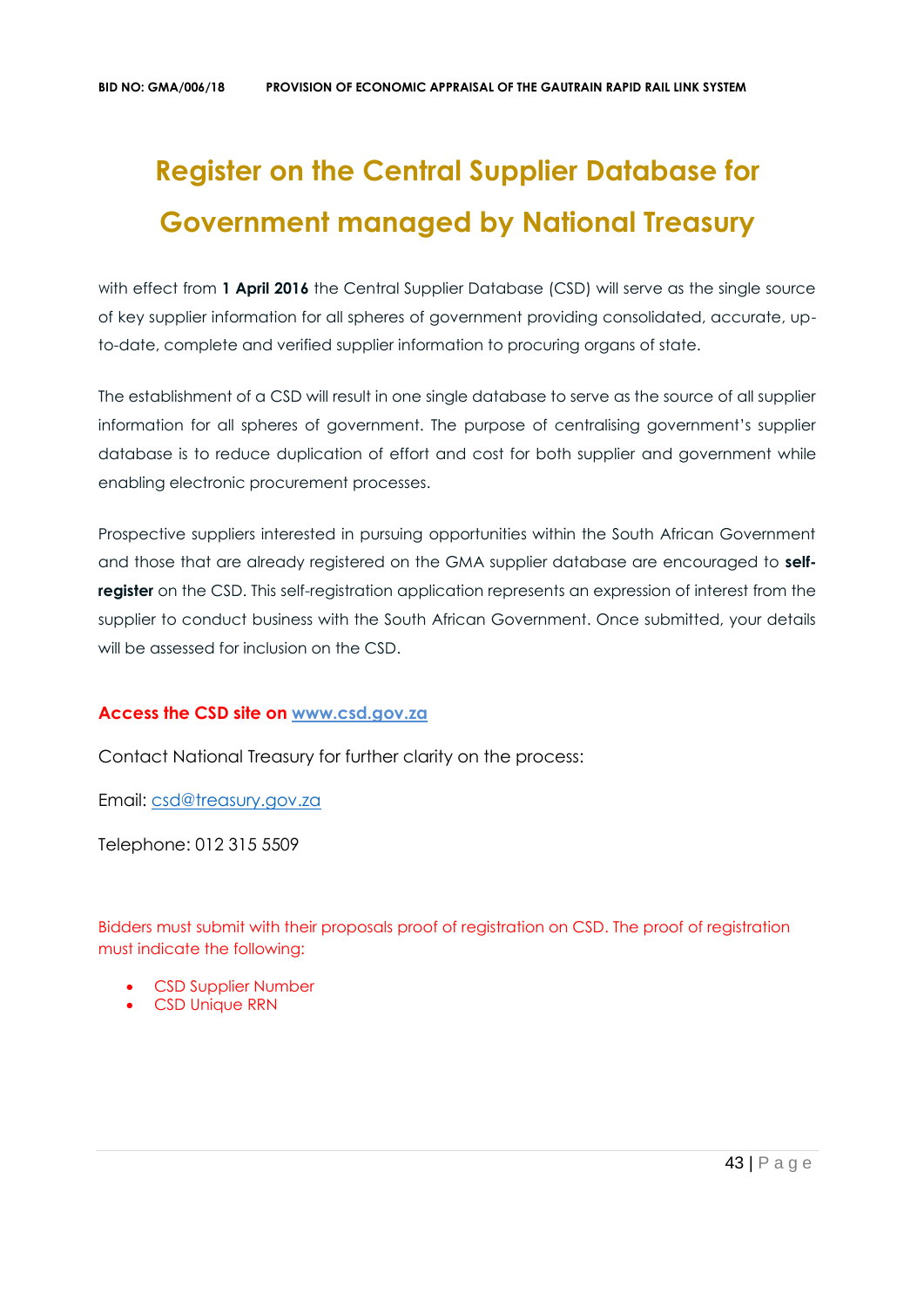# **SBD 1 (A)**

| <b>INVITATION TO BID</b>                                                                                                                                                                                        |  |                                                       |                                                                                                                                                               |                       |                                                      |             |                                                    |                              |                                |
|-----------------------------------------------------------------------------------------------------------------------------------------------------------------------------------------------------------------|--|-------------------------------------------------------|---------------------------------------------------------------------------------------------------------------------------------------------------------------|-----------------------|------------------------------------------------------|-------------|----------------------------------------------------|------------------------------|--------------------------------|
|                                                                                                                                                                                                                 |  |                                                       | <b>YOU ARE HEREBY INVITED TO BID FOR REQUIREMENTS OF THE (NAME OF DEPARTMENT/ PUBLIC ENTITY)</b>                                                              |                       |                                                      |             |                                                    |                              |                                |
| <b>BID NUMBER:</b>                                                                                                                                                                                              |  | GMA/006/18                                            | <b>CLOSING DATE:</b>                                                                                                                                          |                       | 22/11/2018                                           |             | <b>CLOSING TIME:</b>                               | 11:00AM                      |                                |
| <b>DESCRIPTION</b>                                                                                                                                                                                              |  |                                                       | PROVISION OF ECONOMIC APPRAISAL OF THE GAUTRAIN RAPID RAIL LINK SYSTEM<br>BID RESPONSE DOCUMENTS MAY BE DEPOSITED IN THE BID BOX SITUATED AT (STREET ADDRESS) |                       |                                                      |             |                                                    |                              |                                |
|                                                                                                                                                                                                                 |  |                                                       |                                                                                                                                                               |                       |                                                      |             |                                                    |                              |                                |
|                                                                                                                                                                                                                 |  |                                                       | Gautrain Management Agency, 44 Grand Central Boulevard, Grand Central Extension 1, Midrand                                                                    |                       |                                                      |             |                                                    |                              |                                |
|                                                                                                                                                                                                                 |  | <b>BIDDING PROCEDURE ENQUIRIES MAY BE DIRECTED TO</b> |                                                                                                                                                               |                       | <b>TECHNICAL ENQUIRIES MAY BE DIRECTED TO:</b>       |             |                                                    |                              |                                |
| <b>CONTACT PERSON</b>                                                                                                                                                                                           |  | <b>SABELO MKWAE</b>                                   |                                                                                                                                                               | <b>CONTACT PERSON</b> |                                                      |             | <b>SABELO MKWAE</b>                                |                              |                                |
| <b>TELEPHONE NUMBER</b>                                                                                                                                                                                         |  | 011 086 3500                                          |                                                                                                                                                               |                       | <b>TELEPHONE NUMBER</b>                              |             | 011 086 3500                                       |                              |                                |
| <b>FACSIMILE NUMBER</b>                                                                                                                                                                                         |  |                                                       |                                                                                                                                                               |                       | <b>FACSIMILE NUMBER</b>                              |             |                                                    |                              |                                |
| <b>E-MAIL ADDRESS</b>                                                                                                                                                                                           |  |                                                       | tenderenquiries@gautrain.co.za                                                                                                                                | <b>E-MAIL ADDRESS</b> |                                                      |             |                                                    |                              | tenderenquiries@gautrain.co.za |
| <b>SUPPLIER INFORMATION</b>                                                                                                                                                                                     |  |                                                       |                                                                                                                                                               |                       |                                                      |             |                                                    |                              |                                |
| NAME OF BIDDER                                                                                                                                                                                                  |  |                                                       |                                                                                                                                                               |                       |                                                      |             |                                                    |                              |                                |
| <b>POSTAL ADDRESS</b>                                                                                                                                                                                           |  |                                                       |                                                                                                                                                               |                       |                                                      |             |                                                    |                              |                                |
| STREET ADDRESS                                                                                                                                                                                                  |  |                                                       |                                                                                                                                                               |                       |                                                      |             |                                                    |                              |                                |
| <b>TELEPHONE NUMBER</b>                                                                                                                                                                                         |  | <b>CODE</b>                                           |                                                                                                                                                               |                       | <b>NUMBER</b>                                        |             |                                                    |                              |                                |
| <b>CELLPHONE NUMBER</b>                                                                                                                                                                                         |  |                                                       |                                                                                                                                                               |                       |                                                      |             |                                                    |                              |                                |
| <b>FACSIMILE NUMBER</b>                                                                                                                                                                                         |  | <b>CODE</b>                                           |                                                                                                                                                               |                       | <b>NUMBER</b>                                        |             |                                                    |                              |                                |
| <b>E-MAIL ADDRESS</b>                                                                                                                                                                                           |  |                                                       |                                                                                                                                                               |                       |                                                      |             |                                                    |                              |                                |
| <b>REGISTRATION</b><br><b>VAT</b><br><b>NUMBER</b>                                                                                                                                                              |  |                                                       |                                                                                                                                                               |                       |                                                      |             |                                                    |                              |                                |
| <b>SUPPLIER</b><br><b>COMPLIANCE</b>                                                                                                                                                                            |  | <b>TAX</b><br><b>COMPLIANCE</b>                       |                                                                                                                                                               |                       | <b>CENTRAL</b><br><b>SUPPLIER</b>                    |             |                                                    |                              |                                |
| <b>STATUS</b>                                                                                                                                                                                                   |  | SYSTEM PIN:                                           |                                                                                                                                                               | <b>OR</b>             | <b>DATABASE</b>                                      |             |                                                    |                              |                                |
| <b>B-BBEE STATUS LEVEL</b>                                                                                                                                                                                      |  |                                                       | <b>TICK APPLICABLE BOX]</b>                                                                                                                                   |                       | No:<br><b>B-BBEE STATUS LEVEL SWORN</b>              | <b>MAAA</b> |                                                    | <b>[TICK APPLICABLE BOX]</b> |                                |
| <b>VERIFICATION</b>                                                                                                                                                                                             |  |                                                       |                                                                                                                                                               | <b>AFFIDAVIT</b>      |                                                      |             |                                                    |                              |                                |
| <b>CERTIFICATE</b>                                                                                                                                                                                              |  | $\Box$ Yes                                            | $\Box$ No                                                                                                                                                     |                       |                                                      |             | $\Box$ Yes                                         |                              | $\Box$ No                      |
|                                                                                                                                                                                                                 |  |                                                       |                                                                                                                                                               |                       |                                                      |             |                                                    |                              |                                |
| <b>FOR PREFERENCE POINTS FOR B-BBEET</b>                                                                                                                                                                        |  |                                                       | [A B-BBEE STATUS LEVEL VERIFICATION CERTIFICATE/ SWORN AFFIDAVIT (FOR EMES & QSEs) MUST BE SUBMITTED IN ORDER TO QUALIFY                                      |                       |                                                      |             |                                                    |                              |                                |
| ARE YOU THE                                                                                                                                                                                                     |  |                                                       |                                                                                                                                                               |                       |                                                      |             |                                                    |                              |                                |
| <b>ACCREDITED</b><br>REPRESENTATIVE IN                                                                                                                                                                          |  |                                                       |                                                                                                                                                               |                       | ARE YOU A FOREIGN BASED                              |             | $\Box$ Yes                                         |                              | $\square$ No                   |
| SOUTH AFRICA FOR                                                                                                                                                                                                |  | $\Box$ Yes                                            | $\square$ No                                                                                                                                                  |                       | SUPPLIER FOR THE GOODS<br>/SERVICES / WORKS OFFERED? |             |                                                    |                              |                                |
| THE GOODS<br>/SERVICES / WORKS                                                                                                                                                                                  |  | [IF YES ENCLOSE PROOF]                                |                                                                                                                                                               |                       |                                                      |             | [IF YES, ANSWER THE QUESTIONNAIRE<br><b>BELOWI</b> |                              |                                |
| <b>OFFERED?</b>                                                                                                                                                                                                 |  |                                                       |                                                                                                                                                               |                       |                                                      |             |                                                    |                              |                                |
| <b>QUESTIONNAIRE TO BIDDING FOREIGN SUPPLIERS</b>                                                                                                                                                               |  |                                                       |                                                                                                                                                               |                       |                                                      |             |                                                    |                              |                                |
| $\Box$ YES $\Box$ NO<br>IS THE ENTITY A RESIDENT OF THE REPUBLIC OF SOUTH AFRICA (RSA)?                                                                                                                         |  |                                                       |                                                                                                                                                               |                       |                                                      |             |                                                    |                              |                                |
| DOES THE ENTITY HAVE A BRANCH IN THE RSA?<br>$\Box$ YES $\Box$ NO                                                                                                                                               |  |                                                       |                                                                                                                                                               |                       |                                                      |             |                                                    |                              |                                |
|                                                                                                                                                                                                                 |  |                                                       | DOES THE ENTITY HAVE A PERMANENT ESTABLISHMENT IN THE RSA?                                                                                                    |                       |                                                      |             | $\Box$ YES $\Box$ NO                               |                              |                                |
|                                                                                                                                                                                                                 |  |                                                       | DOES THE ENTITY HAVE ANY SOURCE OF INCOME IN THE RSA?                                                                                                         |                       |                                                      |             | $\Box$ YES $\Box$ NO                               |                              |                                |
| $\Box$ YES $\Box$ NO<br>IS THE ENTITY LIABLE IN THE RSA FOR ANY FORM OF TAXATION?<br>IF THE ANSWER IS "NO" TO ALL OF THE ABOVE, THEN IT IS NOT A REQUIREMENT TO REGISTER FOR A TAX COMPLIANCE STATUS SYSTEM PIN |  |                                                       |                                                                                                                                                               |                       |                                                      |             |                                                    |                              |                                |
|                                                                                                                                                                                                                 |  |                                                       | CODE FROM THE SOUTH AFRICAN REVENUE SERVICE (SARS) AND IF NOT REGISTER AS PER 2.3 BELOW.                                                                      |                       |                                                      |             |                                                    |                              |                                |
|                                                                                                                                                                                                                 |  |                                                       |                                                                                                                                                               |                       |                                                      |             |                                                    |                              |                                |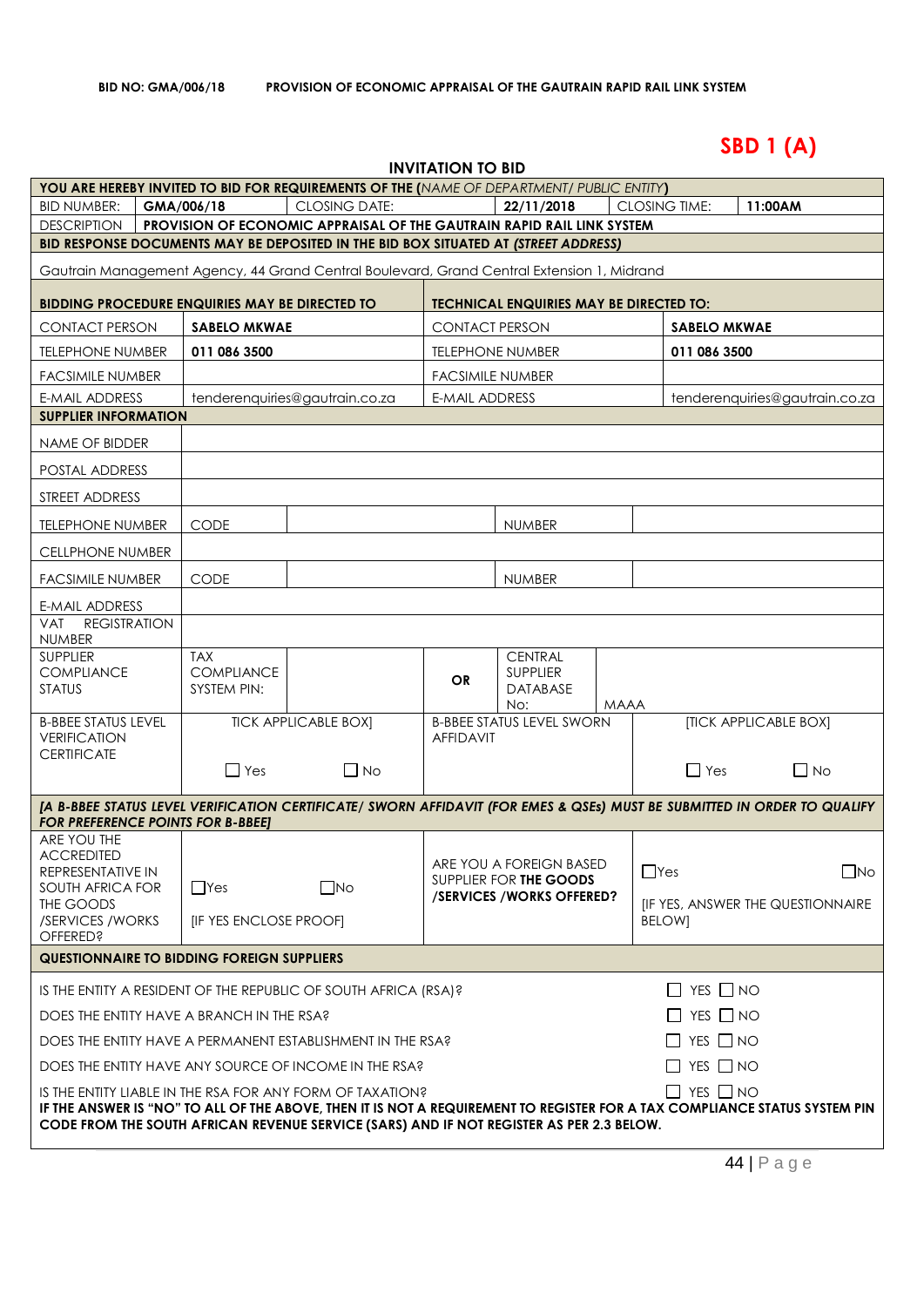# **SBD 1 (B)**

### **TERMS AND CONDITIONS FOR BIDDING**

|     | 1. BID SUBMISSION:                                                                                                                                                                                                                                   |
|-----|------------------------------------------------------------------------------------------------------------------------------------------------------------------------------------------------------------------------------------------------------|
|     | 1.1. BIDS MUST BE DELIVERED BY THE STIPULATED TIME TO THE CORRECT ADDRESS. LATE BIDS WILL<br>NOT BE ACCEPTED FOR CONSIDERATION.                                                                                                                      |
|     | 1.2. ALL BIDS MUST BE SUBMITTED ON THE OFFICIAL FORMS PROVIDED-(NOT TO BE RE-TYPED) OR<br>IN THE MANNER PRESCRIBED IN THE BID DOCUMENT.                                                                                                              |
|     | 1.3. THIS BID IS SUBJECT TO THE PREFERENTIAL PROCUREMENT POLICY FRAMEWORK ACT, 2000<br>AND THE PREFERENTIAL PROCUREMENT REGULATIONS, 2017, THE GENERAL CONDITIONS OF<br>CONTRACT (GCC) AND, IF APPLICABLE, ANY OTHER SPECIAL CONDITIONS OF CONTRACT. |
|     | 1.4. THE SUCCESSFUL BIDDER WILL BE REQUIRED TO FILL IN AND SIGN A WRITTEN CONTRACT.                                                                                                                                                                  |
|     |                                                                                                                                                                                                                                                      |
|     | 2. TAX COMPLIANCE REQUIREMENTS                                                                                                                                                                                                                       |
| 2.1 | BIDDERS MUST ENSURE COMPLIANCE WITH THEIR TAX OBLIGATIONS.                                                                                                                                                                                           |
|     | 2.2 BIDDERS ARE REQUIRED TO SUBMIT THEIR UNIQUE PERSONAL IDENTIFICATION NUMBER (PIN)<br>ISSUED BY SARS TO ENABLE THE ORGAN OF STATE TO VERIFY THE TAXPAYER'S PROFILE AND<br><b>TAX STATUS.</b>                                                       |
|     | 2.3 APPLICATION FOR TAX COMPLIANCE STATUS (TCS) PIN MAY BE MADE VIA E-FILING<br>THROUGH THE SARS WEBSITE WWW.SARS.GOV.ZA.                                                                                                                            |
|     | 2.4 BIDDERS MAY ALSO SUBMIT A PRINTED TCS CERTIFICATE TOGETHER WITH THE BID.                                                                                                                                                                         |
|     | 2.5 IN BIDS WHERE CONSORTIA / JOINT VENTURES / SUB-CONTRACTORS ARE INVOLVED; EACH<br>PARTY MUST SUBMIT A SEPARATE TCS CERTIFICATE / PIN / CSD NUMBER.                                                                                                |
| 2.6 | WHERE NO TCS PIN IS AVAILABLE BUT THE BIDDER IS REGISTERED ON THE CENTRAL SUPPLIER<br>DATABASE (CSD), A CSD NUMBER MUST BE PROVIDED.                                                                                                                 |
|     | 2.7 NO BIDS WILL BE CONSIDERED FROM PERSONS IN THE SERVICE OF THE STATE, COMPANIES<br>WITH DIRECTORS WHO ARE PERSONS IN THE SERVICE OF THE STATE, OR CLOSE<br>CORPORATIONS WITH MEMBERS PERSONS IN THE SERVICE OF THE STATE."                        |

**NB: FAILURE TO PROVIDE / OR COMPLY WITH ANY OF THE ABOVE PARTICULARS MAY RENDER THE BID INVALID**.

| SIGNATURE OF BIDDER:                                                                                       |  |
|------------------------------------------------------------------------------------------------------------|--|
| CAPACITY UNDER WHICH THIS BID IS SIGNED:<br>(Proof of authority must be submitted e.g. company resolution) |  |
| DATF:                                                                                                      |  |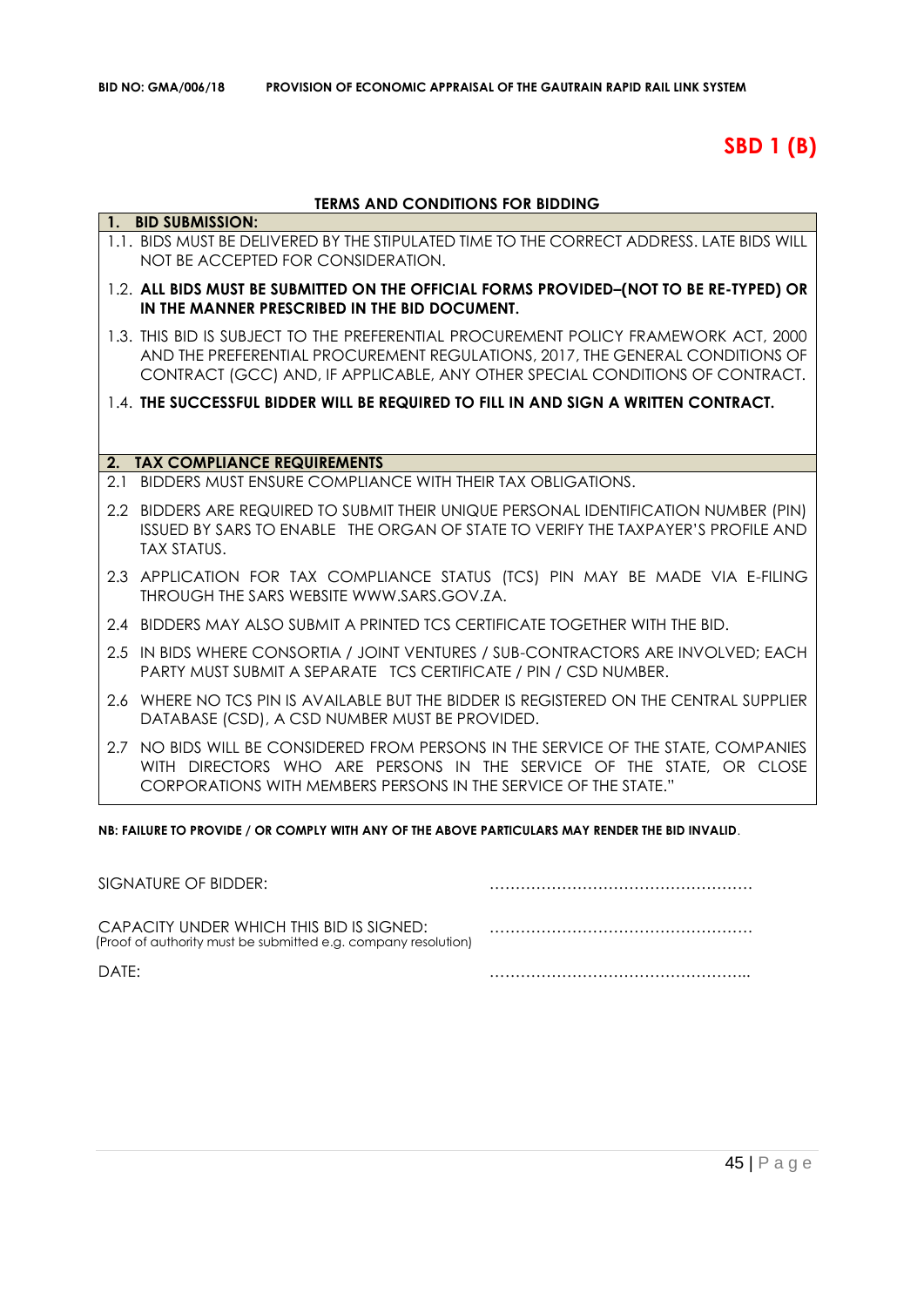### **SBD 3.1**

### **PRICING SCHEDULE**

|  | Ref Number: GMA/006/18 |
|--|------------------------|
|  |                        |

Closing Time: 11H00 AM Closing Date 22 November 2018

**OFFER TO BE VALID FOR 90 DAYS FROM THE CLOSING DATE OF BID.**

Bidders are required to submit a separate detailed price proposal.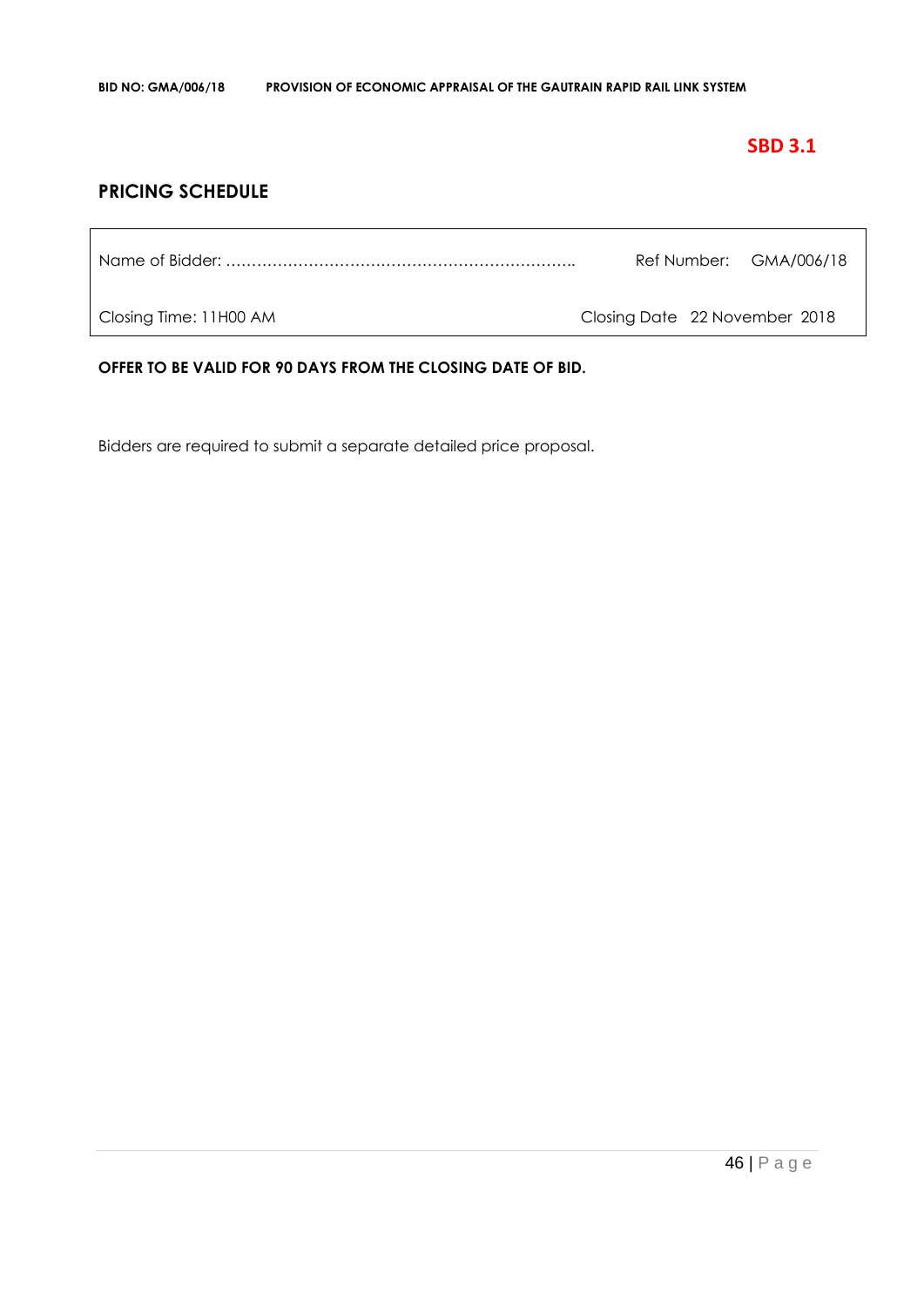### **PRICING DECLARATION**

Dear Sir/Madam

After having carefully read through and examined this RFP Reference Number GMA/006/18 in its entirety together with all the provisions contained in each section of the RFP document,

We hereby offer to provide economic appraisal of Gautrain Rapid Rail Link System as detailed in the Terms of Reference(TOR) section of the REQUEST FOR PROPOSAL document:

| IN AMOUNT: R | (including VAT) |
|--------------|-----------------|
|              |                 |
| IN WORDS: R  | (including VAT) |

We confirm that this price covers all costs associated with providing economic appraisal of the Gautrain Rapid Rail Link System as per the requirements in the TOR.

We confirm that GMA will incur no additional costs whatsoever over and above this amount.

We undertake to hold this offer open for acceptance for a period of 90 (ninety) days from the date of submission of offers. We further undertake that upon final acceptance of our offer, we will commence with the provision of service when required to do so by the Client.

Moreover, we agree that until formal Contract Documents have been prepared and executed, this Form of Tender, together with a written acceptance from the Client shall constitute a binding agreement between us, governed by the terms and conditions set out in this REQUEST FOR PROPOSAL.

We understand that you are not bound to accept the lowest or any offer and that we must bear all costs which we have incurred in connection with preparing and submitting this tender.

We hereby undertake for the period during which this tender remains open for acceptance not to divulge to any persons, other than the persons to which the tender is submitted, any information relating to the submission of this tender or the details therein except where such is necessary for the submission of this tender.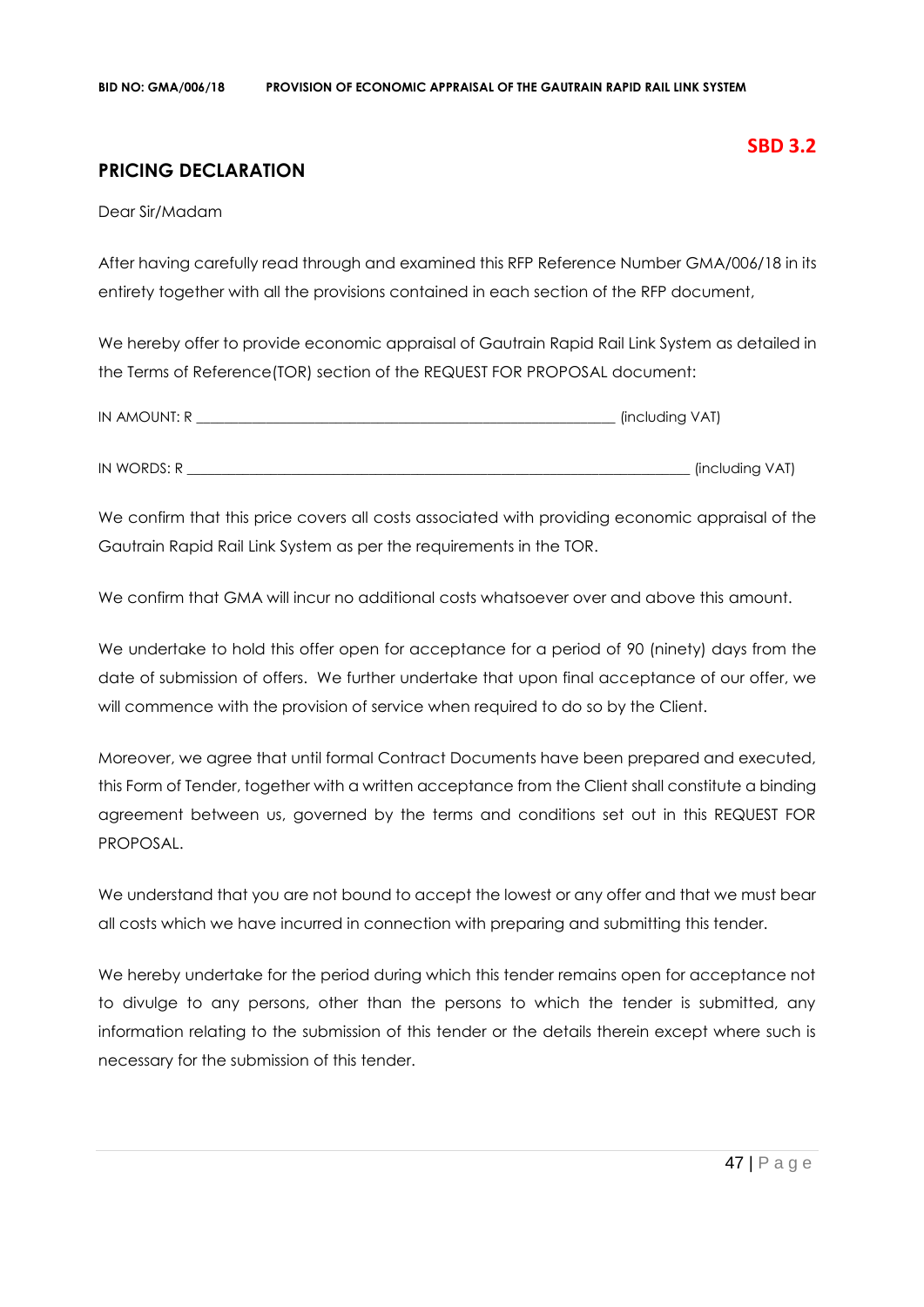| <b>PRICE DECLARATION</b><br>(MANDATORY INFORMATION)                                                                                                          |                                                                                     |  |  |  |
|--------------------------------------------------------------------------------------------------------------------------------------------------------------|-------------------------------------------------------------------------------------|--|--|--|
| certify that:                                                                                                                                                |                                                                                     |  |  |  |
| $\Box$<br>above Section of this RFP.                                                                                                                         | I have read, understood and unconditionally accept that the conditions contained in |  |  |  |
| I have supplied all the required information, and all the information submitted as part<br>$\Box$<br>of the Pricing Section of this RFP is true and correct. |                                                                                     |  |  |  |
| <b>NAME OF BIDDER</b>                                                                                                                                        |                                                                                     |  |  |  |
| <b>IDENTITY NUMBER</b>                                                                                                                                       |                                                                                     |  |  |  |
| <b>POSITION</b>                                                                                                                                              |                                                                                     |  |  |  |
| <b>SIGNATURE OF AUTHORISED</b><br><b>SIGNATORY</b>                                                                                                           |                                                                                     |  |  |  |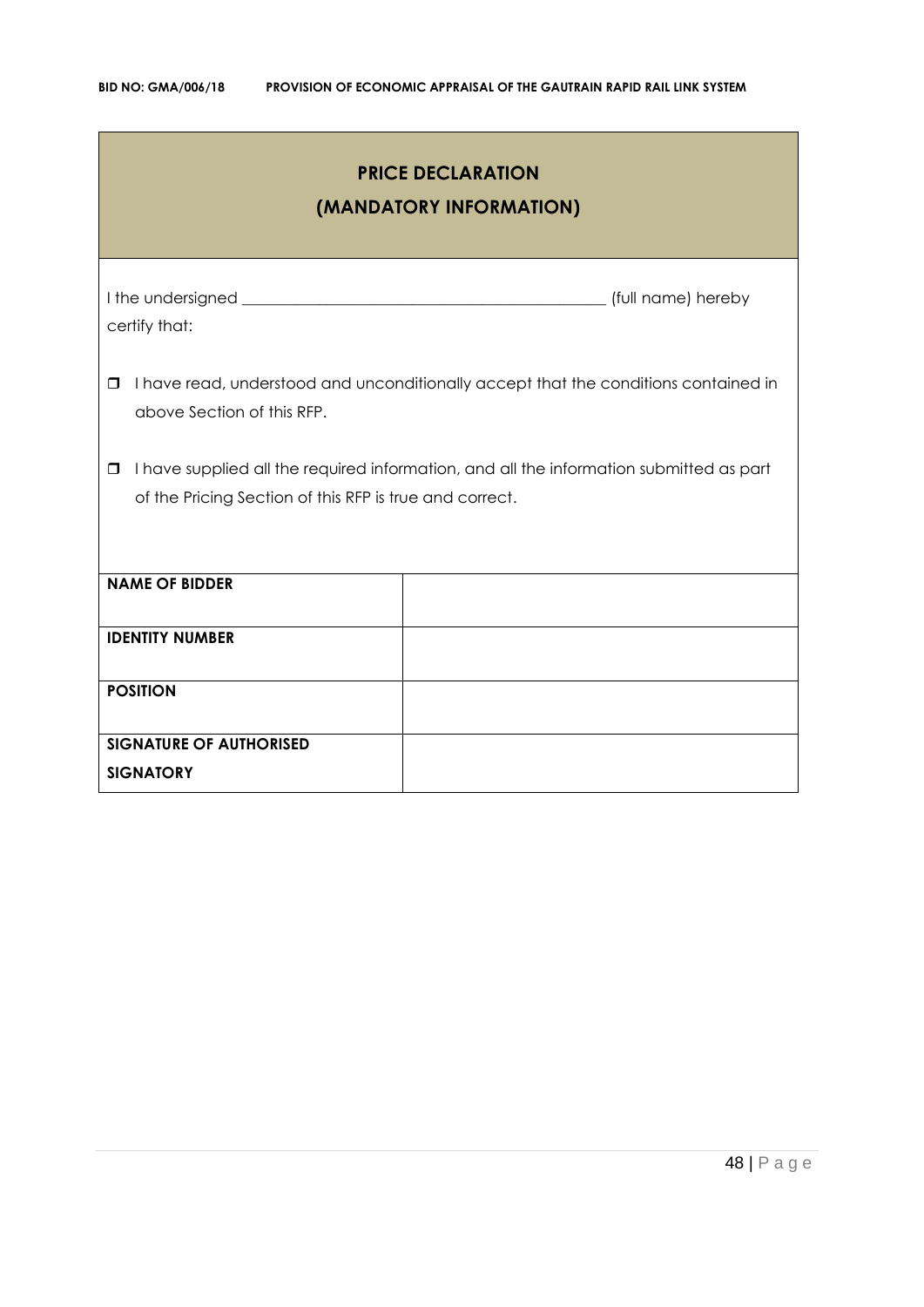### **DECLARATION OF INTEREST**

1. Any legal person, including persons employed by the state<sup>1</sup>, or persons having a kinship with persons employed by the state, including a blood relationship, may make an offer or offers in terms of this invitation to bid (includes an advertised competitive bid, a limited bid, a proposal or written price quotation). In view of possible allegations of favoritism, should the resulting bid, or part thereof, be awarded to persons employed by the state, or to persons connected with or related to them, it is required that the bidder or his/her authorised representative declare his/her position in relation to the evaluating/adjudicating authority where-

the bidder is employed by the state; and/or

- the legal person on whose behalf the bidding document is signed, has a relationship with persons/a person who are/is involved in the evaluation and or adjudication of the bid(s), or where it is known that such a relationship exists between the person or persons for or on whose behalf, the declarant acts and persons who are involved with the evaluation and or adjudication of the bid.

### 2. **In order to give effect to the above, the following questionnaire must be completed and submitted with the bid.**

| 2.1 | Full Name of bidder or his or her representative:                                    |
|-----|--------------------------------------------------------------------------------------|
|     |                                                                                      |
| 2.2 |                                                                                      |
| 2.3 | Position occupied in the Company (director, trustee, shareholder, member):           |
|     |                                                                                      |
| 2.4 | Registration number of company, enterprise, close corporation, partnership agreement |
|     |                                                                                      |

### **SBD 4**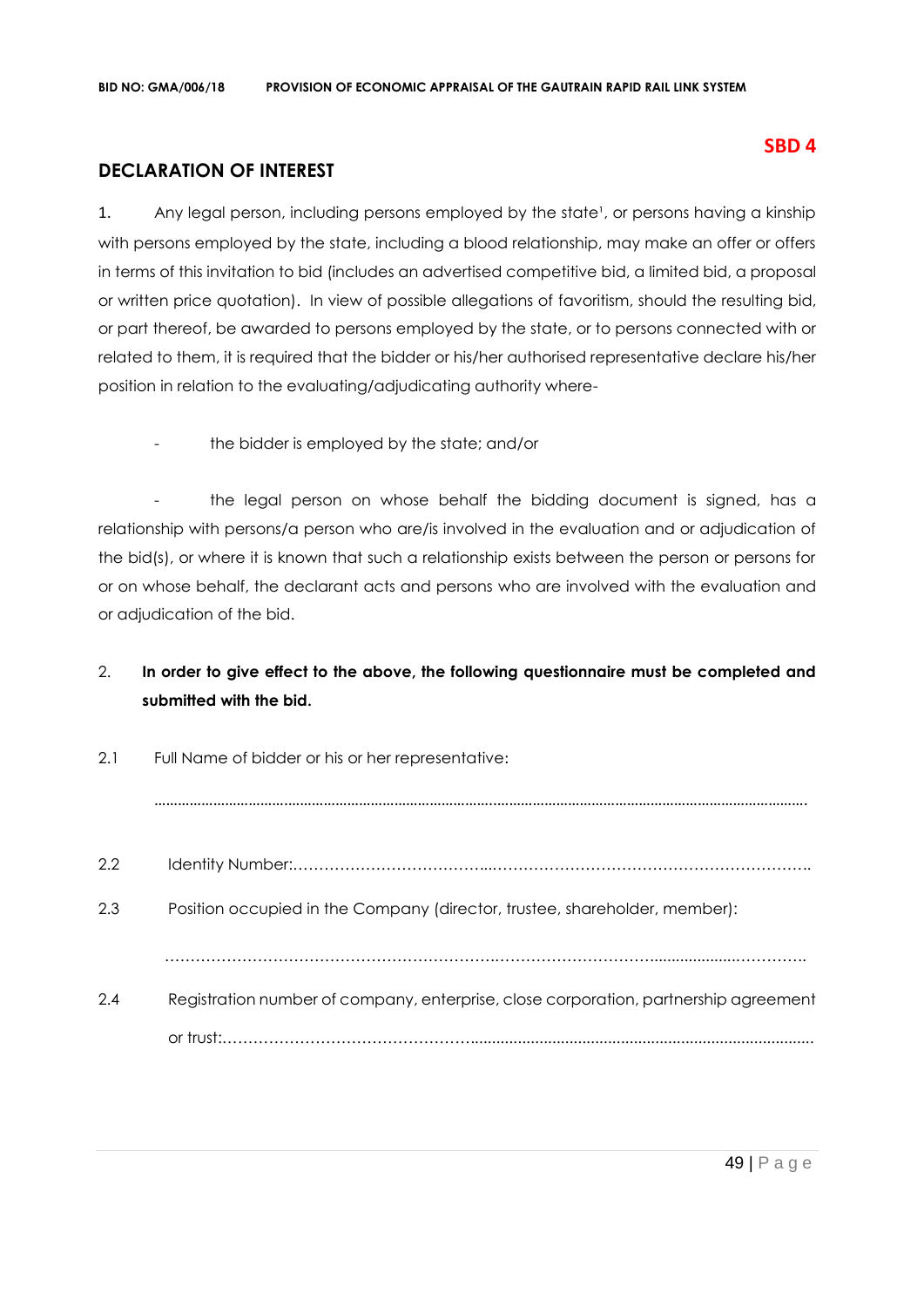#### **BID NO: GMA/006/18 PROVISION OF ECONOMIC APPRAISAL OF THE GAUTRAIN RAPID RAIL LINK SYSTEM**

2.5 Tax Reference Number: ……………………………………..………………………………………

2.6 VAT Registration Number: ………………………………………………………...……..................

2.6.1 The names of all directors / trustees / shareholders / members, their individual identity numbers, tax reference numbers and, if applicable, employee / PERSAL numbers must be indicated in paragraph 3 below.

2.7 Are you or any person connected with the bidder **YES/NO** Are you or any person connected with the bidder presently employed by the state?

**YES/NO**

2.7.1 If so, furnish the following particulars:

Name of person / director / trustee / shareholder/ member ....………………………………………….

Name of state institution at which you or the person connected to the bidder is employed:

……………….…………………………………………………………………………………………………….….. Position occupied in the state institution:…………………………………….………………………………..

Any other particulars:

……………………………………………………………………………….…………………………………………

………………………………………………………………………………………..………………………………..

……………………………………………………………………………………………...…………………...……..

2.7.2 If you are presently employed by the state, did you obtain the appropriate authority to undertake remunerative work outside employment in the public sector? **YES/NO**

2.7.1.1 If yes, did you attach proof of such authority to the bid document? **YES/NO**

(Note: Failure to submit proof of such authority, where applicable, may result in the disqualification of the bid.

2.7.1.2 If no, furnish reasons for non-submission of such proof: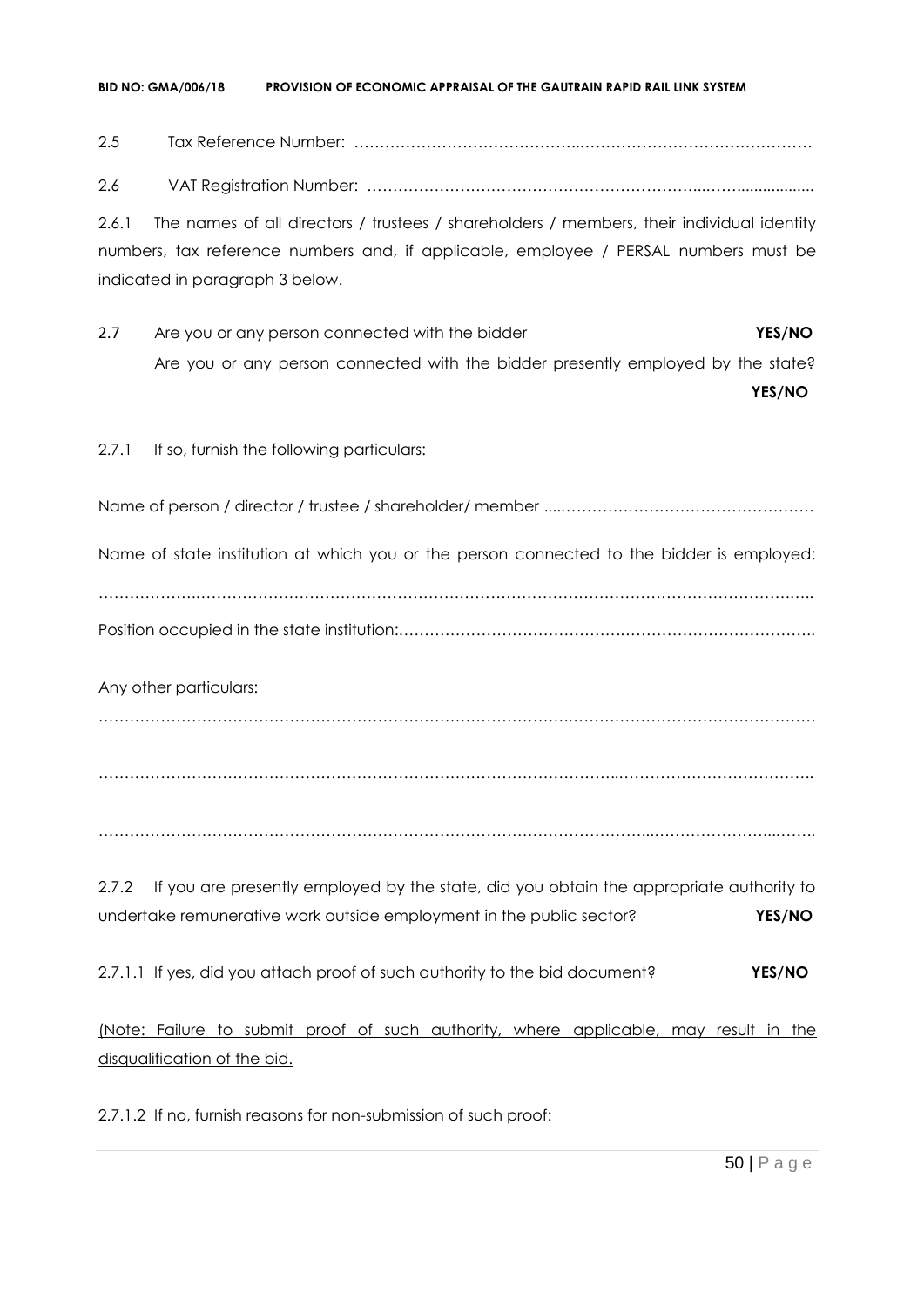……………………………………………………………………………………………….………………………… ……………………………………………………………………………………………….………………………… ……………………………………………………………………………………………….…………………………

2.8 Did you or your spouse, or any of the company's directors / trustees / shareholders / members or their spouses conduct business with the state in the previous 12 months **YES/NO**

2.8.1 If so, furnish particulars: ……………………………………………………………………………………………….………………………… ……………………………………………………………………………………………….………………………… ……………………………………………………………………………………………….…………………………

2.9 Do you, or any person connected with the bidder, have **YES/NO** any relationship (family, friend, other) with a person employed by the state and who may be involved with the evaluation and or adjudication of this bid?

2.9.1 If so, furnish particulars. ……………………………………………………………………………………………….………………………… ……………………………………………………………………………………………….………………………… ……………………………………………………………………………………………….…………………………

2.10 Are you, or any person connected with the bidder, aware of any relationship (family, friend, other) between any other bidder and any person employed by the state who may be involved with the evaluation and or adjudication of this bid? **YES/NO**

2.10.1 If so, furnish particulars**.** ……………………………………………………………………………………………….………………………… ……………………………………………………………………………………………….………………………… ……………………………………………………………………………………………….…………………………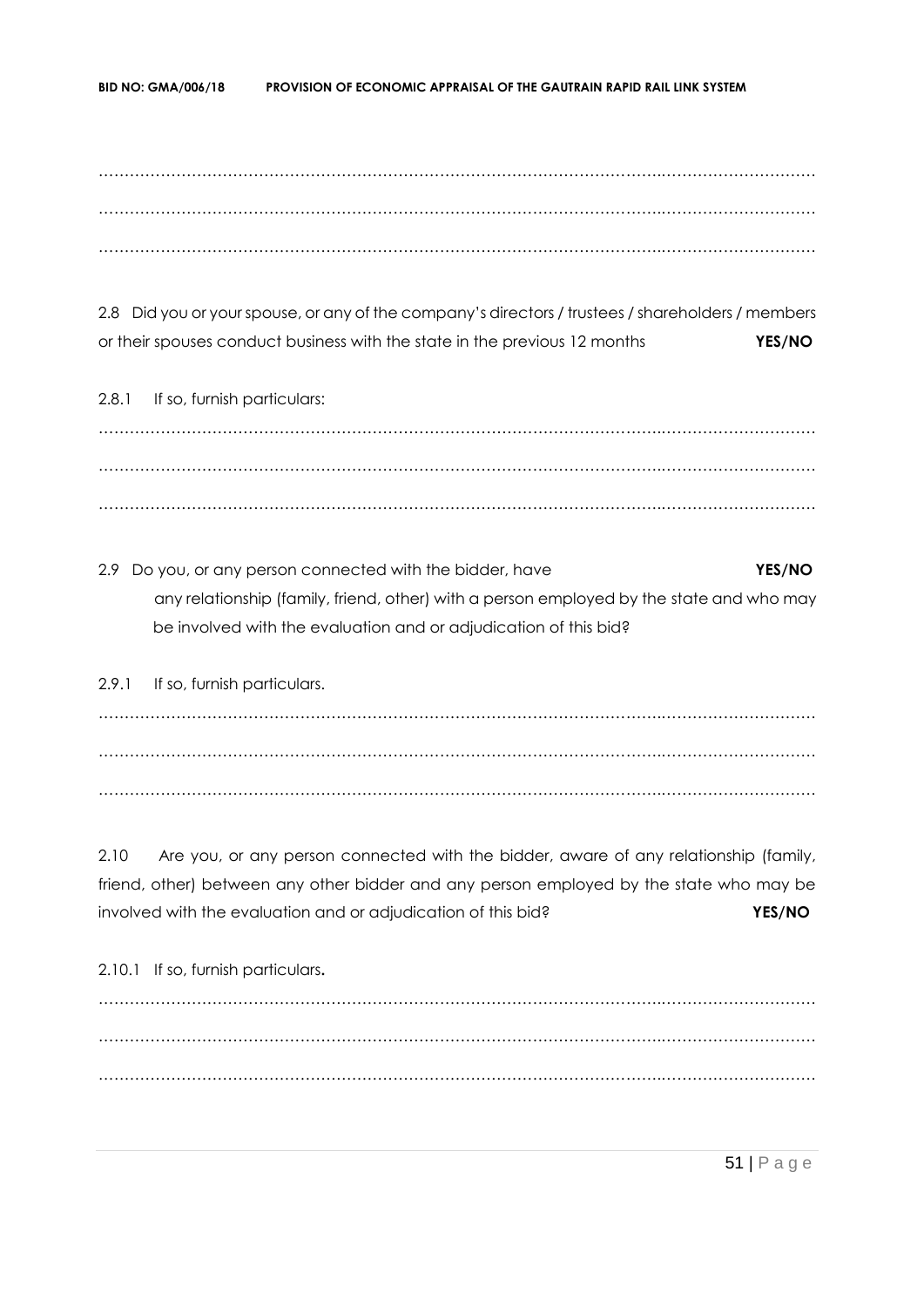2.11 Do you or any of the directors / trustees / shareholders / members **YES/NO** of the company have any interest in any other related companies whether or not they are bidding for this contract?

2.11.1 If so, furnish particulars: ……………………………………………………………………………………………….………………………… ……………………………………………………………………………………………….………………………… ……………………………………………………………………………………………….…………………………

### **3 Full details of director /trustees/members/shareholders.**

| <b>Full Name</b> | <b>Identity</b><br><b>Number</b> | <b>Personal Income Tax</b><br><b>Reference Number</b> | <b>State Employee</b><br>Number / PERSAL<br><b>Number</b> |
|------------------|----------------------------------|-------------------------------------------------------|-----------------------------------------------------------|
|                  |                                  |                                                       |                                                           |
|                  |                                  |                                                       |                                                           |
|                  |                                  |                                                       |                                                           |
|                  |                                  |                                                       |                                                           |
|                  |                                  |                                                       |                                                           |
|                  |                                  |                                                       |                                                           |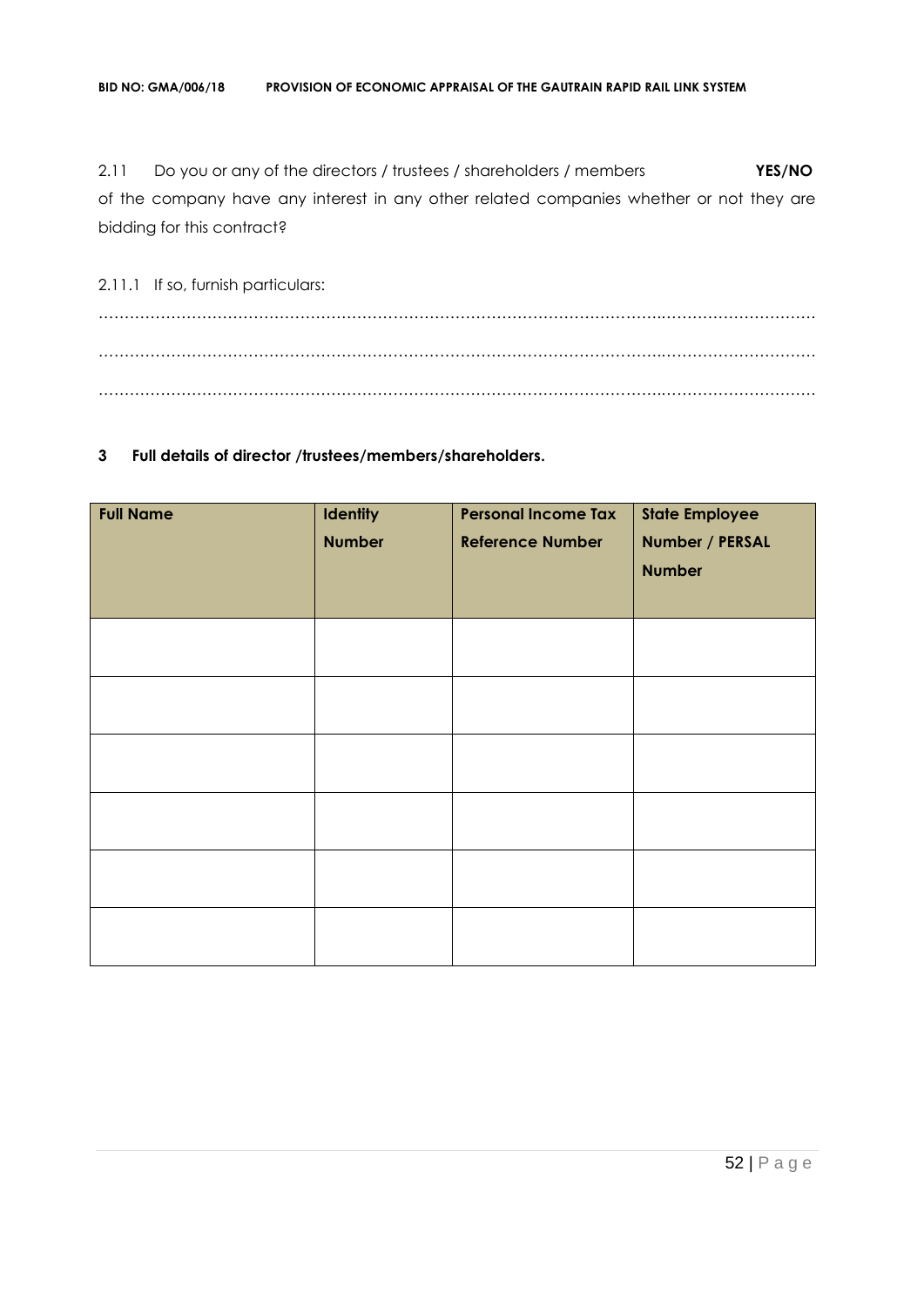### **DECLARATION**

I, THE UNDERSIGNED (NAME)………………………………………………………………………

 CERTIFY THAT THE INFORMATION FURNISHED IN PARAGRAPHS 2 AND 3 ABOVE IS CORRECT.

 I ACCEPT THAT THE STATE MAY REJECT THE BID OR ACT AGAINST ME SHOULD THIS DECLARATION PROVE TO BE FALSE.

| <b>NAME OF BIDDER</b>          |  |
|--------------------------------|--|
|                                |  |
| <b>IDENTITY NUMBER</b>         |  |
|                                |  |
| <b>POSITION</b>                |  |
|                                |  |
|                                |  |
| <b>SIGNATURE OF AUTHORISED</b> |  |
| <b>SIGNATORY</b>               |  |
|                                |  |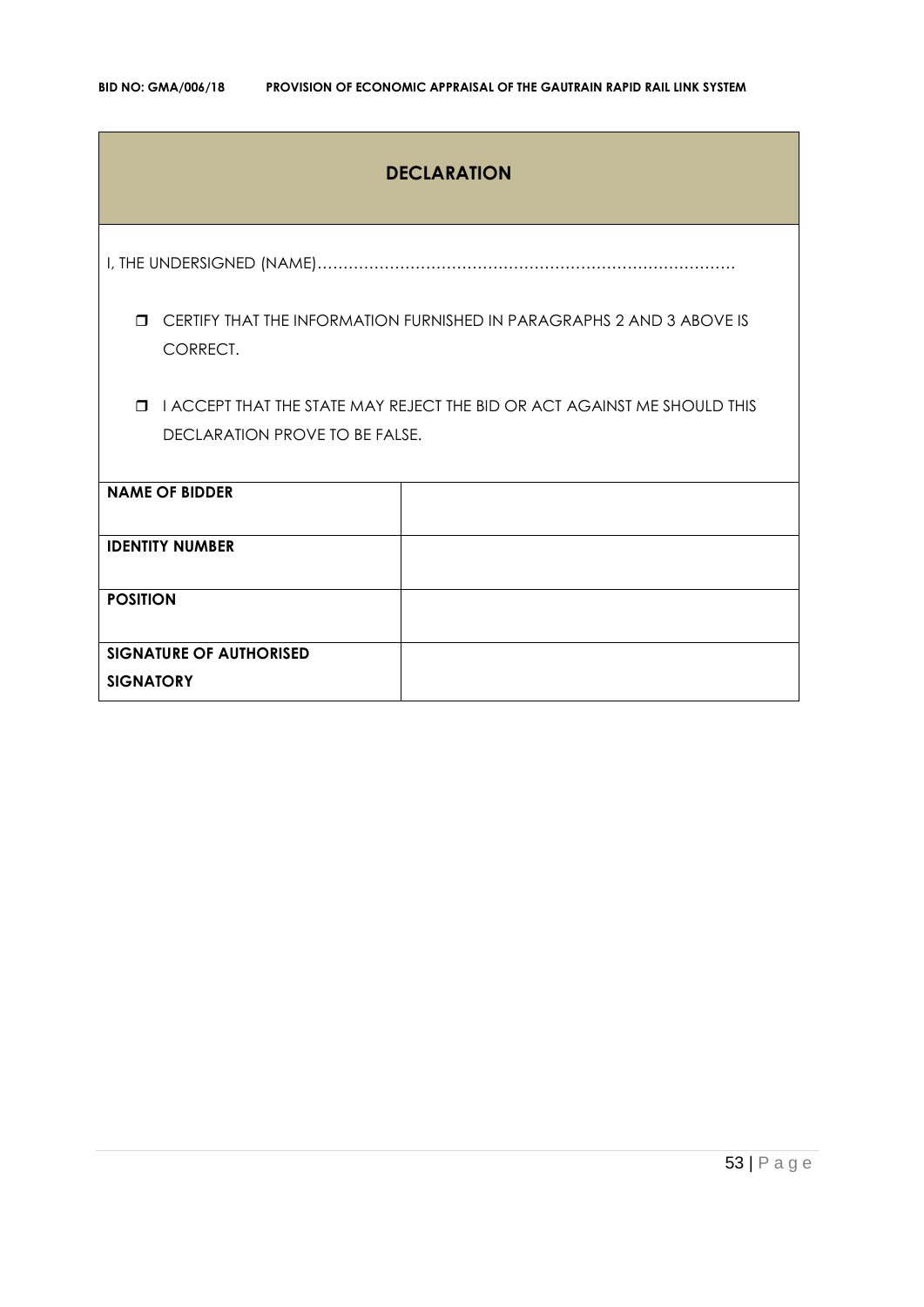### **SBD 6.1**

# **PREFERENCE POINTS CLAIM FORM IN TERMS OF THE PREFERENTIAL PROCUREMENT REGULATIONS 2017**

This preference form must form part of all bids invited. It contains general information and serves as a claim form for preference points for Broad-Based Black Economic Empowerment (B-BBEE) Status Level of Contribution

## **NB: BEFORE COMPLETING THIS FORM, BIDDERS MUST STUDY THE GENERAL CONDITIONS, DEFINITIONS AND DIRECTIVES APPLICABLE IN RESPECT OF B-BBEE, AS PRESCRIBED IN THE PREFERENTIAL PROCUREMENT REGULATIONS, 2017.**

#### **1. GENERAL CONDITIONS**

- 1.1 The following preference point systems are applicable to all bids:
	- the 80/20 system for requirements with a Rand value of up to R50 000 000 (all applicable taxes included); and
	- the 90/10 system for requirements with a Rand value above R50 000 000 (all applicable taxes included).

1.2

- a) The value of this bid is estimated to not exceed R50 000 000 (all applicable taxes included) and therefore the 80/20 preference point system shall be applicable; or
- 1.3 Points for this bid shall be awarded for:
	- (a) Price; and
	- (b) B-BBEE Status Level of Contributor.
- 1.4 The maximum points for this bid are allocated as follows:

|                                                   | <b>POINTS</b> |
|---------------------------------------------------|---------------|
| <b>PRICE</b>                                      |               |
| <b>B-BBEE STATUS LEVEL OF CONTRIBUTOR</b>         | חל            |
| Total points for Price and B-BBEE must not exceed | 100           |

1.5 Failure on the part of a bidder to submit proof of B-BBEE Status level of contributor together with the bid, will be interpreted to mean that preference points for B-BBEE status level of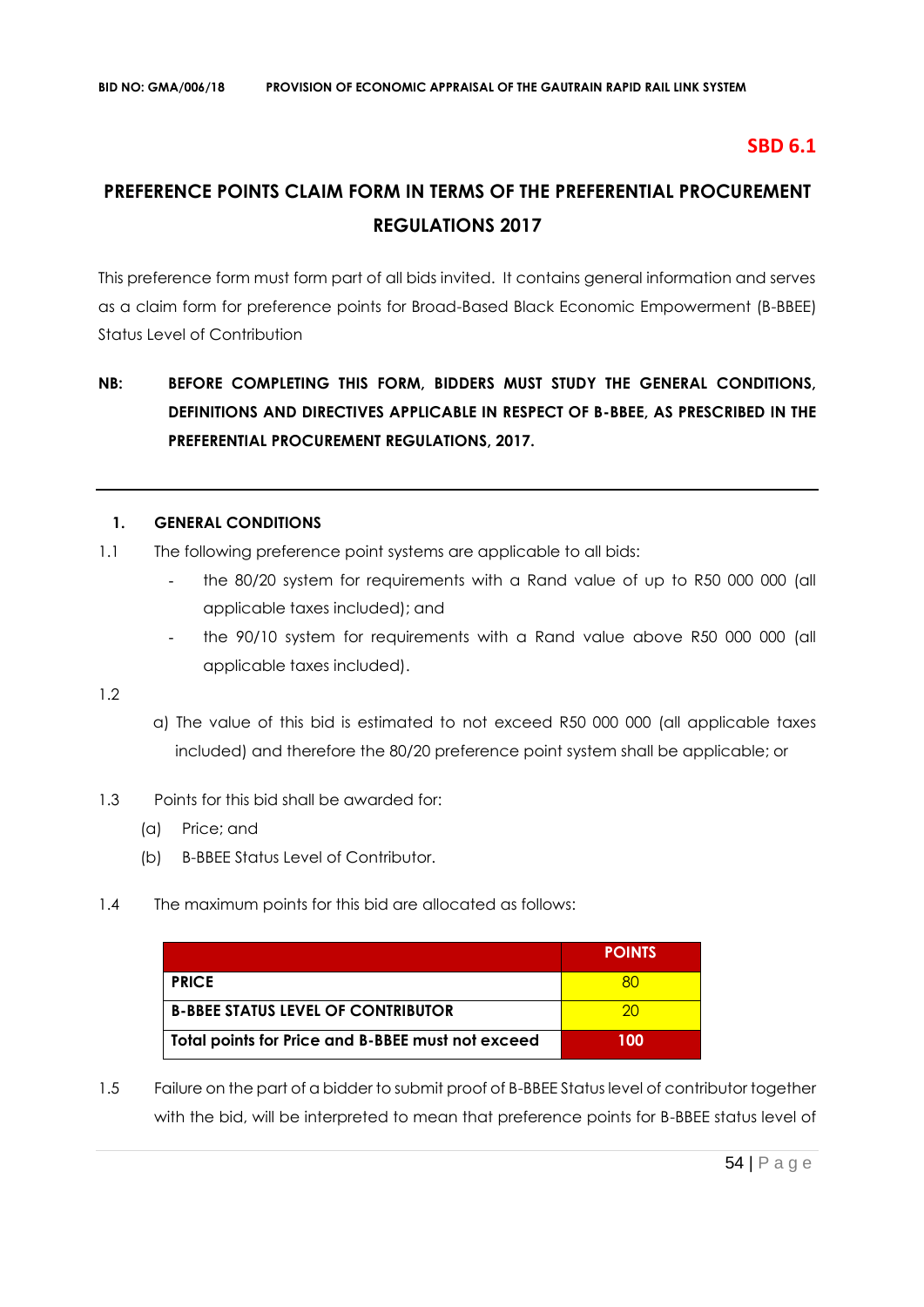contribution are not claimed.

1.6 The purchaser reserves the right to require of a bidder, either before a bid is adjudicated or at any time subsequently, to substantiate any claim in regard to preferences, in any manner required by the purchaser.

### **2. DEFINITIONS**

- (a) **"B-BBEE"** means broad-based black economic empowerment as defined in section 1 of the Broad-Based Black Economic Empowerment Act;
- (b) "**B-BBEE status level of contributor"** means the B-BBEE status of an entity in terms of a code of good practice on black economic empowerment, issued in terms of section 9(1) of the Broad-Based Black Economic Empowerment Act;
- (c) **"bid"** means a written offer in a prescribed or stipulated form in response to an invitation by an organ of state for the provision of goods or services, through price quotations, advertised competitive bidding processes or proposals;
- (d) **"Broad-Based Black Economic Empowerment Act"** means the Broad-Based Black Economic Empowerment Act, 2003 (Act No. 53 of 2003);
- **(e) "EME"** means an Exempted Micro Enterprise in terms of a code of good practice on black economic empowerment issued in terms of section 9 (1) of the Broad-Based Black Economic Empowerment Act;
- (f) **"functionality"** means the ability of a tenderer to provide goods or services in accordance with specifications as set out in the tender documents.
- (g) **"prices"** includes all applicable taxes less all unconditional discounts;
- (h) **"proof of B-BBEE status level of contributor"** means:
	- **1)** B-BBEE Status level certificate issued by an authorized body or person;
	- **2)** A sworn affidavit as prescribed by the B-BBEE Codes of Good Practice;
	- **3)** Any other requirement prescribed in terms of the B-BBEE Act;
- (i) **"QSE"** means a qualifying small business enterprise in terms of a code of good practice on black economic empowerment issued in terms of section 9 (1) of the Broad-Based Black Economic Empowerment Act;
	- *(j)* **"rand value"** means the total estimated value of a contract in Rand, calculated at the time of bid invitation, and includes all applicable taxes;

### **3. POINTS AWARDED FOR PRICE**

### **3.1 THE 80/20 PREFERENCE POINT SYSTEMS**

A maximum of 80 points is allocated for price on the following basis:

 **80/20**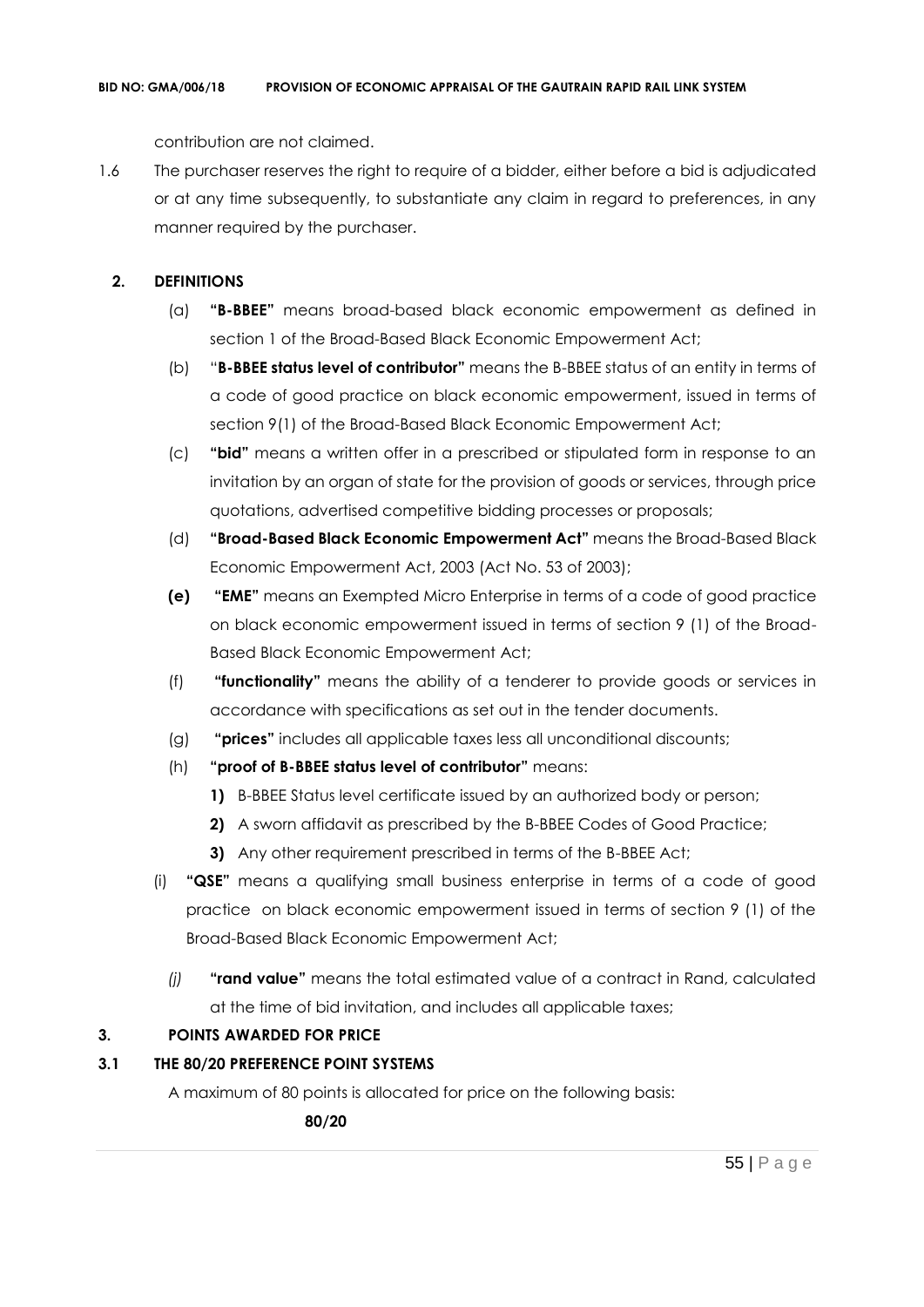$$
Ps = 80 \left( 1 - \frac{Pt - P \min P}{ \min} \right)
$$

**Where** 

Ps = Points scored for price of bid under consideration

Pt = Price of bid under consideration

Pmin = Price of lowest acceptable bid

### **4. POINTS AWARDED FOR B-BBEE STATUS LEVEL OF CONTRIBUTOR**

4.1 In terms of Regulation 6 (2) and 7 (2) of the Preferential Procurement Regulations, preference points must be awarded to a bidder for attaining the B-BBEE status level of contribution in accordance with the table below:

| <b>B-BBEE Status Level of</b><br><b>Contributor</b> | <b>Number of points</b><br>(80/20 system) |
|-----------------------------------------------------|-------------------------------------------|
| 1                                                   | 20                                        |
| 2                                                   | 18                                        |
| 3                                                   | 14                                        |
| 4                                                   | 12                                        |
| 5                                                   | 8                                         |
| 6                                                   | 6                                         |
| 7                                                   | 4                                         |
| 8                                                   | 2                                         |
| Non-compliant<br>contributor                        | Ω                                         |

### **5. BID DECLARATION**

5.1 Bidders who claim points in respect of B-BBEE Status Level of Contribution must complete the following:

#### **6. B-BBEE STATUS LEVEL OF CONTRIBUTOR CLAIMED IN TERMS OF PARAGRAPHS 1.4 AND 4.1**

6.1 B-BBEE Status Level of Contributor: = ………(maximum of 20 points) (Points claimed in respect of paragraph 7.1 must be in accordance with the table reflected in paragraph 4.1 and must be substantiated by relevant proof of B-BBEE status level of contributor.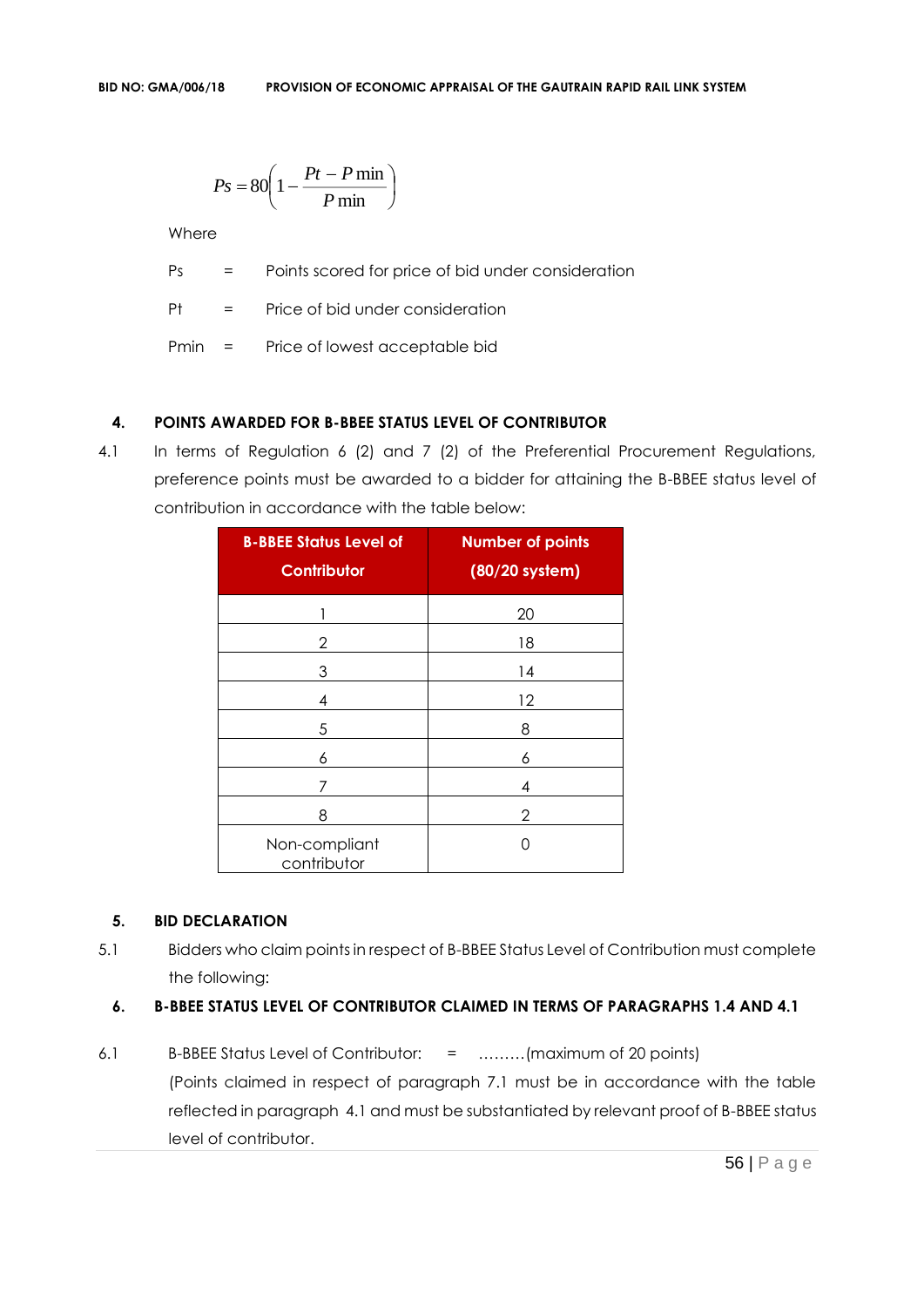#### **7. SUB-CONTRACTING**

7.1 Will any portion of the contract be sub-contracted?

### (*Tick applicable box*)



- 7.1.1 If yes, indicate:
	- i) What percentage of the contract will be subcontracted............…………….…………%
	- ii) The name of the sub-contractor…………………………………………………………..
	- iii) The B-BBEE status level of the sub-contractor......................................……………..
	- iv) Whether the sub-contractor is an EME or QSE

### *(Tick applicable box*)



v) Specify, by ticking the appropriate box, if subcontracting with an enterprise in terms of Preferential Procurement Regulations,2017:

| Designated Group: An EME or QSE which is at last 51% owned by:    | <b>EME</b> | <b>QSE</b> |
|-------------------------------------------------------------------|------------|------------|
|                                                                   | $\sqrt{ }$ |            |
| <b>Black people</b>                                               |            |            |
| Black people who are youth                                        |            |            |
| Black people who are women                                        |            |            |
| <b>Black people with disabilities</b>                             |            |            |
| Black people living in rural or underdeveloped areas or townships |            |            |
| Cooperative owned by black people                                 |            |            |
| Black people who are military veterans                            |            |            |
| <b>OR</b>                                                         |            |            |
| Any EME                                                           |            |            |
| Any QSE                                                           |            |            |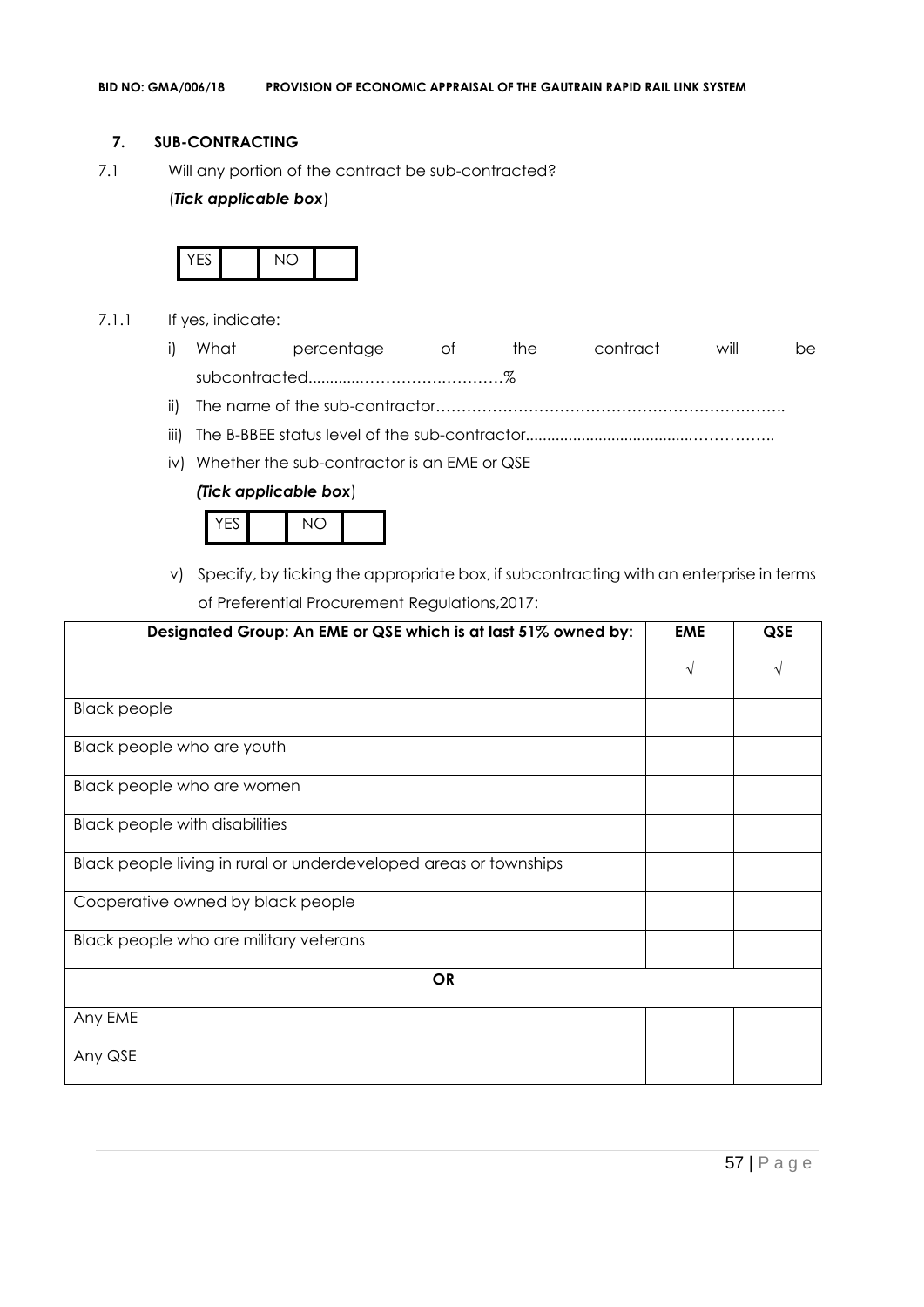#### 8. **DECLARATION WITH REGARD TO COMPANY/FIRM**

- 8.1 Name of company/firm:…………………………………………………………………………….
- 8.2 VAT registration number:……………………………………….…………………………………
- 8.3 Company registration number:…………….……………………….…………………………….

### 8.4 TYPE OF COMPANY/ FIRM

- □ Partnership/Joint Venture / Consortium
- □ One person business/sole propriety
- D Close corporation
- D Company
- (Pty) Limited

[TICK APPLICABLE BOX]

### 8.5 DESCRIBE PRINCIPAL BUSINESS ACTIVITIES

…………………………………………………………………………………………………………… …………………………………………………………………………………………………………… ……………………………………………………………………………………………………………

……………………………………………………………………………………………………………

### 8.6 COMPANY CLASSIFICATION

- D Manufacturer
- **D** Supplier
- D Professional service provider
- □ Other service providers, e.g. transporter, etc.

[*TICK APPLICABLE BOX*]

- 8.7 Total number of years the company/firm has been in business:……………………………
- 8.8 I/we, the undersigned, who is / are duly authorised to do so on behalf of the company/firm, certify that the points claimed, based on the B-BBE status level of contributor indicated in paragraphs 1.4 and 6.1 of the foregoing certificate, qualifies the company/ firm for the preference(s) shown and I / we acknowledge that:
	- i) The information furnished is true and correct;
	- ii) The preference points claimed are in accordance with the General Conditions as indicated in paragraph 1 of this form;
	- iii) In the event of a contract being awarded as a result of points claimed as shown in paragraphs 1.4 and 6.1, the contractor may be required to furnish documentary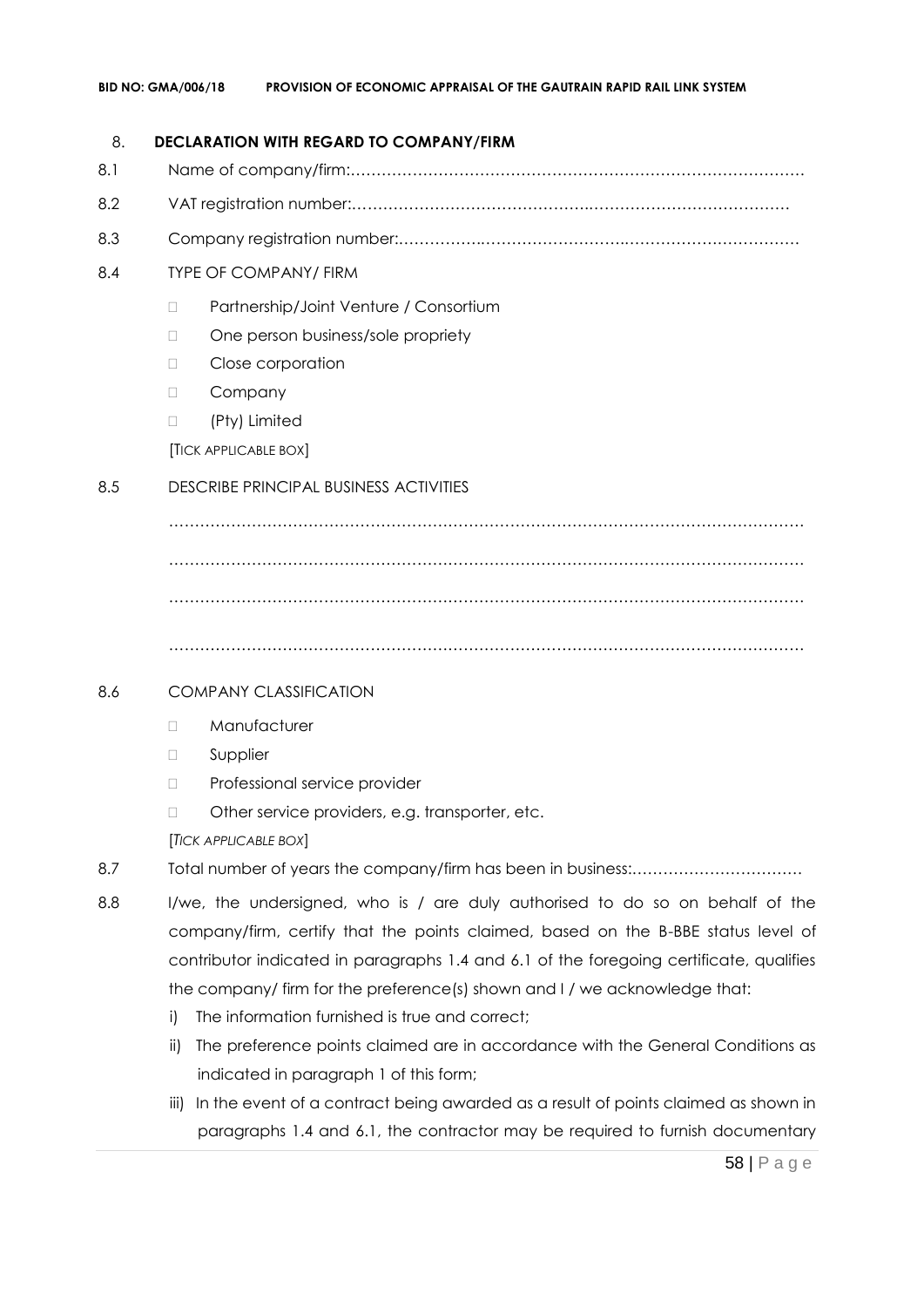proof to the satisfaction of the purchaser that the claims are correct;

- iv) If the B-BBEE status level of contributor has been claimed or obtained on a fraudulent basis or any of the conditions of contract have not been fulfilled, the purchaser may, in addition to any other remedy it may have –
	- (a) disqualify the person from the bidding process;
	- (b) recover costs, losses or damages it has incurred or suffered as a result of that person's conduct;
	- (c) cancel the contract and claim any damages which it has suffered as a result of having to make less favourable arrangements due to such cancellation;
	- (d) recommend that the bidder or contractor, its shareholders and directors, or only the shareholders and directors who acted on a fraudulent basis, be restricted by the National Treasury from obtaining business from any organ of state for a period not exceeding 10 years, after the *audi alteram partem* (hear the other side) rule has been applied; and
	- (e) forward the matter for criminal prosecution.

| <b>WITNESSES</b>                         |  |  |
|------------------------------------------|--|--|
| <b>NAME OF BIDDER</b>                    |  |  |
| <b>IDENTITY NUMBER</b>                   |  |  |
| <b>POSITION</b>                          |  |  |
| <b>AUTHORISED SIGNATORIES OF BIDDERS</b> |  |  |
| <b>WITNESS 1</b>                         |  |  |
| <b>WITNESS 2</b>                         |  |  |
| <b>DATE</b>                              |  |  |
| <b>ADDRESS</b>                           |  |  |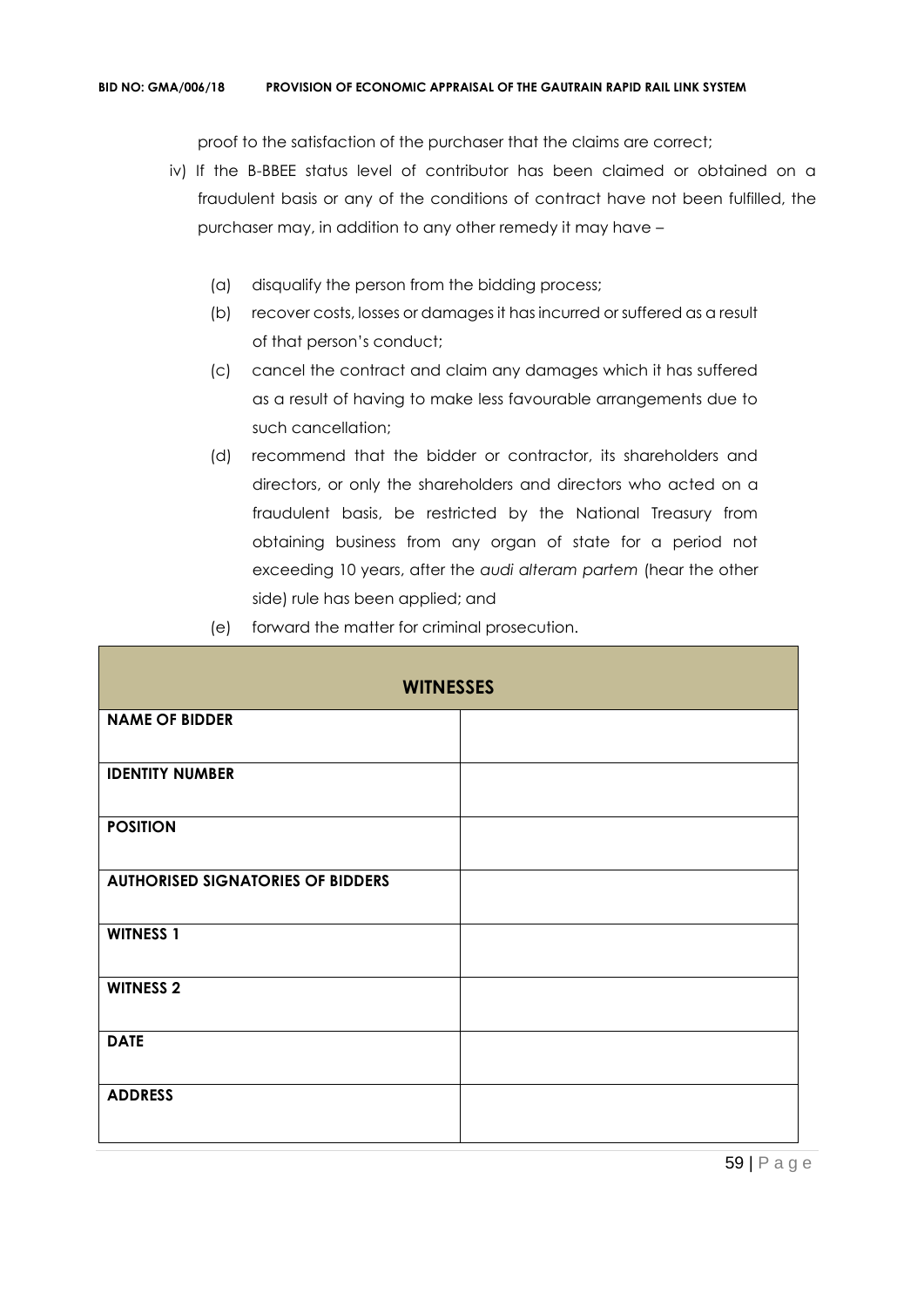### **SBD 8**

### **DECLARATION OF BIDDERS PAST SUPPLY CHAIN MANAGEMENT PRACTICES**

- 1 This declaration is used by GMA in ensuring that when goods and services are being procured, all reasonable steps are taken to combat the abuse of the supply chain management system.
- 2 The bid of any bidder may be disregarded if that bidder, or any of its directors have
	- a. abused the institution's supply chain management system;
	- b. committed fraud or any other improper conduct in relation to such system; or
	- c. failed to perform on any previous contract.

### **3 In order to give effect to the above, the following questionnaire must be completed and submitted with the bid.**

| NO.   | <b>QUESTION</b>                                                                     | <b>YES</b> | <b>NO</b> |
|-------|-------------------------------------------------------------------------------------|------------|-----------|
| 4.1   | Is the bidder or any of its directors listed on the National Treasury's Database of | Yes        | No.       |
|       | Restricted Suppliers as companies or persons prohibited from doing business with    |            |           |
|       | the public sector?                                                                  |            |           |
|       | (Companies or persons who are listed on this Database were informed in writing      |            |           |
|       | of this restriction by the Accounting Officer/Authority of the institution that     |            |           |
|       | imposed the restriction after the audi alteram partem rule was applied).            |            |           |
|       | The Database of Restricted Suppliers now resides on the National Treasury's         |            |           |
|       | website (www.treasury.gov.za) and can be accessed by clicking on its link at the    |            |           |
|       | bottom of the home page.                                                            |            |           |
| 4.1.1 | If so, furnish particulars:                                                         |            |           |
|       |                                                                                     |            |           |
|       |                                                                                     |            |           |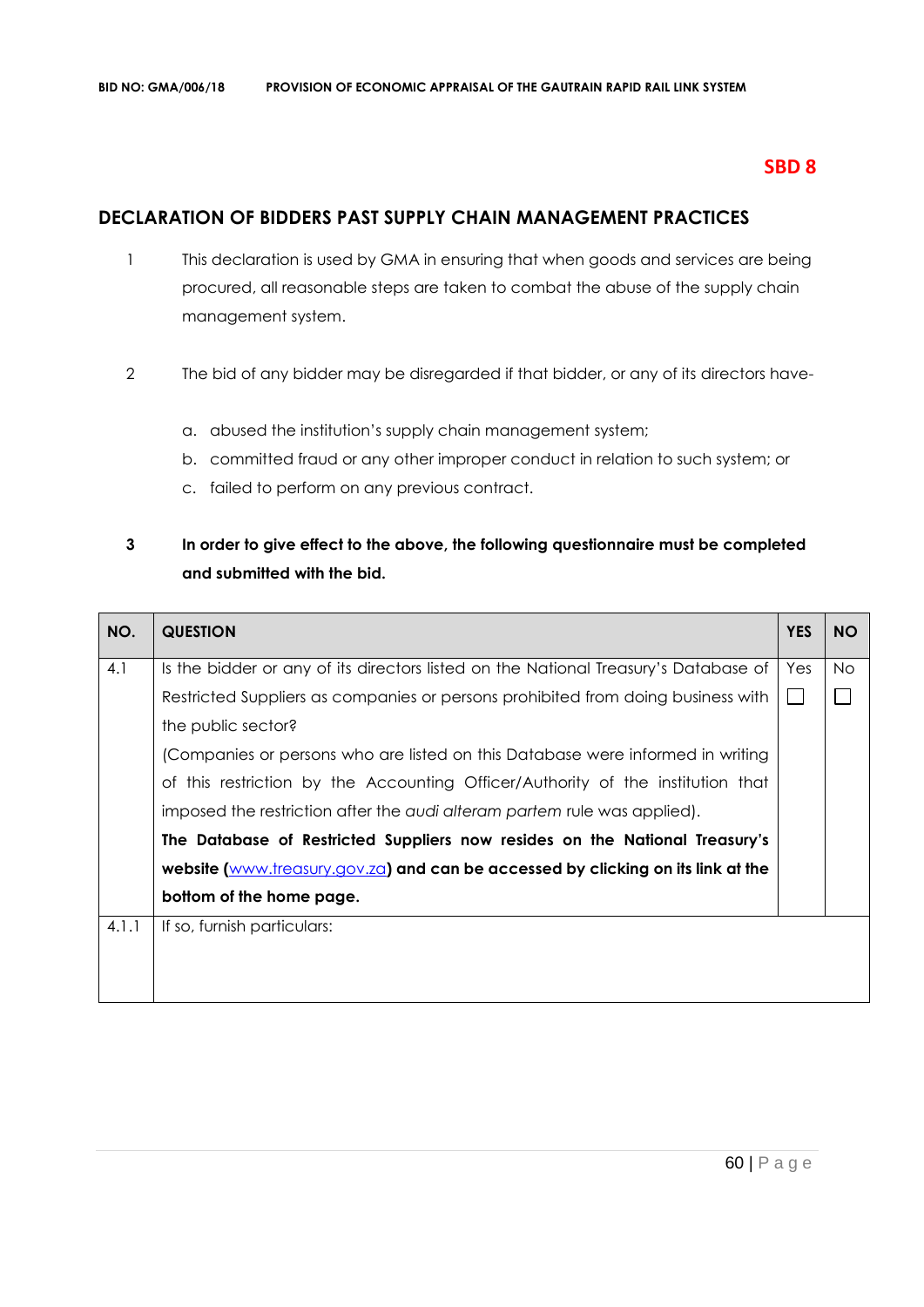| Is the bidder or any of its directors listed on the Register for Tender Defaulters in |  |
|---------------------------------------------------------------------------------------|--|
| terms of section 29 of the Prevention and Combating of Corrupt Activities Act (No     |  |
| 12 of 2005)?                                                                          |  |
| The Register for Tender Defaulters can be accessed on the National Treasury's         |  |
| website (www.treasury.gov.za) by clicking on its link at the bottom of the home       |  |
| page.                                                                                 |  |
|                                                                                       |  |
| If so, furnish particulars:                                                           |  |
|                                                                                       |  |
| Was the bidder or any of its directors convicted by a court of law (including a       |  |
| court outside of the Republic of South Africa) for fraud or corruption during the     |  |
| past five years?                                                                      |  |
| If so, furnish particulars:                                                           |  |
|                                                                                       |  |
|                                                                                       |  |
| Was any contract between the bidder and any organ of state terminated                 |  |
| during the past five years on account of failure to perform on or comply with the     |  |
| contract?                                                                             |  |
| If so, furnish particulars:                                                           |  |
|                                                                                       |  |
|                                                                                       |  |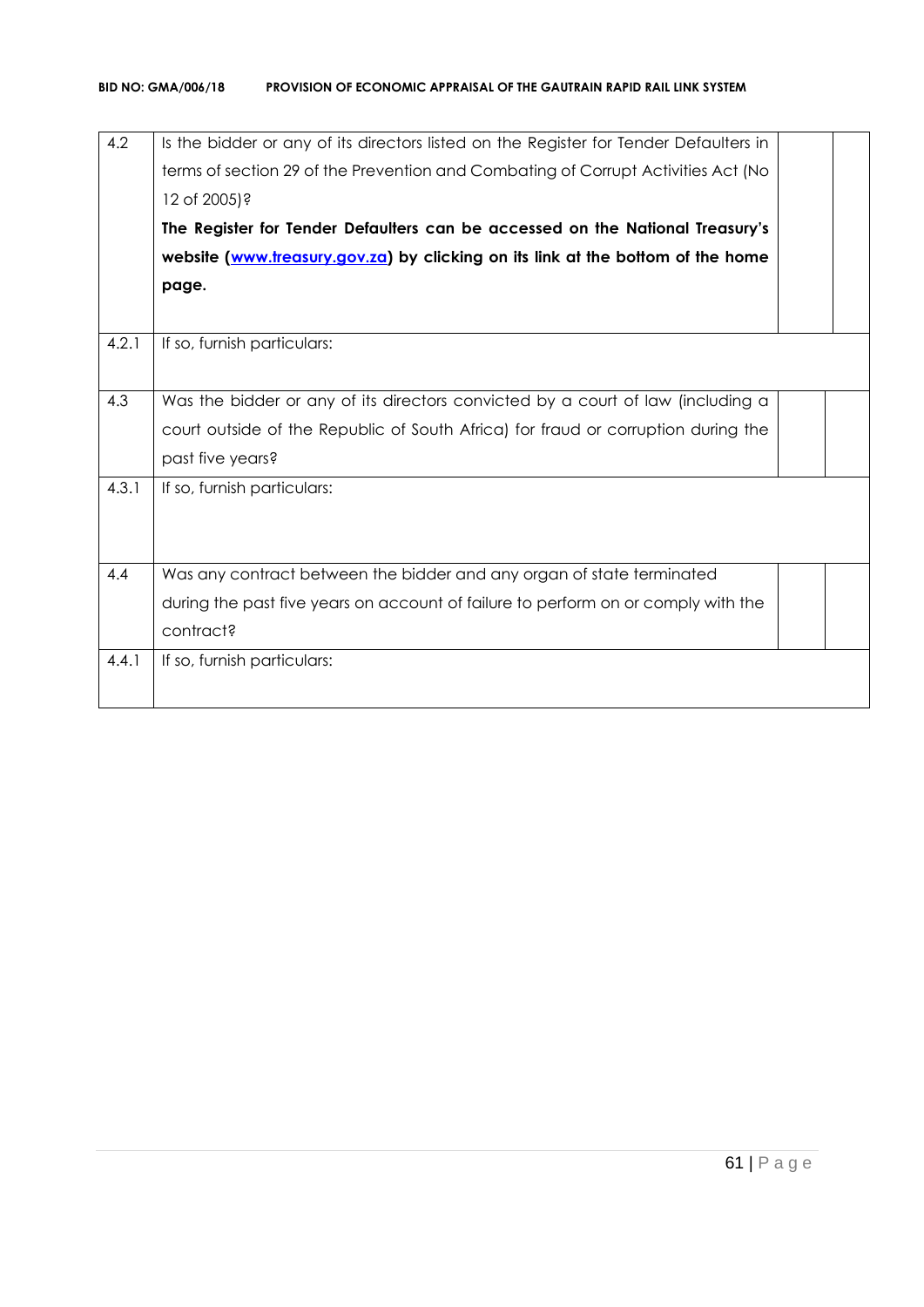### **CERTIFICATION**

I, THE UNDERSIGNED (FULL NAME)……………………………………………………………

**CERTIFY THAT THE INFORMATION FURNISHED ON THIS DECLARATION FORM IS TRUE AND CORRECT.** 

**I I ACCEPT THAT, IN ADDITION TO CANCELLATION OF A CONTRACT, ACTION MAY BE TAKEN** AGAINST ME SHOULD THIS DECLARATION PROVE TO BE FALSE.

| <b>NAME OF THE BIDDER</b>   |  |
|-----------------------------|--|
| <b>POSITION</b>             |  |
| <b>AUTHORISED SIGNATORY</b> |  |
| <b>DATE</b>                 |  |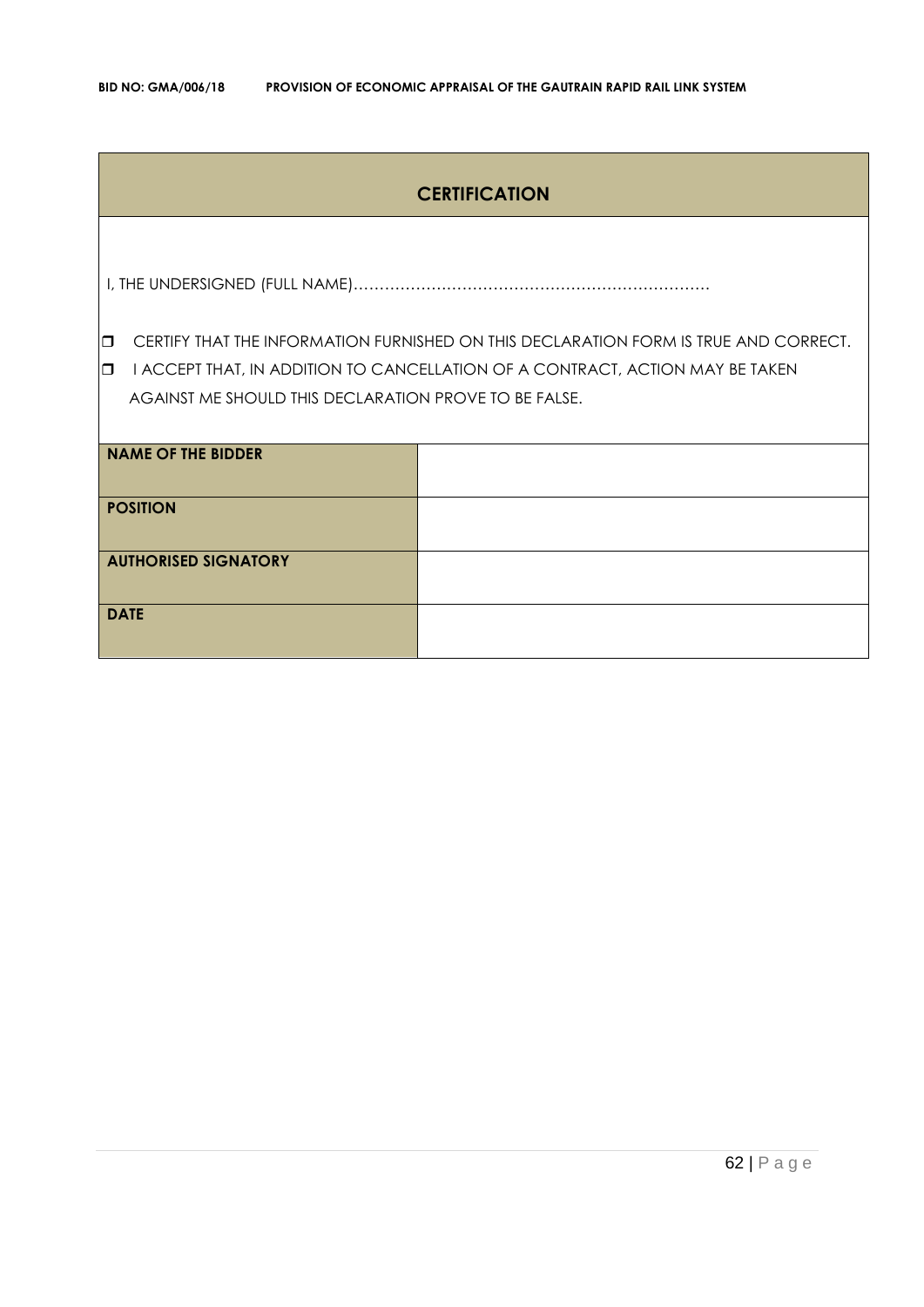### **SBD 9**

### **CERTIFICATE OF INDEPENDENT BID DETERMINATION**

- 1. This Standard Bidding Document must form part of all bids<sup>1</sup> invited.
- 2. Section 4 (1) (b) (iii) of the Competition Act No. 89 of 1998, as amended, prohibits an agreement between, or concerted practice by, firms, or a decision by an association of firms, if it is between parties in a horizontal relationship and if it involves collusive bidding (or bid rigging).² Collusive bidding is a *per se* prohibition meaning that it cannot be justified under any grounds.
- 3. Treasury Regulation 16A9 prescribes that accounting officers and accounting authorities must take all reasonable steps to prevent abuse of the supply chain management system and authorizes accounting officers and accounting authorities to:
	- a. disregard the bid of any bidder if that bidder or any of its directors have abused the institution's supply chain management system and or committed fraud or any other improper conduct in relation to such system.
	- b. cancel a contract awarded to a supplier of goods and services if the supplier committed any corrupt or fraudulent act during the bidding process or the execution of that contract.
- 4. This SBD serves as a certificate of declaration that would be used by institutions to ensure that, when bids are considered, reasonable steps are taken to prevent any form of bidrigging.
- 5. In order to give effect to the above, the attached Certificate of Bid Determination (Annexure G) must be completed and submitted with the bid:

<sup>1</sup> Includes price quotations, advertised competitive bids, limited bids and proposals.

<sup>2</sup> Bid rigging (or collusive bidding) occurs when businesses, that would otherwise be expected to compete, secretly conspire to raise prices or lower the quality of goods and / or services for GMA which wish to acquire goods and / or services through a bidding process. Bid rigging is, therefore, an agreement between competitors not to compete.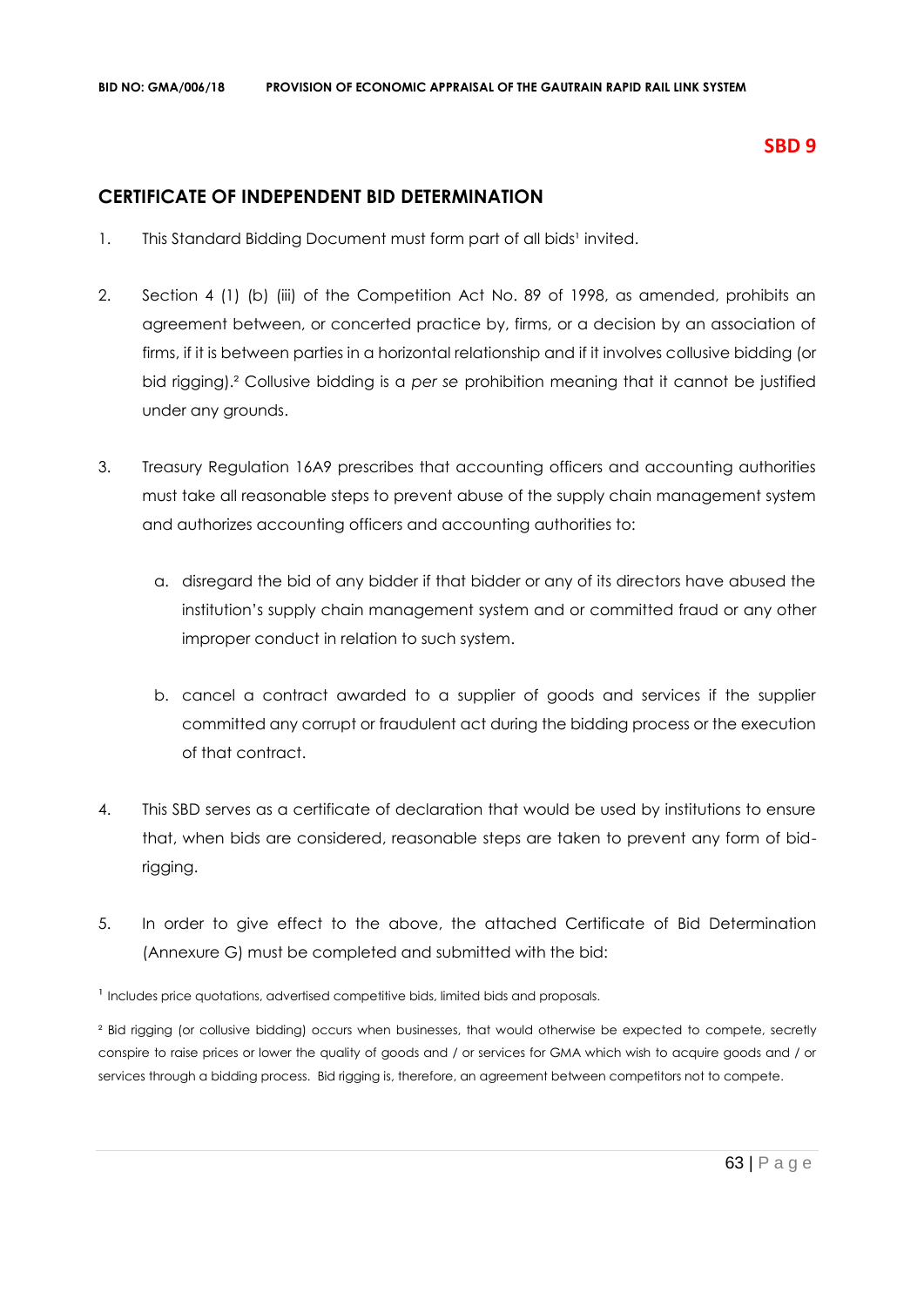#### **BID NO: GMA/006/18 PROVISION OF ECONOMIC APPRAISAL OF THE GAUTRAIN RAPID RAIL LINK SYSTEM**

<sup>3</sup> Joint venture or Consortium means an association of persons for the purpose of combining their expertise, property, capital, efforts, skill and knowledge in an activity for the execution of a contract.

I, the undersigned, in submitting the accompanying bid: \_\_\_\_\_\_\_\_\_\_\_\_\_\_\_\_\_\_\_\_\_\_\_\_\_\_\_\_\_\_\_\_\_\_\_\_\_\_\_\_\_\_\_\_\_\_\_\_\_\_\_\_\_\_\_\_\_\_\_\_ (Bid Number and Description) In response to the invitation for the bid made by: \_\_\_\_\_\_\_\_\_\_\_\_\_\_\_\_\_\_\_\_\_\_\_\_\_\_\_\_\_\_\_\_\_\_\_\_\_\_\_\_\_\_\_\_\_\_\_\_\_\_\_\_\_\_\_\_\_\_\_\_\_\_\_\_\_\_\_\_\_ (Name of Institution)

do hereby make the following statements that I certify to be true and complete in every respect:

I certify, on behalf of: the state of the state of the state of the state of the state of the state of the state of the state of the state of the state of the state of the state of the state of the state of the state of th (Name of Bidder)

- 1. I have read and I understand the contents of this Certificate;
- 2. I understand that the accompanying bid will be disqualified if this Certificate is found not to be true and complete in every respect;
- 3. I am authorised by the bidder to sign this Certificate, and to submit the accompanying bid, on behalf of the bidder;
- 4. Each person whose signature appears on the accompanying bid has been authorised by the bidder to determine the terms of, and to sign the bid, on behalf of the bidder;
- 5. For the purposes of this Certificate and the accompanying bid, I understand that the word "competitor" shall include any individual or organisation, other than the bidder, whether or not affiliated with the bidder, who:
	- (a) has been requested to submit a bid in response to this bid invitation;
	- (b) could potentially submit a bid in response to this bid invitation, based on their qualifications, abilities or experience; and
	- (c) provides the same goods and services as the bidder and/or is in the same line of business as the bidder.
- 6. The bidder has arrived at the accompanying bid independently from, and without consultation, communication, agreement or arrangement with any competitor. However communication between partners in a joint venture or consortium<sup>3</sup> will not be construed as collusive bidding.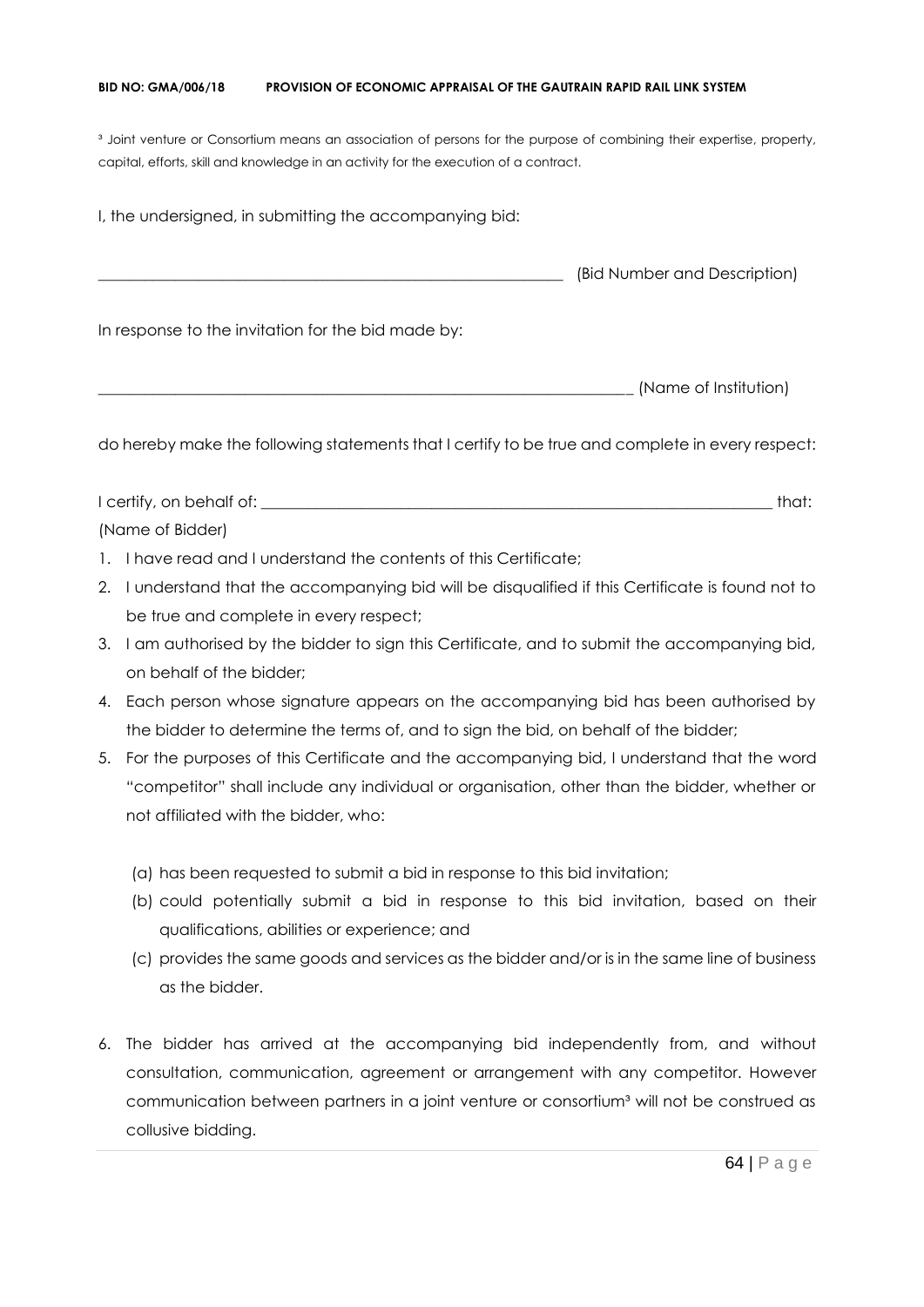- 7. In particular, without limiting the generality of paragraphs 6 above, there has been no consultation, communication, agreement or arrangement with any competitor regarding:
	- (a) prices;
	- (b) geographical area where product or service will be rendered (market allocation);
- (c) methods, factors or formulas used to calculate prices;
- (d) the intention or decision to submit or not to submit, a bid;
- (e) the submission of a bid which does not meet the specifications and conditions of the bid; or
- (f) bidding with the intention not to win the bid.
- 8. In addition, there have been no consultations, communications, agreements or arrangements with any competitor regarding the quality, quantity, specifications and conditions or delivery particulars of the products or services to which this bid invitation relates.
- 9. The terms of the accompanying bid have not been, and will not be, disclosed by the bidder, directly or indirectly, to any competitor, prior to the date and time of the official bid opening or of the awarding of the contract.
- 10. I am aware that, in addition and without prejudice to any other remedy provided to combat any restrictive practices related to bids and contracts, bids that are suspicious will be reported to the Competition Commission for investigation and possible imposition of administrative penalties in terms of section 59 of the Competition Act No 89 of 1998 and or may be reported to the National Prosecuting Authority (NPA) for criminal investigation and or may be restricted from conducting business with the public sector for a period not exceeding ten (10) years in terms of the Prevention and Combating of Corrupt Activities Act No 12 of 2005 or any other applicable legislation.

| NAME OF BIDDER              |  |
|-----------------------------|--|
| <b>POSITION</b>             |  |
| <b>AUTHORISED SIGNATORY</b> |  |
| <b>DATE</b>                 |  |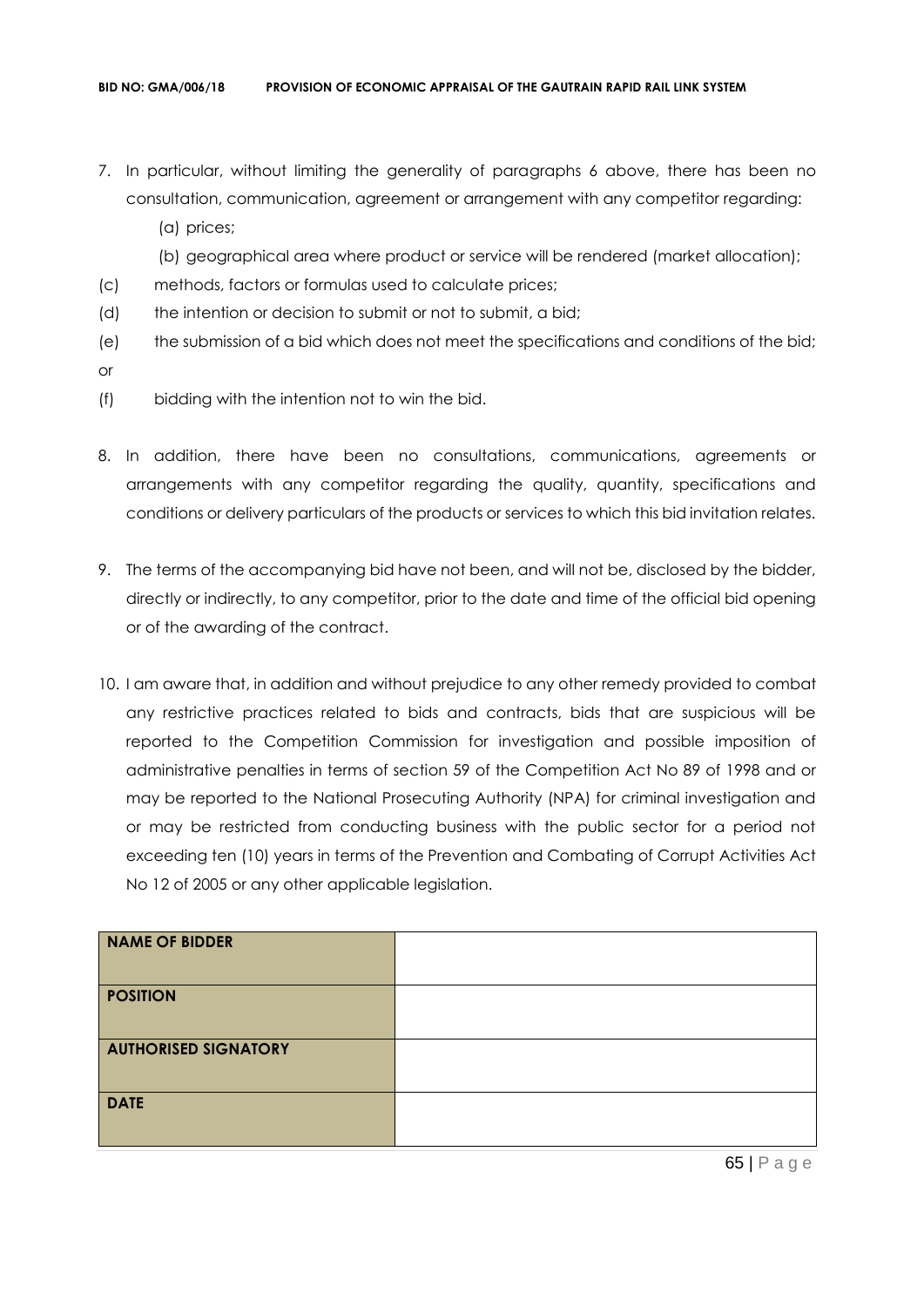# **SAFETY, HEALTH AND ENVIRONMENT**

### **REQUEST FOR INFORMATION**

### **1. SAFETY, HEALTH AND ENVIRONMENT**

| 1.1  | Do you have a Safety, Health and Environment<br>(SHE) policy statement?                                                                 | YES/NO<br>Please provide a copy of the policy<br>statement                                        |
|------|-----------------------------------------------------------------------------------------------------------------------------------------|---------------------------------------------------------------------------------------------------|
| 1.2  | Is your SHE programme aligned or certified to<br>comply with the OHSAS 18001 and ISO 14001<br>standards?                                | YES/NO<br>Please provide details                                                                  |
| 1.3  | Would you be prepared to have your SHE<br>standards audited or modified according to<br>requirements?                                   | YES/NO<br>Please give reasons if applicable                                                       |
| 1.5  | How do you record and classify injuries<br>sustained during operations?                                                                 | Please provide details                                                                            |
| 1.6  | How do you record and classify incidents both<br>safety and environmentally related?                                                    | Please provide details                                                                            |
| 1.9  | Does your company have any Health and<br>Safety agreements with any major unions?                                                       | Please provide details                                                                            |
| 1.10 | Is your company in good standing with a<br>Workman's Compensation Authority                                                             | Please provide a copy of the Letter<br>of Good Standing which includes<br>the registration number |
| 1.12 | Does your company employ a SHE/Q Manager<br>and who does he/she report to?                                                              | YES/NO<br>Please provide details of experience<br>and qualifications of this individual           |
| 1.13 | What ongoing training is conducted with regard<br>to SHE?                                                                               | Please provide details                                                                            |
| 1.14 | Does your company have an active Safety<br>Committee?                                                                                   | Please provide details                                                                            |
| 1.15 | How does your company<br>communicate<br>issues/targets to the employees regarding SHE?                                                  | Please provide details                                                                            |
| 1.16 | medical<br>Does<br>your<br>company<br>have<br>a<br>surveillance programme in place?                                                     | YES/NO<br>Please provide details,                                                                 |
| 1.17 | Have the management duties in terms of the<br>OHSA been assigned by written appointment to<br>specific individuals within your company? | YES/NO<br>details<br>Please<br>provide<br>Оf<br>appointments in place.                            |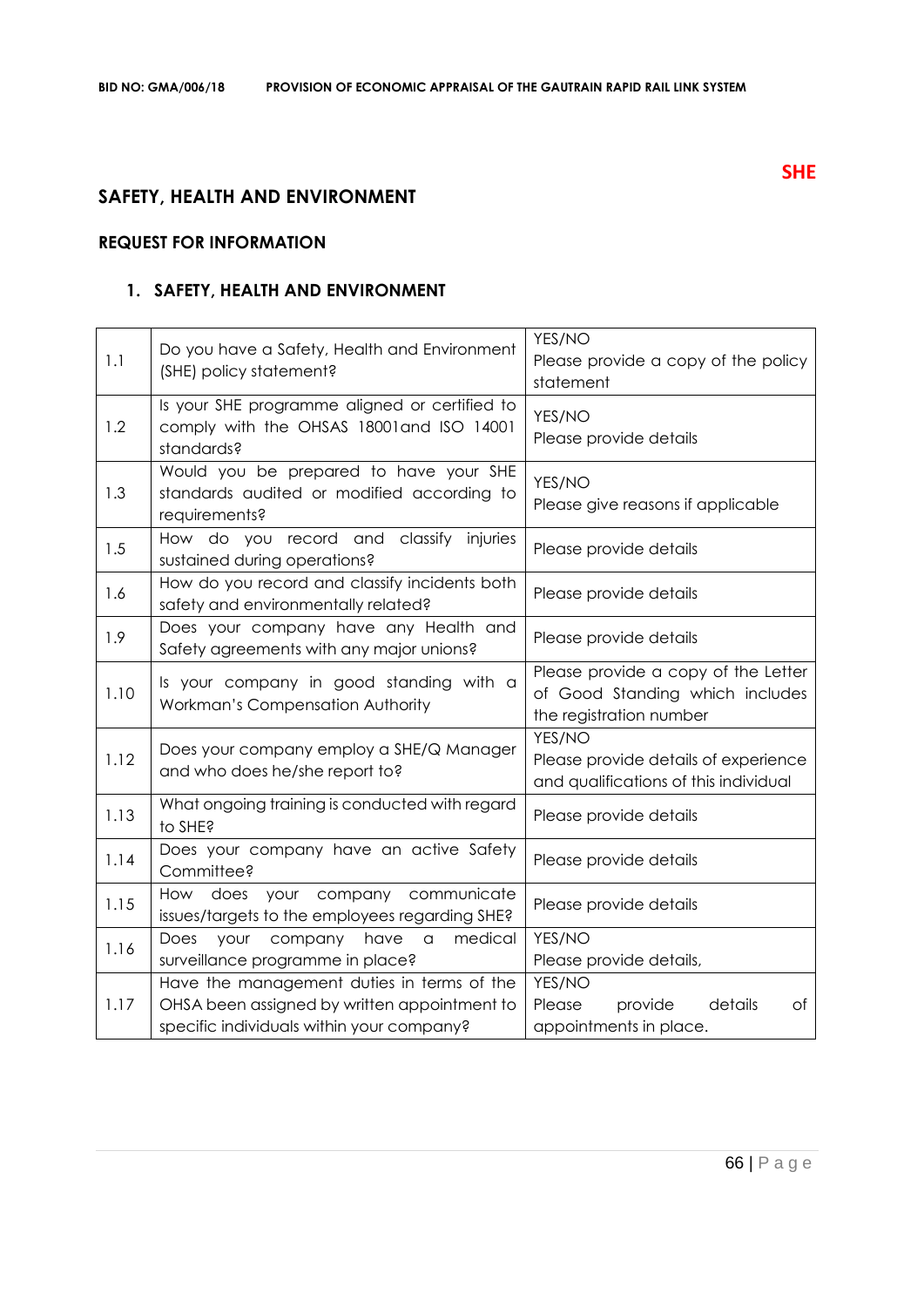### **2. TECHNICAL AND QUALITY ASSURANCE STANDARDS**

| 2.1  | Do you have a quality policy statement and<br>Quality manual?                                                                                | YES/NO<br>Please provide a copy of the policy<br>statement                                                                                                         |
|------|----------------------------------------------------------------------------------------------------------------------------------------------|--------------------------------------------------------------------------------------------------------------------------------------------------------------------|
| 2.2  | Is your Quality Management aligned or certified<br>to comply with the ISO 9001:2008?                                                         | YES/NO<br>Please provide details                                                                                                                                   |
| 2.3  | Would you be prepared to have your Quality<br>Management system audited or modified<br>according to requirements?                            | YES/NO<br>Please give reasons if applicable                                                                                                                        |
| 2.5  | How do you record and classify incidents and<br>non-conformances related to quality?                                                         | Please provide details                                                                                                                                             |
| 2.6  | Does your company employ a Quality Manager<br>and who does he/she report to?                                                                 | YES/NO<br>Please provide details of experience<br>and qualifications of this individual                                                                            |
| 2.7  | What ongoing training is conducted with regard<br>to Quality?                                                                                | Please provide details                                                                                                                                             |
| 2.10 | Are you prepared to allow personnel to access<br>premises to<br>perform<br>technical<br>$\alpha$<br>your<br>assessment of your capabilities? | YES/NO                                                                                                                                                             |
| 2.11 | How many different inspection agencies have<br>visited your premises in the last 12 months                                                   | Please provide details                                                                                                                                             |
| 2.12 | Do you have dedicated quality management<br>resources and transparent processes to ensure<br>quality in procured materials and equipment?    | YES/NO<br>Please<br>provide<br>list<br>the<br>Οf<br>$\alpha$<br>dedicated<br>resources<br>and<br>a<br>the<br>description<br>of<br>quality<br>management processes. |

| <b>NAME OF BIDDER</b>       |  |
|-----------------------------|--|
| <b>POSITION</b>             |  |
| <b>AUTHORISED SIGNATORY</b> |  |
| <b>DATE</b>                 |  |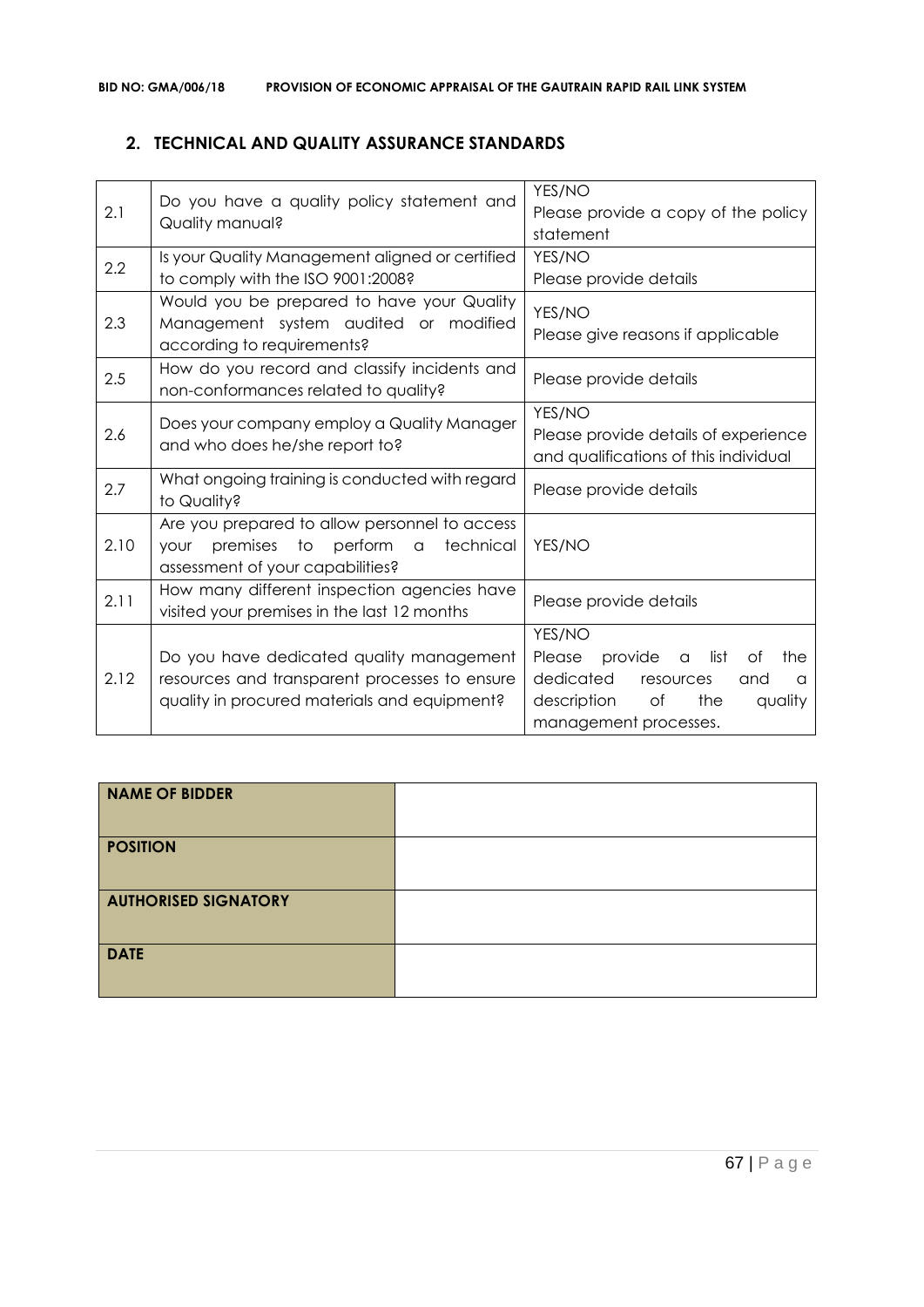# **RFP - PART D**

# **SUPPLIER CODE OF CONDUCT**

### **1. ABBREVIATIONS, TERMINOLOGIES AND DEFINITIONS**

| <b>ABBREVIATIONS</b>        | <b>DEFINITIONS</b>                                                     |
|-----------------------------|------------------------------------------------------------------------|
| <b>B-BBEE</b>               | Broad-Based Black Economic Empowerment Act No 53 of<br>2003 as amended |
| <b>CEO</b>                  | Chief Executive Officer                                                |
| <b>CFO</b>                  | <b>Chief Financial Officer</b>                                         |
| <b>GMA</b>                  | Gautrain Management Agency                                             |
| <b>MANCO</b>                | <b>GMA Management Committee</b>                                        |
| <b>PFMA</b>                 | Public Finance Management Act No. 1 of 1999 as amended                 |
| <b>PPPFA</b>                | Preferential Procurement Policy Framework Act No. 5 of 2000            |
| <b>SCM</b>                  | Supply Chain Management                                                |
| <b>TERMINOLOGIES</b>        | <b>DEFINITIONS</b>                                                     |
| <b>Brand Identity</b>       | Means the outward expression of a brand (which is the                  |
|                             | Gautrain) which includes its name, trademark,                          |
|                             | communication and visual appearance.                                   |
| Five Pillars of Procurement | Means the holding foundation of a procurement system                   |
|                             | which are - fair, equitable, transparent, competitive and cost         |
|                             | effective as mentioned in the Constitution of the Republic of          |
|                             | South Africa, Act 108 of 1996, Section 217.                            |
| <b>Purchase Order</b>       | Means a legally binding document between a GMA and a                   |
|                             | Supplier, detailing the items/services that GMA agrees to              |
|                             | purchase at a certain price point. It also outlines the delivery       |
|                             | date and terms of payment.                                             |
| Suppliers                   | GMA suppliers and service providers, and their employees,              |
|                             | agents, and subcontractors, including prospective suppliers            |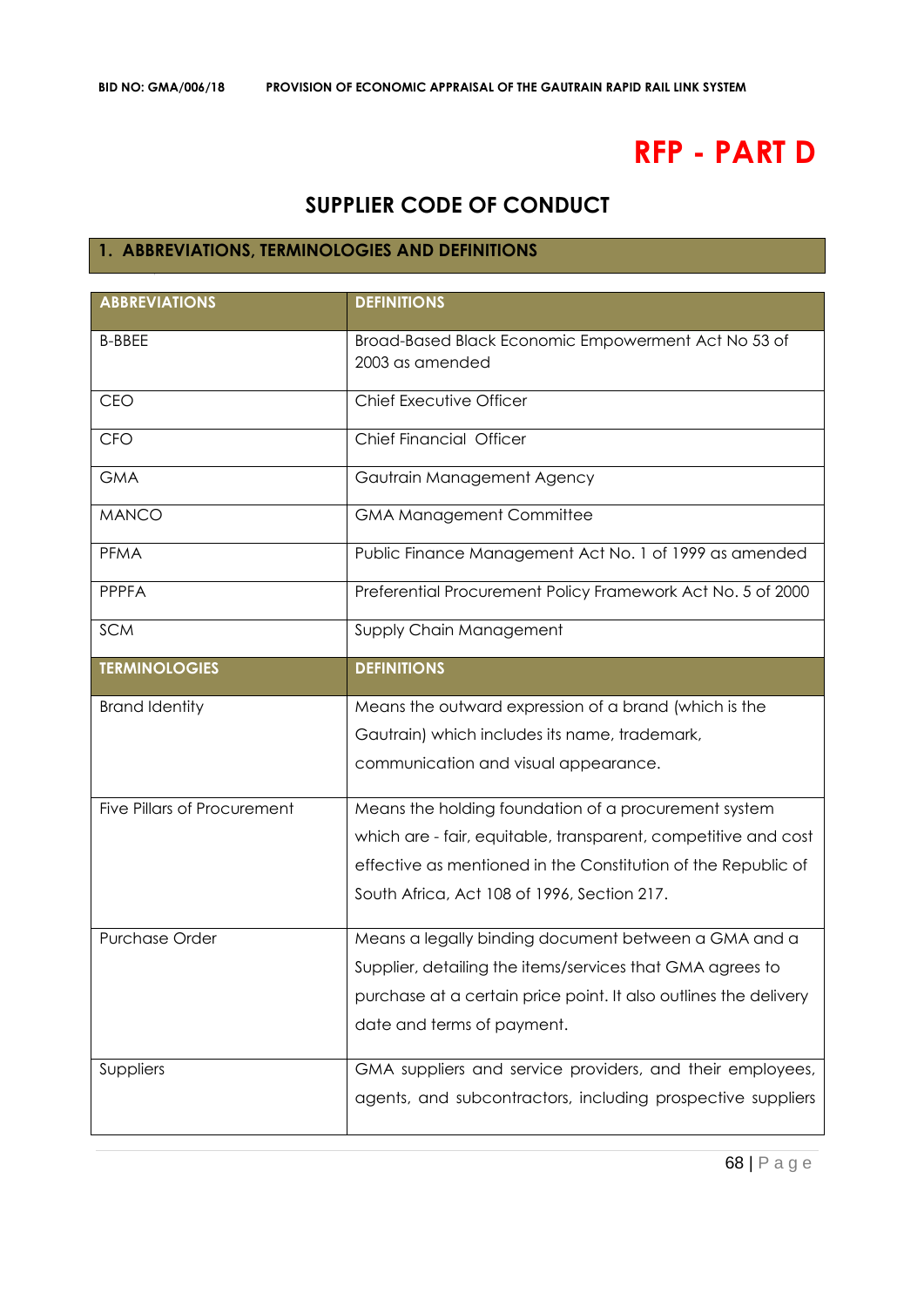|                 | and service providers, as well as their employees, agents, and |
|-----------------|----------------------------------------------------------------|
|                 | subcontractors. (Collectively referred to as "Suppliers").     |
| Visual Elements | Means the logo and framework or architecture which             |
|                 | specifies how it is used.                                      |
|                 |                                                                |

#### **2. PURPOSE OF SUPPLIER CODE OF CONDUCT**

The purpose of this code of conduct is to define behaviors and actions which GMA suppliers must commit to abide by during SCM processes, and, where applicable, the discharge of their contractual obligations towards the GMA.

### **3. APPLICABILITY/SCOPE**

This code of conduct is applicable to all GMA Suppliers.

#### **4. PREAMBLE**

Whereas the GMA is committed to SCM processes that are fair, equitable, transparent, competitive, and cost effective, and to receiving value for money from all its Suppliers; the GMA desires to outline standards to which its Suppliers are required to adhere to. The GMA further expects its Suppliers to replicate these standards further down their supply chains.

#### **5. INTRODUCTION**

The GMA aims to conducts its business in a manner that is fair, equitable, transparent, competitive and cost effective (five pillars) as underpinned by Section 217 of Constitution of the Republic of South Africa, and it core values. The five pillars are not only a prescription of standards of behavior, ethics and accountability but are a statement of GMA's commitment to a procurement system which would enable the emergence of sustainable small, medium and micro business and sustainable environment, consequently adding to the common wealth of GMA and its stakeholders.

This Code of Conduct captures the principles that the GMA expects its Suppliers to uphold. It contains globally aligned standards and guidance in each of the following areas: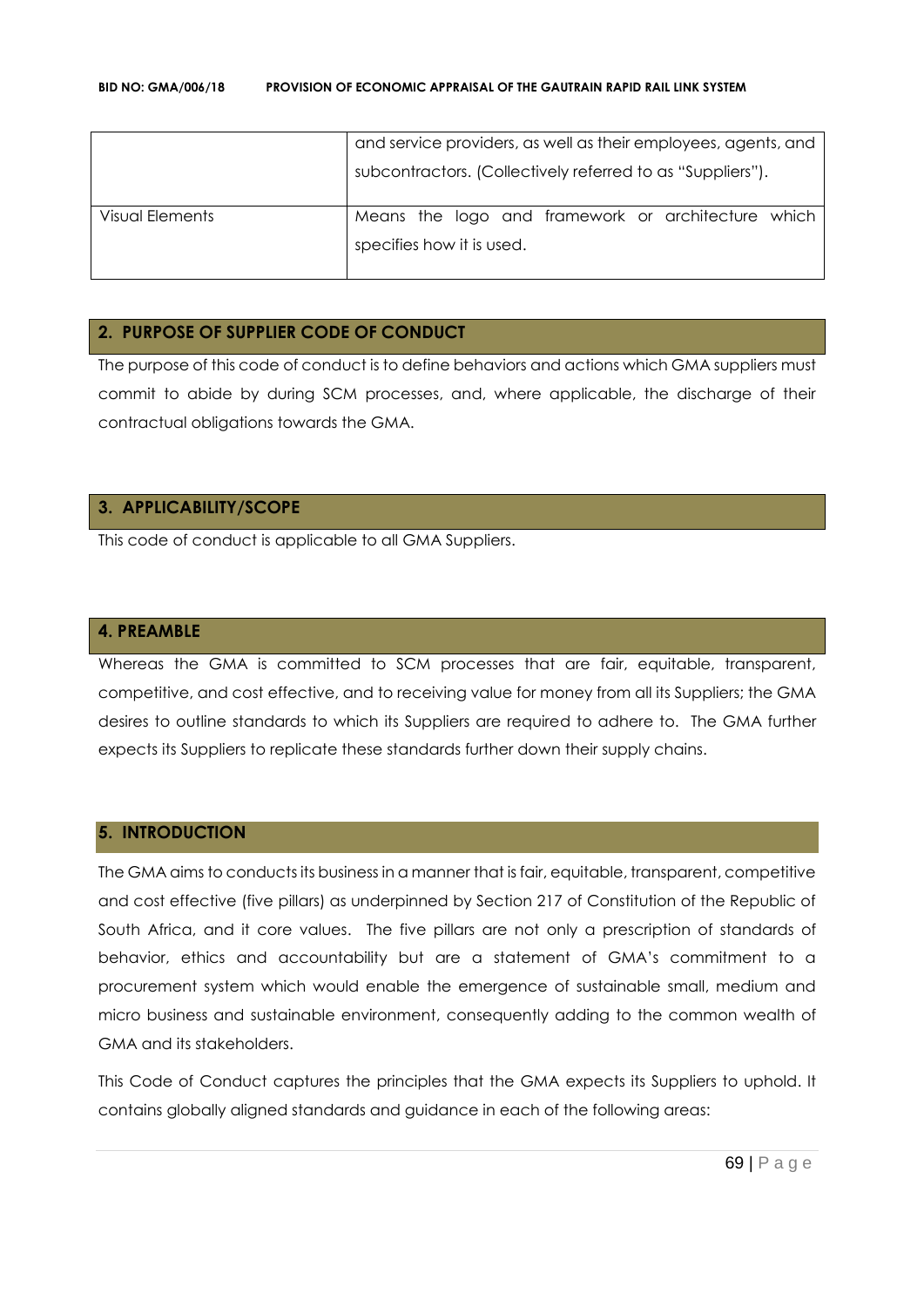- **Ethics**
- Labour
- Safety, Health, Environment and Quality; and
- Management Systems

#### **6. ETHICS**

Suppliers are expected to conduct their business in an ethical manner and act with integrity. Where unethical practice comes to light, a Supplier commits to taking appropriate action to report and remedy it. Ethical requirements include the following aspects without limitation:

#### **6.1. Business Integrity**

Suppliers are expected not to practice or tolerate any form of corruption, extortion, embezzlement, dishonesty, or unethical conduct of any kind. Consequently, Suppliers commit not offer or accept bribes or any other incentives that may nullify the Five Pillars of Procurement. A Supplier is expected not to donate, on behalf of the GMA, the GMA's employees/ agents/ board members, or offer or accept any gratification that may appear to be aimed at influencing a decision of the GMA or the GMA's current and potential business partners in the Supplier's favour. Suppliers are, furthermore, required to comply with all legal requirements applicable to them.

#### **6.2. Conflict of Interest**

Suppliers must avoid potential or actual conflict of interest. Suppliers must not deal directly with any GMA employee whose spouse, domestic partner, or other family member or relative holds a significant financial interest in the Supplier. In the event of a Supplier becoming aware of the potential breach of the foregoing principle, during the course of negotiating the Supplier agreement or performing the Supplier's contractual obligations, the Supplier shall declare the conflict of interest to the GMA's management.,

#### **6.3. Fair Competition**

Suppliers shall not engage in collusive bidding, price fixing, price discrimination, or other unfair trade practices not in line with fair competition and in accordance with all applicable anti-competition laws that govern the jurisdiction in which it conducts business.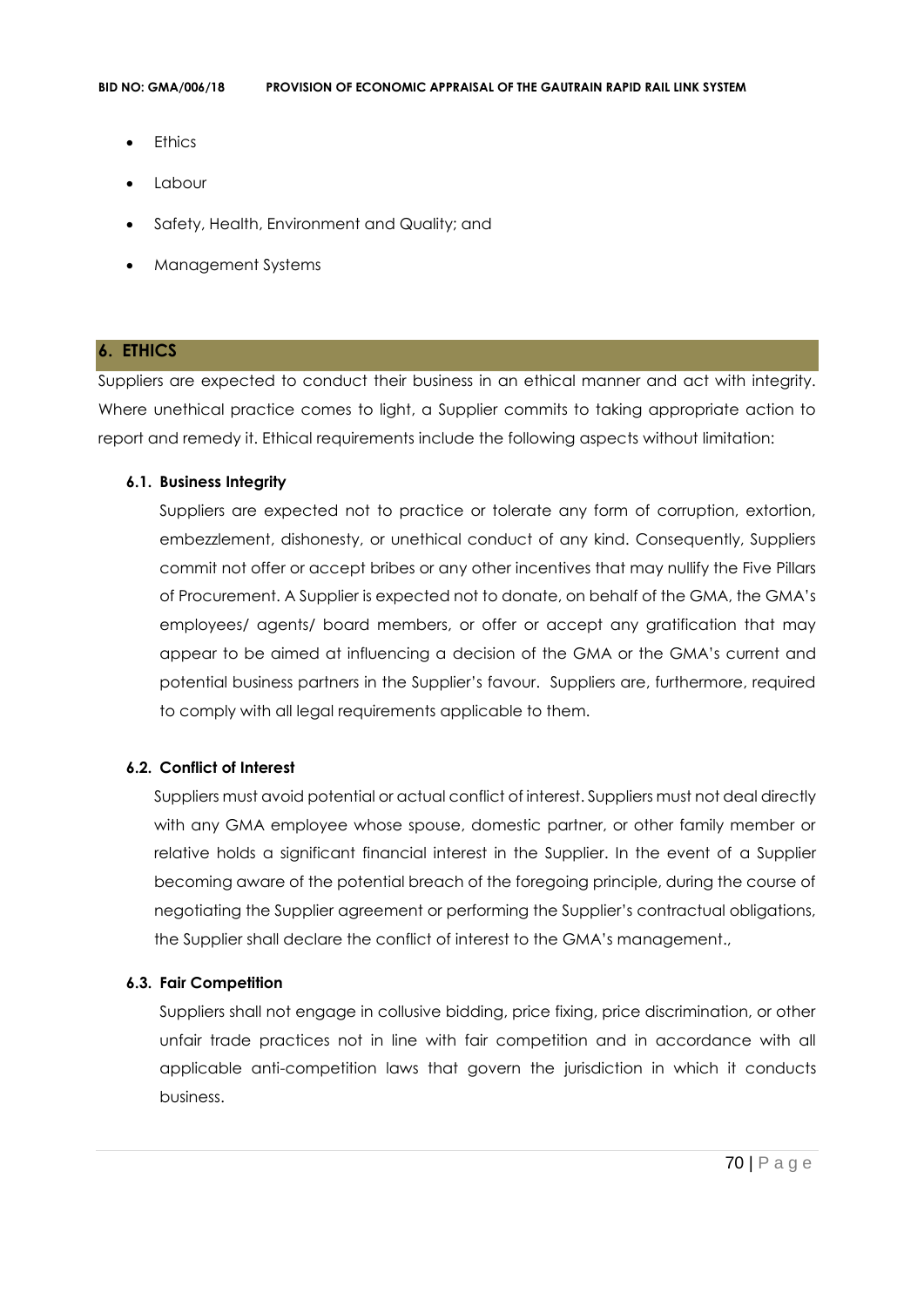#### **6.4. Privacy and Intellectual Property**

Suppliers must safeguard and maintain confidential and proprietary information or trade secrets of the GMA, and use such information only for the authorised purpose. Suppliers shall, to the foregoing end, implement measures aimed at restricting access to the GMA's confidential and proprietary information to persons requiring such access for the purpose of discharging the Supplier's obligations towards the GMA.

#### **6.5. Reputation Management**

Suppliers must acknowledge the importance and relevance of the Gautrain Brand Identity (the Brand) and visual identity. Suppliers shall, to the foregoing end, follow relevant GMA policies, procedures, directions and guidelines to ensure that the Brand and corporate visual elements is reflected positively and appropriately in order to maintain a good reputation of the GMA.

#### **7. LABOUR AND HUMAN RIGHTS**

Suppliers are expected to give effect to the human rights of their employees and treat them with dignity and respect. This includes the following aspects without limitation:

#### **7.1. Diversity and Inclusion**

The GMA encourages Suppliers to provide an inclusive and supportive working environment and to exercise diversity when it comes to their employees as well as their decisions to select subcontractors. Suppliers are expected to act lawfully in this regard.

#### **7.2. Child Labour Avoidance**

The GMA does not subscribe to child labour. Suppliers must, therefore, comply with all minimum working age laws or regulations and not use child labour. Suppliers cannot employ anyone under the legal minimum working age for employment. The GMA only supports the development of legitimate workplace apprenticeship programs, for the educational benefit of young people, and will not do business with those who abuse such systems. Workers under the legal working age cannot perform hazardous work and may be restricted from night work, with consideration given to educational needs.

#### **7.3. Freedom of Association**

Suppliers must comply with all applicable laws that pertain to freedom of association and collective bargaining and will not discriminate on the basis of affiliation or non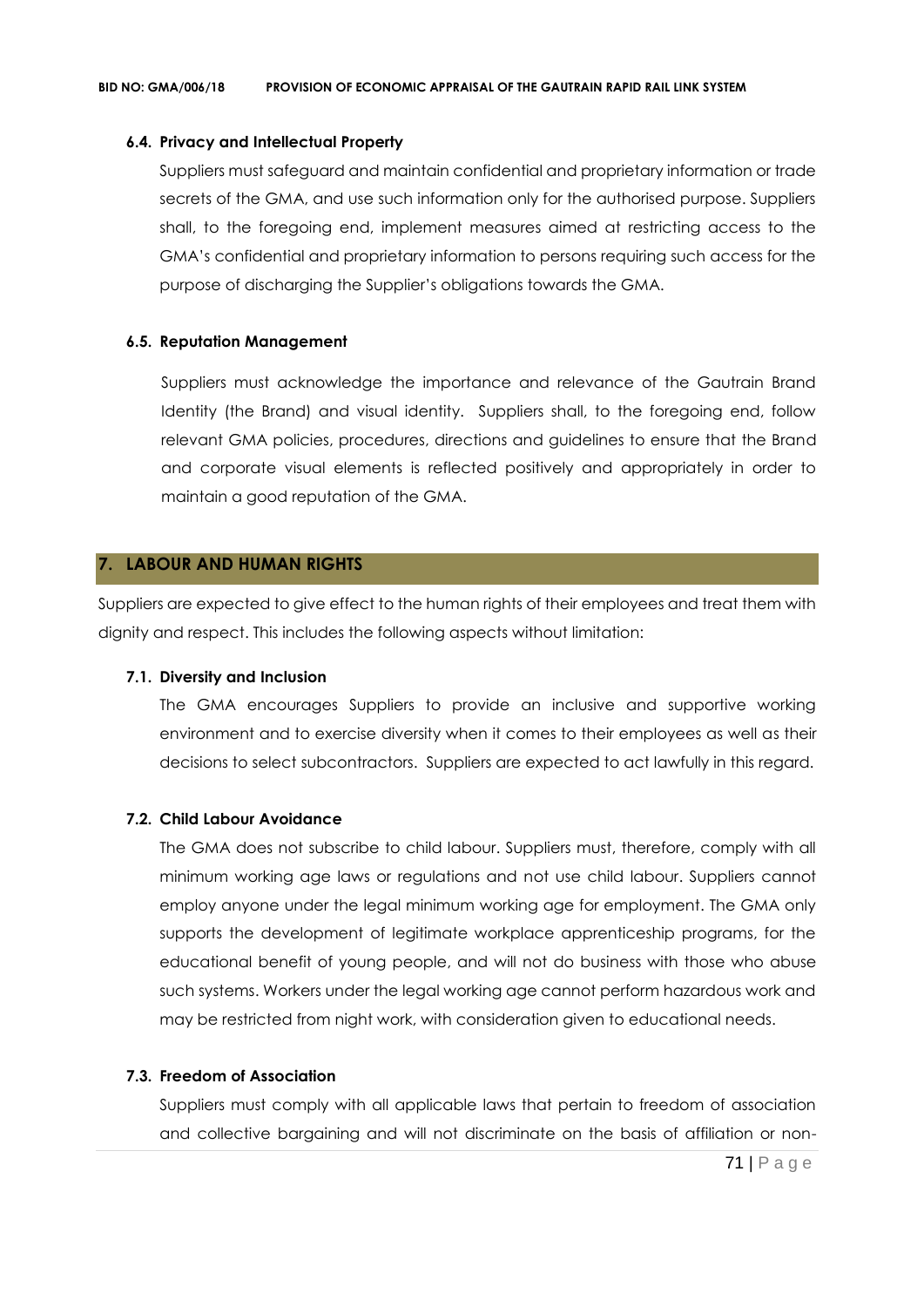affiliation. Suppliers will respect employees' rights to seek representation and will not disadvantage employees who act as workers' representatives.

#### **7.4. Abuse/Harassment/Disciplinary Action**

While the GMA recognizes and respects cultural differences, Suppliers are required to provide their employees a workplace free of harsh and inhumane treatment, without any sexual harassment, sexual abuse, corporal punishment or torture, mental or physical coercion or verbal abuse of employees or threat of any such treatment. Suppliers must treat all employees with respect and dignity and comply with applicable legislation on disciplinary practices.

#### **7.5. Fair and Equal Treatment**

Suppliers' terms and conditions of employment, including hiring, training, working conditions, compensation, benefits, promotions, discipline, termination or retirement are based on the individual's qualifications, performance, skills and experience.

#### **7.6. Forced Labour**

Suppliers will employ all employees on a voluntary basis and do not use any prison, slave, bonded, forced labour or engage in any other forms of slavery or human trafficking.

#### **7.7. Working Hours**

Suppliers commit to complying with all applicable laws regarding regular working hours, rest periods and overtime hours. Suppliers will not force employees to work overtime and employees will not be punished, penalised or dismissed for refusing to work overtime.

#### **7.8. Compensation and Benefits**

Suppliers will fairly compensate all employees by providing wages and benefits in accordance with all applicable laws.

#### **8. SAFETY, HEALTH, ENVIRONMENT AND QUALITY**

72 | P a g e Suppliers are expected to provide a safe and healthy working environment and, if applicable, safe and healthy company living quarters, and to operate in an environmentally responsible and efficient manner. Suppliers will comply with all applicable laws and regulations pertaining to health, safety, environment and quality in the workplace. GMA recognizes its social responsibility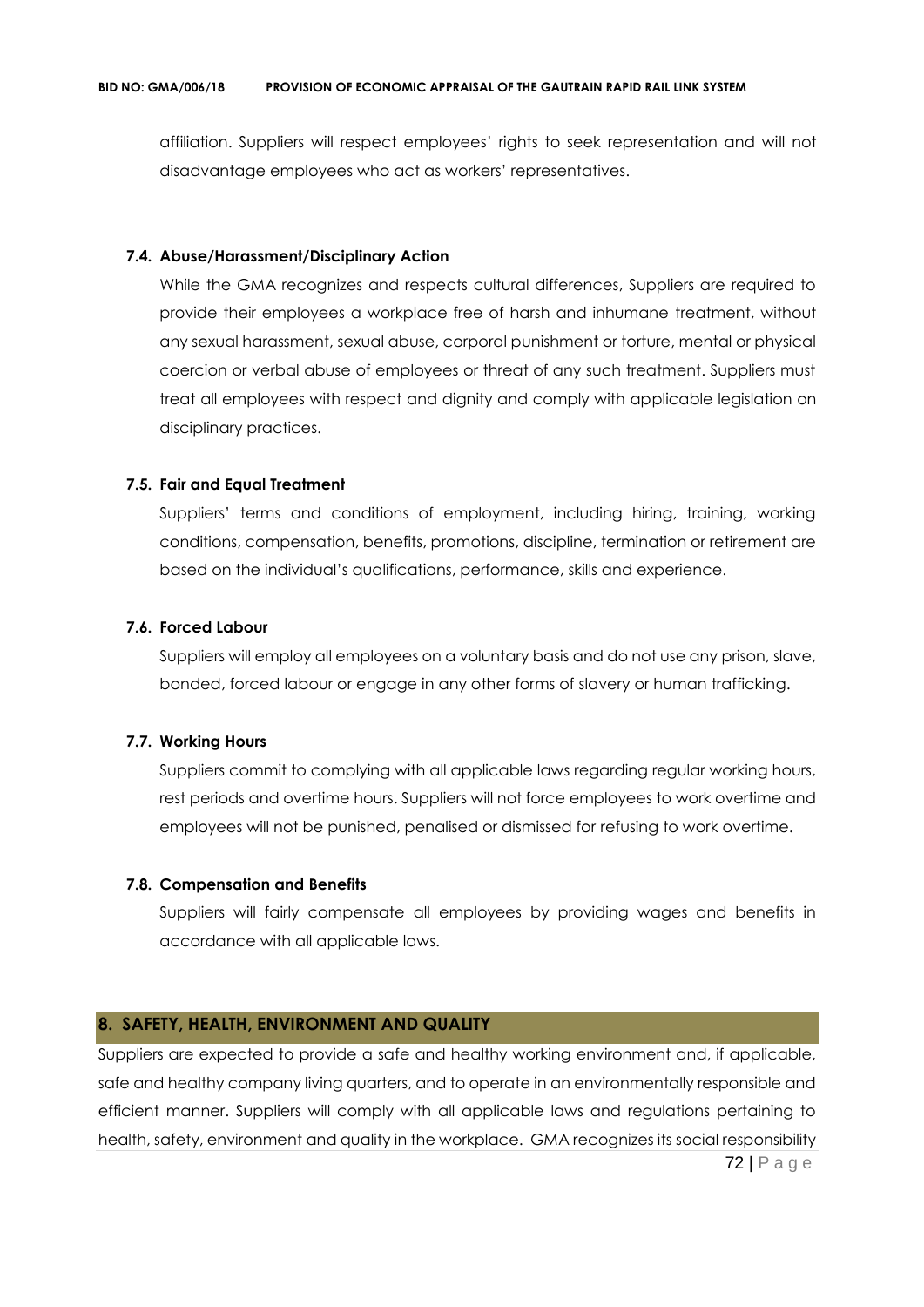to protect the environment and expects its Suppliers to share its commitment by responding to challenges posed by climate changes and working toward protecting the environment. Suppliers commit to continuously strive to improve performance in all these areas by integrating sound safety, health and quality management practices into all aspects of business without limitation:

#### **8.1. Occupational Health and Safety**

Suppliers will protect their employees from any chemical, biological and physical hazards and physically demanding tasks in the workplace as well as from risks associated with any infrastructure used by their employees. Suppliers will provide appropriate controls, safe working procedures and preventative maintenance and necessary technical protective measures to mitigate health and safety risks in the workplace.

# **8.2. Product Safety**

Suppliers will make available material safety data sheets containing all necessary safetyrelevant information for all hazardous substances and will be provided to GMA and other parties in case of legitimate need.

## **8.3. Resource Conservation and Climate Protection/Waste and Emissions**

Suppliers will minimise or eliminate negative impact on the environment and climate at their source or by practices such as the modification of production, maintenance and facility processes, material substitution, conservation, recycling, material reutilisation, use of climate-friendly products, processes to reduce power consumption and greenhouse gas emissions. Suppliers will have systems in place to ensure safe handling, movement, storage, recycling, reuse and management of waste, air emissions and wastewater discharges. Suppliers will have systems in place to prevent or mitigate accidental spills and releases into the environment.

#### **8.4. Quality Requirements**

Suppliers will meet generally recognised or contractually agreed quality requirements in order to provide goods and services that consistently meet GMA's needs, perform as warranted and are safe for their intended use.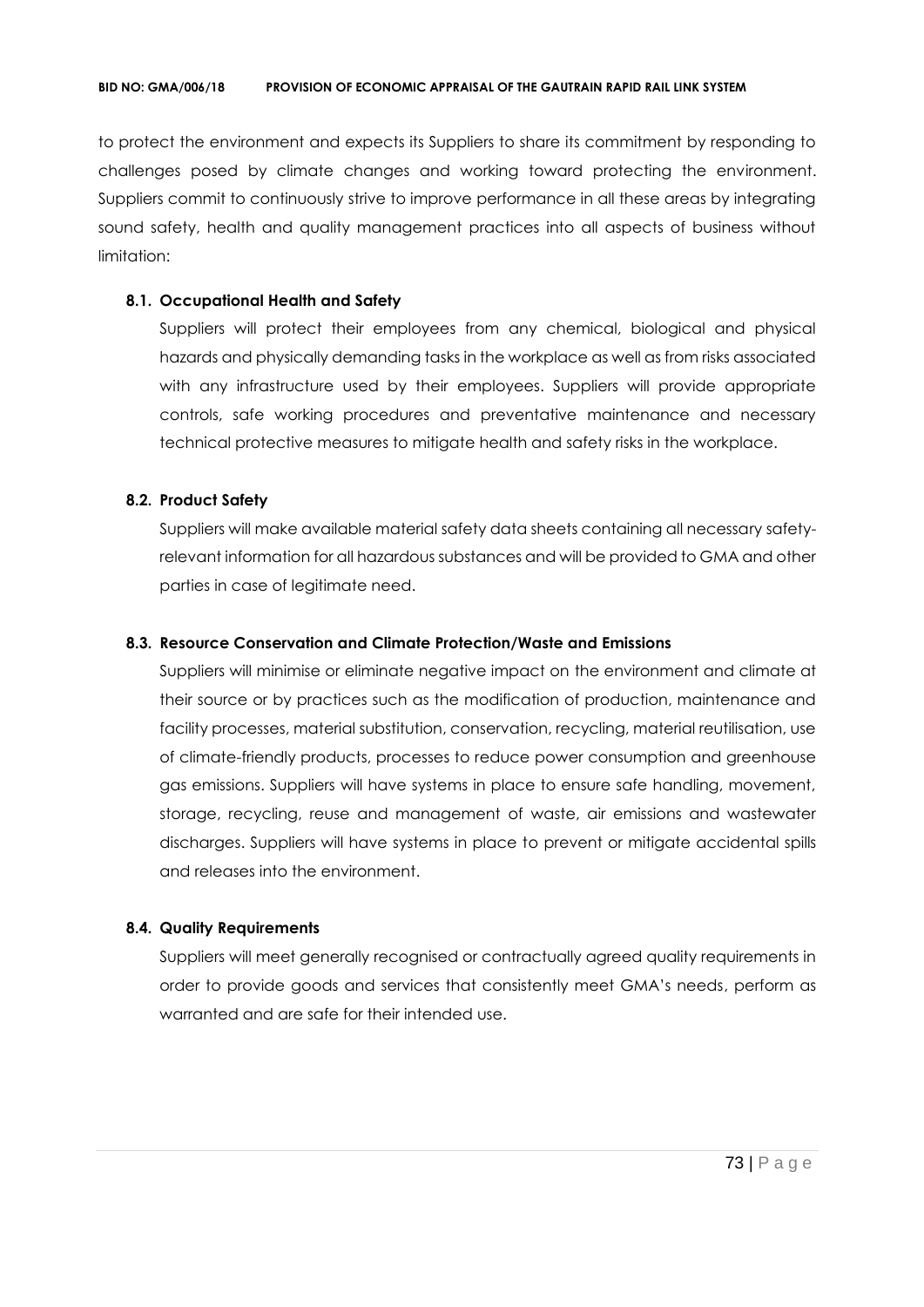## **9. MANAGEMENT SYSTEMS**

Suppliers are encouraged to fulfil the expectations set forth in this Supplier Code of Conduct by implementing management systems to facilitate compliance with all applicable laws and to promote continuous improvement and sustainability performance. Suppliers must communicate the principles set forth in this Supplier Code of Conduct to their employees and supply chains, and are expected to take disciplinary action against any of its employee or business partner, involved in discharging the Supplier's obligations towards the GMA, who acts contrary to the letter or spirit of this Code of Conduct.

Suppliers are expected to self-monitor and demonstrate their compliance with this Code of Conduct. Where non-compliance is detected, the GMA may, at its sole discretion:

- immediately remove from GMA premises, a Supplier who behaves in a manner that is inconsistent with this Code of Conduct or any GMA policy; or
- suspend any Purchase Order from the Supplier until satisfactory corrective action is implemented;
- terminate its relationship with the Supplier;
- facilitate the listing of the Supplier in the National Treasury Register of Restricted Suppliers or its equivalent; and/or
- report the Supplier to appropriate authorities or associations.

Suppliers are responsible for prompt reporting of actual or suspected fraud, corruption, theft, financial misconduct, dishonesty, or unethical conduct, relating to SCM processes in which they are involved, or the discharge of their contractual obligations towards the GMA, to the GMA's management, or the GMA's Fraud Hotline.

# **10. ROLES AND RESPONSIBILITIES**

| <b>Responsibility</b>     | <b>Designation</b>      | Level of Responsibility /<br><b>Accountability</b>           |
|---------------------------|-------------------------|--------------------------------------------------------------|
| <b>Accounting Officer</b> | Chief Executive Officer | The Chief Executive Officer is<br>$\bullet$                  |
|                           | (CEO)                   | responsible for articulating the<br>core values for the GMA. |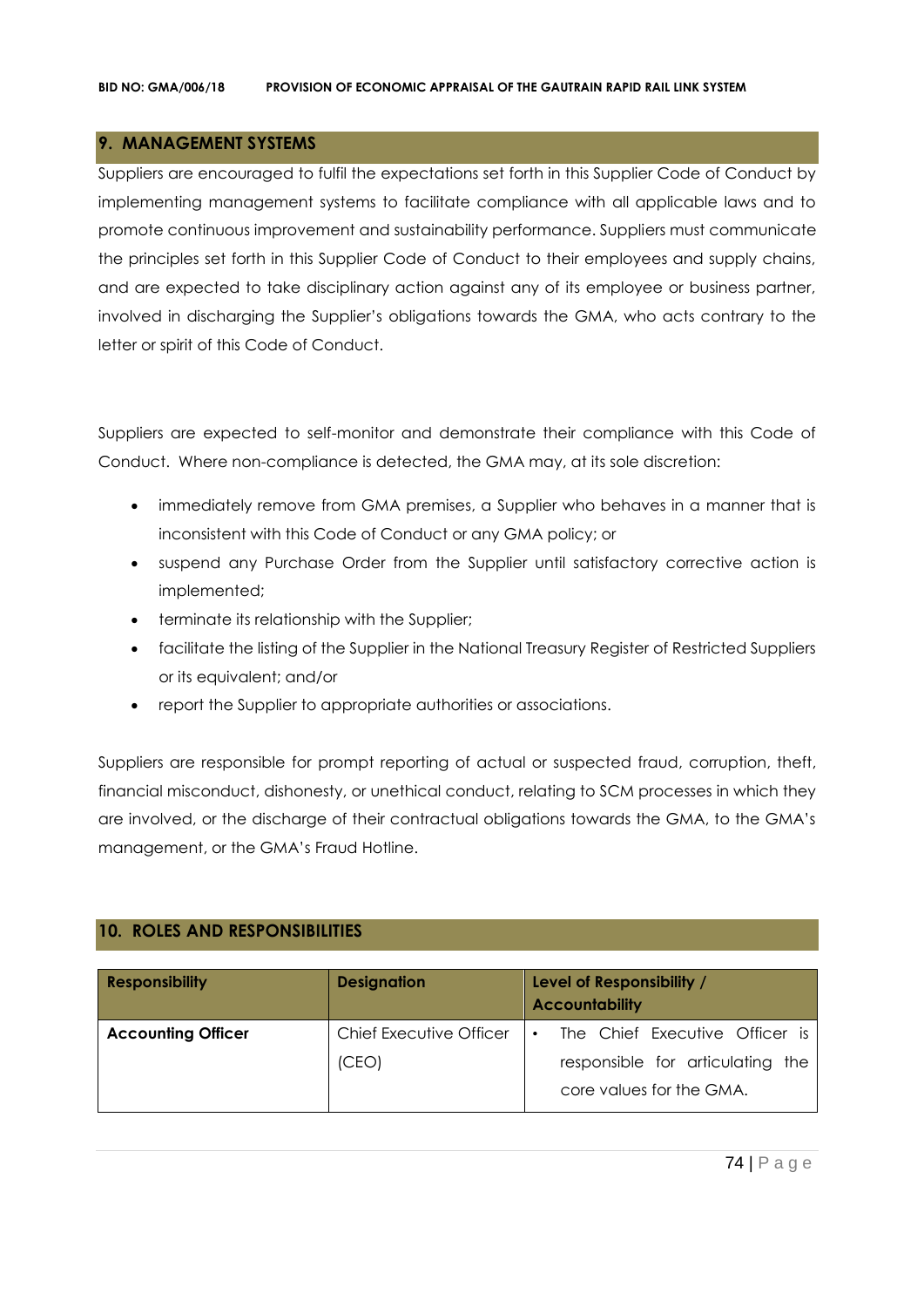| <b>Responsible Authority</b>                           | <b>Chief Financial Officer</b><br>(CFO) | Responsible for communicating<br>this code to the Suppliers and<br>providing<br>guidance<br>the<br>on<br>management of exceptions to<br>this code.<br>Responsible for implementing<br>suitable systems to support the<br>implementation of this code of<br>conduct.         |
|--------------------------------------------------------|-----------------------------------------|-----------------------------------------------------------------------------------------------------------------------------------------------------------------------------------------------------------------------------------------------------------------------------|
| <b>Executing Authorities</b>                           | All GMA employees<br>and Suppliers      | Responsible for upholding and<br>$\bullet$<br>putting into action this code of<br>conduct.<br>Responsible for ensuring<br>$\bullet$<br>compliance and reporting non-<br>compliance to this code of<br>conduct.                                                              |
| Administrative/Revisions/A<br>mendments Responsibility | Executive Manager:<br><b>SCM</b>        | Responsible for the annual review<br>$\bullet$<br>of the code and/or amending of<br>the code as necessary.                                                                                                                                                                  |
| <b>Enquiries</b>                                       | <b>Chief Financial Officer</b><br>(CFO) | Responsible<br>for<br>$\bullet$<br>the<br>overall<br>management<br>and<br>implementation of GMA SCM<br>policies.<br>Proposed Corrections<br>and/or<br>amendments<br>to<br>this<br>document must be forwarded to<br>the Executive Manager: SCM in<br>the Finance Department. |

# **11. RELATED DOCUMENTS**

Content of this Code of Conduct is informed by the following legal standards:

- i. The Constitution of the Republic of South Africa, act 108 of 1996, Section 217;
- ii. Occupational Health and Safety Act, 1993;
- iii. Public Finance Management Act (PFMA) of 1999;